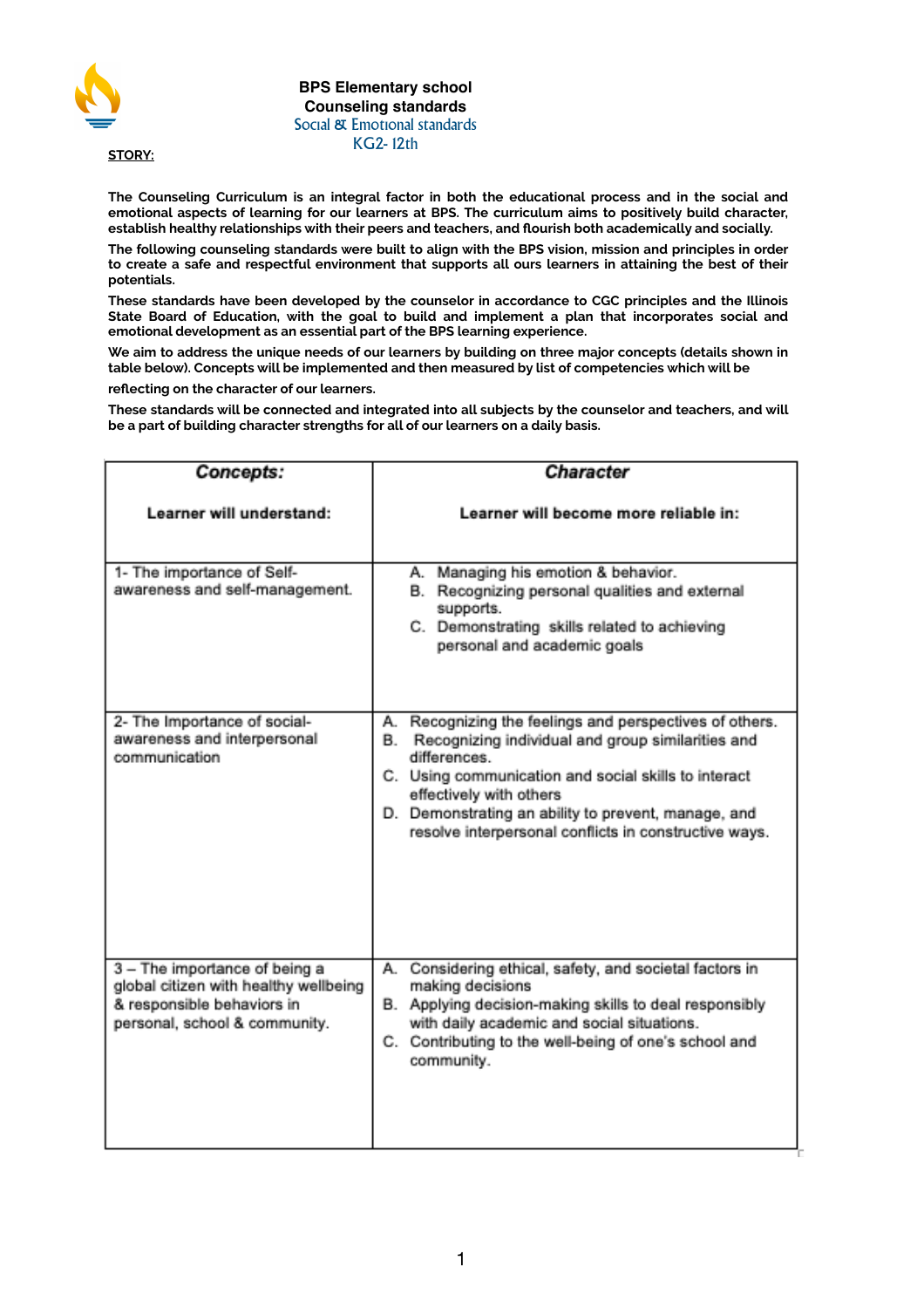| <b>STRANDS</b>        | <b>CONCEPTS</b>                                                            | <b>CHARACTER</b>                                   | <b>COMPETENCIES</b>                                                                                                                      |
|-----------------------|----------------------------------------------------------------------------|----------------------------------------------------|------------------------------------------------------------------------------------------------------------------------------------------|
| KG2 - Grade 1         | Learners will understand                                                   | Learners will become more                          | Learners will be able to                                                                                                                 |
| <b>Self Awareness</b> | the importance of self-<br>$\bullet$<br>awareness and self-<br>management. | A. Reliable in managing his emotions &<br>behavior | Identify emotions (e.g., happy,<br>$\bullet$<br>surprised, sad, angry, proud,<br>afraid) expressed in "feeling<br>faces" or photographs. |
|                       |                                                                            |                                                    | Name the emotions felt by<br>characters in stories.                                                                                      |
|                       |                                                                            |                                                    | Identify ways to calm himself.<br>$\bullet$                                                                                              |
|                       |                                                                            |                                                    | Describe a time he felt the same<br>$\bullet$<br>way a story character felt.                                                             |
|                       |                                                                            |                                                    | Discuss classroom and school<br>principles.                                                                                              |
|                       |                                                                            |                                                    | Describe how various situations<br>make him feel.                                                                                        |
|                       |                                                                            |                                                    | Share feelings by speaking,<br>$\bullet$<br>drawing, playing & writing in range<br>of contexts.                                          |
|                       |                                                                            |                                                    | Describe how various situations<br>make him feel.                                                                                        |
|                       |                                                                            |                                                    | Describe his physical responses<br>to strong emotions.                                                                                   |
|                       |                                                                            |                                                    | Recognize that feelings change<br>$\bullet$<br>throughout the day.                                                                       |
|                       |                                                                            |                                                    | Demonstrate patience in a variety<br>of situations.                                                                                      |
|                       |                                                                            |                                                    | Demonstrate a range of emotions<br>through facial expressions and<br>body language.                                                      |
|                       |                                                                            |                                                    | Practice self-talk to calm himself.                                                                                                      |
|                       |                                                                            | B. Reliable in recognizing personal                | Identify things he likes to do.<br>$\bullet$                                                                                             |
|                       |                                                                            | qualities and external supports.                   | Identify the personal traits that<br>$\bullet$<br>help him make good choices.                                                            |
|                       |                                                                            |                                                    | Identify the people who can give<br>$\bullet$<br>him the help he needs.                                                                  |
|                       |                                                                            |                                                    | Describe things he does well.<br>$\bullet$                                                                                               |
|                       |                                                                            |                                                    | Identify reliable adults from whom<br>$\bullet$<br>he would seek help in an<br>emergency.                                                |
|                       |                                                                            |                                                    | Describe situations in which he<br>$\bullet$<br>feels confident.                                                                         |
|                       |                                                                            |                                                    | Describe situations in which he<br>$\bullet$<br>feels he needs help.                                                                     |
|                       |                                                                            |                                                    | Identify the personal traits of<br>characters in stories.                                                                                |
|                       |                                                                            |                                                    | Describe an achievement that<br>makes him feel proud.                                                                                    |
|                       |                                                                            |                                                    | Identify various helpers in the<br>$\bullet$<br>school community.                                                                        |
|                       |                                                                            |                                                    | Analyze how he might have done<br>better in a situation.                                                                                 |
|                       |                                                                            |                                                    | Draw a picture of one of his<br>$\bullet$<br>favorite things to do with others<br>(e.g., play a sport, ride bike, go to<br>the beach.    |
|                       |                                                                            |                                                    |                                                                                                                                          |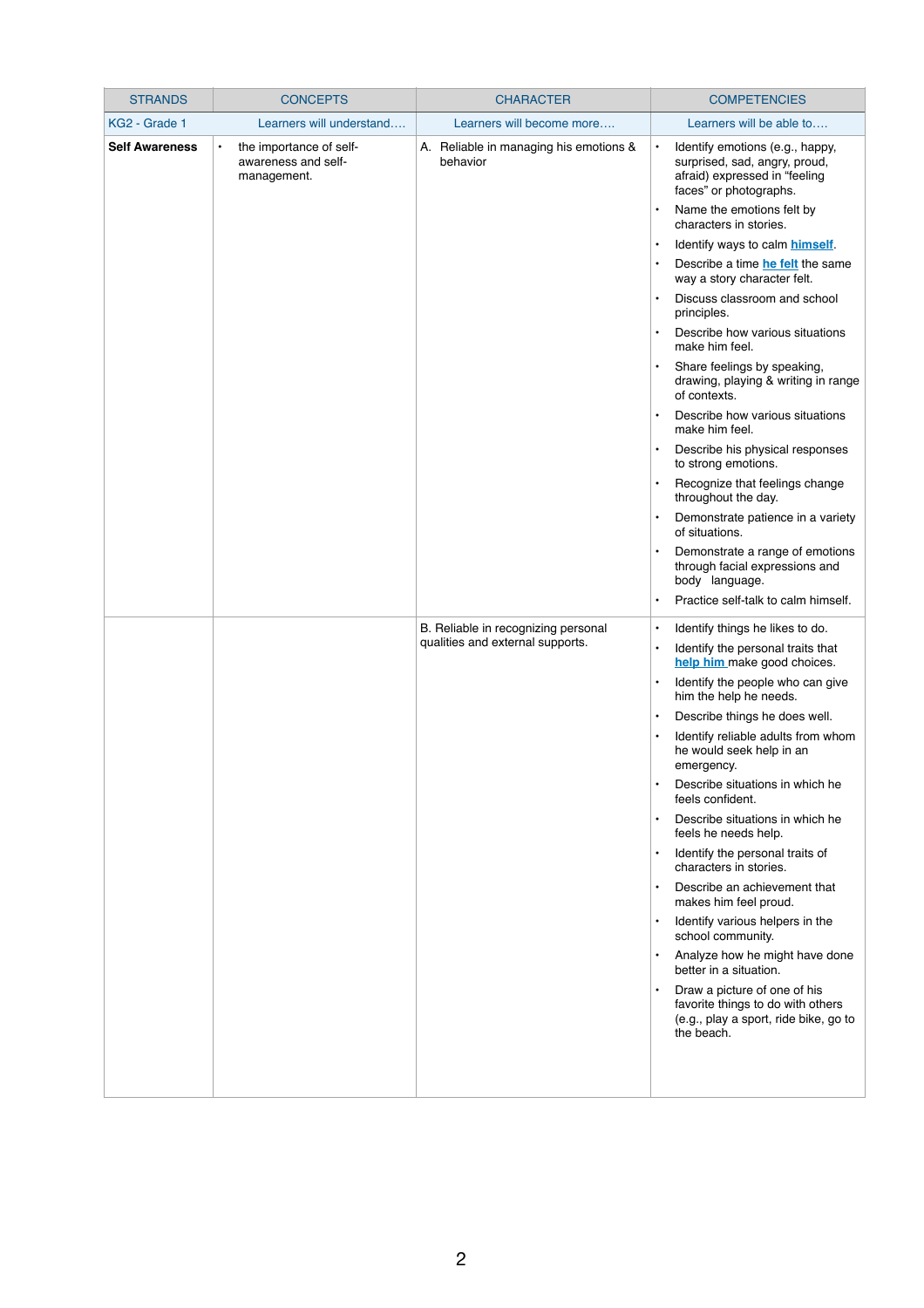| <b>STRANDS</b>                    | <b>CONCEPTS</b>                                                           | <b>CHARACTER</b>                                                                            | <b>COMPETENCIES</b>                                                                                                                                |
|-----------------------------------|---------------------------------------------------------------------------|---------------------------------------------------------------------------------------------|----------------------------------------------------------------------------------------------------------------------------------------------------|
|                                   |                                                                           | C. Reliable in demonstrating skills related<br>to achieving personal and academic<br>goals. | <b>Recognize the relationship</b><br>between him want to<br>accomplish and setting goals.                                                          |
|                                   |                                                                           |                                                                                             | Explain the various aspects of<br>$\bullet$<br>being successful in school.                                                                         |
|                                   |                                                                           |                                                                                             | Describe a behavior he would like<br>$\bullet$<br>to change.                                                                                       |
|                                   |                                                                           |                                                                                             | Give an example of an academic<br>goal he could set for himself.                                                                                   |
|                                   |                                                                           |                                                                                             | Give an example of a personal<br>$\bullet$<br>goal he could set for himself.                                                                       |
|                                   |                                                                           |                                                                                             | Divide a goal he has set into<br>$\bullet$<br>manageable steps.                                                                                    |
|                                   |                                                                           |                                                                                             | Identify a situation he wants to<br>change.                                                                                                        |
|                                   |                                                                           |                                                                                             | Identify the progress that he has<br>$\bullet$<br>made toward achieving his goal.                                                                  |
|                                   |                                                                           |                                                                                             | Explain the relationship between<br>$\bullet$<br>success in school and becoming<br>what he wants to be.                                            |
|                                   |                                                                           |                                                                                             | Describe how he might improve<br>$\bullet$<br>his classroom behavior (e.g., raise<br>his hand more often, complete<br>assignments, pay attention). |
|                                   |                                                                           |                                                                                             | Make a plan for how to improve<br>$\bullet$<br>his performance in a school<br>subject.                                                             |
|                                   |                                                                           |                                                                                             | Make a plan for how to achieve a<br>personal goal.                                                                                                 |
|                                   |                                                                           |                                                                                             | Use self-talk to reward himself for<br>$\bullet$<br>accomplishments.                                                                               |
| <b>Social</b><br><b>Awareness</b> | the Importance of social-<br>awareness and interpersonal<br>communication | A. Reliable in recognizing the feelings<br>and perspectives of others.                      | Recognize that others may<br>$\bullet$<br>interpret the same situation<br>differently from him.                                                    |
|                                   |                                                                           |                                                                                             | Recognize that others may feel<br>$\bullet$<br>differently from him about the<br>same situation.                                                   |
|                                   |                                                                           |                                                                                             | Describe how others are feeling<br>$\bullet$<br>based on their facial expressions<br>and gestures.                                                 |
|                                   |                                                                           |                                                                                             | Explain how interrupting others<br>$\bullet$<br>may make them feel.                                                                                |
|                                   |                                                                           |                                                                                             | Explain how sharing with and<br>$\bullet$<br>supporting others may make them<br>feel.                                                              |
|                                   |                                                                           |                                                                                             | Recognize how changing his<br>behaviors can impact how others<br>feel and respond.                                                                 |
|                                   |                                                                           |                                                                                             | Identify verbal, physical, and<br>$\bullet$<br>situational cues in stories.                                                                        |
|                                   |                                                                           |                                                                                             | Recognize the value of sharing<br>diverse perspectives.                                                                                            |
|                                   |                                                                           |                                                                                             | Explain why characters in stories<br>$\bullet$<br>feel as they do.                                                                                 |
|                                   |                                                                           |                                                                                             | Analyze how learners being left<br>$\bullet$<br>out might feel.                                                                                    |
|                                   |                                                                           |                                                                                             | Describe how different people<br>interpret the same situation.                                                                                     |
|                                   |                                                                           |                                                                                             | Demonstrate an ability to listen to<br>$\bullet$<br>others (e.g., making eye contact,<br>nodding, asking clarifying<br>questions).                 |
|                                   |                                                                           |                                                                                             |                                                                                                                                                    |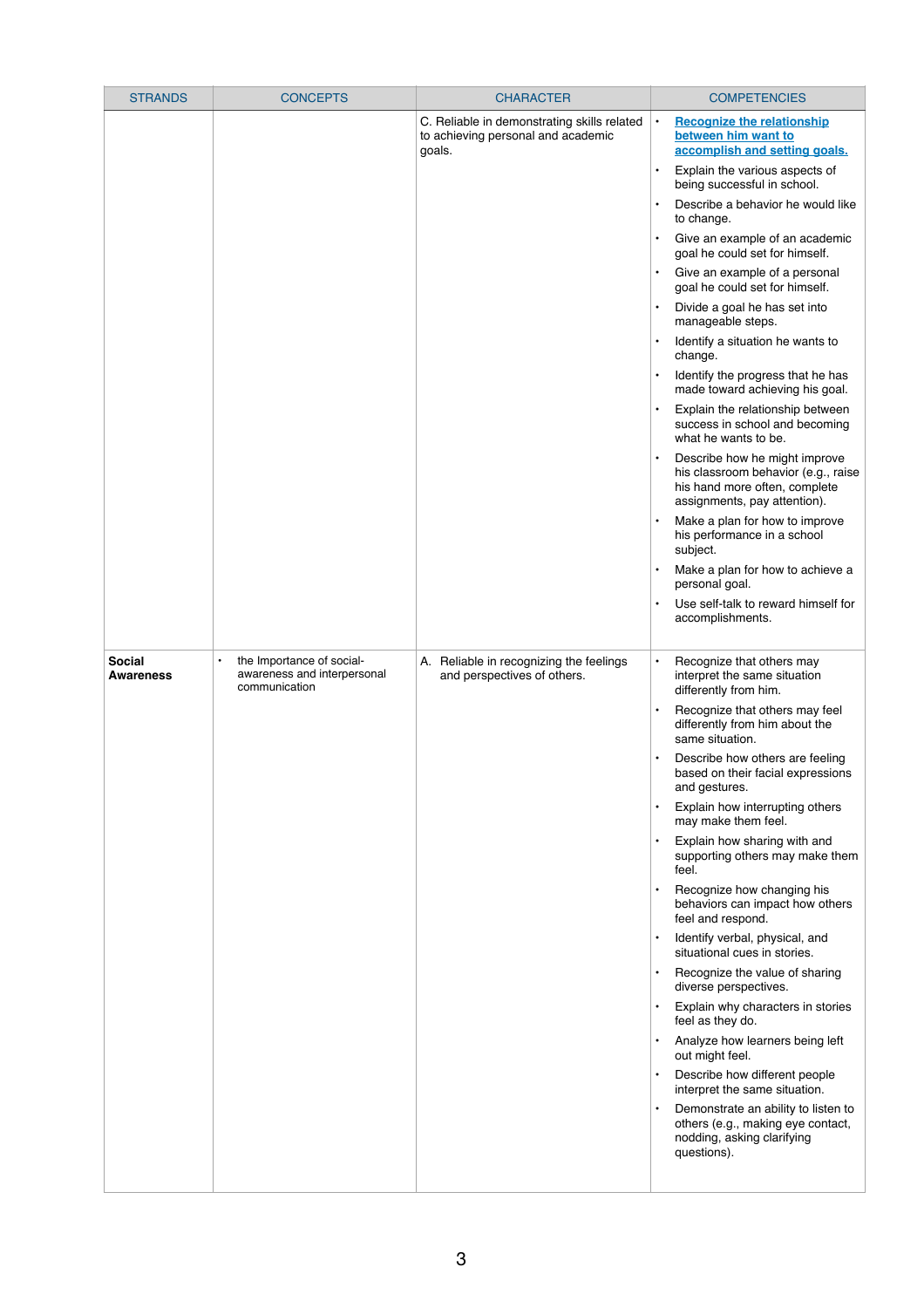| <b>STRANDS</b> | <b>CONCEPTS</b> | <b>CHARACTER</b>                                                                                | <b>COMPETENCIES</b>                                                                                                                                                                                                                                                                                                                                                                                                                                                                                                                                                                                                                                                                                                                                                                                                                                                                                                                                                                                                                                                                                                                                                                        |
|----------------|-----------------|-------------------------------------------------------------------------------------------------|--------------------------------------------------------------------------------------------------------------------------------------------------------------------------------------------------------------------------------------------------------------------------------------------------------------------------------------------------------------------------------------------------------------------------------------------------------------------------------------------------------------------------------------------------------------------------------------------------------------------------------------------------------------------------------------------------------------------------------------------------------------------------------------------------------------------------------------------------------------------------------------------------------------------------------------------------------------------------------------------------------------------------------------------------------------------------------------------------------------------------------------------------------------------------------------------|
|                |                 | B. Reliable in recognizing individual and<br>group similarities and differences                 | Identify examples of classroom<br>$\bullet$<br>behavior that are sensitive to the<br>needs of others (e.g., taking turns,<br>listening to one another,<br>supporting each other's ideas).<br>Recognize that all people are<br>similar in the needs they share.<br>Participate in the development of<br>classroom rules.<br>Describe rules that help learners<br>$\bullet$<br>treat each other fairly.<br>Demonstrate how learners help<br>each other (e.g., sharing, not<br>interrupting).<br>Demonstrate honesty and fairness<br>while playing or working with<br>others.<br>Recognize the existence of<br>various groups based on social<br>and cultural variables (e.g., age,<br>race, ethnicity, shared interests,<br>religion, and disability).<br>Describe what one has learned<br>about the ways cultural groups<br>differ from one another (e.g.,<br>holidays, foods, music, and<br>customs).<br>Recognize that people who share<br>a cultural tradition differ from one<br>another in other ways.<br>Recognize how diversity enriches<br>a community.<br>Compare and contrast various<br>family structures.<br>Reflect on his experiences with<br>people of different age groups. |
|                |                 | C. Reliable in using communication and<br>social skills to interact effectively with<br>others. | Describe appropriate ways to<br>$\bullet$<br>seek group entry.<br>Use "please" and "thank you<br>appropriately.<br>Raise one's hand for recognition.<br>$\bullet$<br>Pay attention when someone else<br>is speaking.<br>Follow directions given at school"<br>Take turns and share toys and<br>other resources with classmates.<br>Practice sharing<br>$\bullet$<br>encouraging comments with<br>others.<br>Practice saying "no" to protect<br>himself from unsafe situations.<br>Discuss ways of initiating contact<br>$\bullet$<br>with someone he doesn't know.<br>Discuss how to be a good friend.<br>Greet others by name.<br>$\bullet$<br>Make and respond appropriately<br>to introductions.<br>Summarize a plan for making<br>$\bullet$<br>friends.<br>Use appropriate non-verbal<br>communication with others (e.g.,<br>movements, gestures, posture,<br>facial expressions).<br>Participate in establishing and<br>enforcing ground rules for class<br>and group/team efforts.                                                                                                                                                                                                   |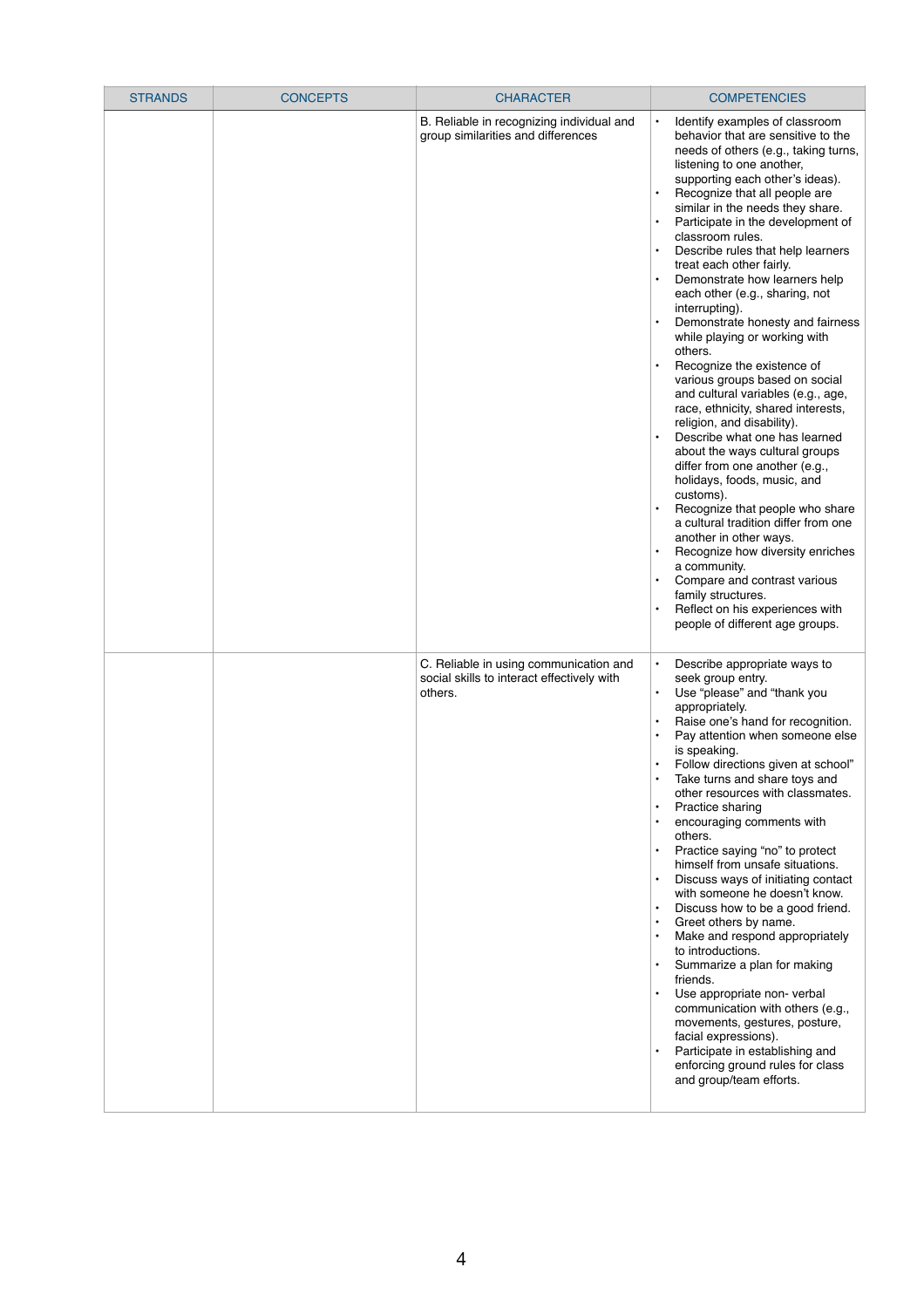| <b>STRANDS</b> | <b>CONCEPTS</b> | <b>CHARACTER</b>                                                                                                               | <b>COMPETENCIES</b>                                                                                                                                                                                                                                                                                                                                                                                                                                                                                                                                                                                                                                                                                                                                                                                                                                                                                                                                                                                                                                                                                                                                                                                                                                                                                                                                                        |
|----------------|-----------------|--------------------------------------------------------------------------------------------------------------------------------|----------------------------------------------------------------------------------------------------------------------------------------------------------------------------------------------------------------------------------------------------------------------------------------------------------------------------------------------------------------------------------------------------------------------------------------------------------------------------------------------------------------------------------------------------------------------------------------------------------------------------------------------------------------------------------------------------------------------------------------------------------------------------------------------------------------------------------------------------------------------------------------------------------------------------------------------------------------------------------------------------------------------------------------------------------------------------------------------------------------------------------------------------------------------------------------------------------------------------------------------------------------------------------------------------------------------------------------------------------------------------|
|                |                 | D. Reliable in demonstrating an ability to<br>prevent, manage, and resolve<br>interpersonal conflicts in constructive<br>ways. | Describe situations at school in<br>$\bullet$<br>which classmates might disagree<br>and experience conflict (e.g.<br>refusing to share supplies, not<br>apologizing for hurt feelings,<br>making false accusations,<br>excluding someone from an<br>activity).<br>Describe situations in the home<br>where children and parents might<br>disagree and experience conflict<br>(e.g., resisting the enforcement of<br>rules or completing of household<br>chores).<br>Describe a time when he had a<br>$\bullet$<br>disagreement with someone, what<br>happened, and how he might<br>have handled the situation<br>differently.<br>Distinguish between constructive<br>and destructive ways of resolving<br>conflict.<br>Use puppets to act out and<br>resolve conflict situations.<br>Practice self-calming techniques<br>$\bullet$<br>for anger management as a way<br>to de-escalate conflict situations.<br>Recognize various methods of<br>resolving conflict.<br>Explain what a rumor is and how it<br>hurts others.<br>Identify ways of refusing negative<br>peer pressure.<br>Explain how conflict can turn to<br>violence.<br>Analyze how misunderstanding<br>$\bullet$<br>what someone said or did could<br>cause conflict.<br>Analyze how falsely accusing<br>$\bullet$<br>someone of something or being<br>intolerant of their behavior could<br>cause conflict. |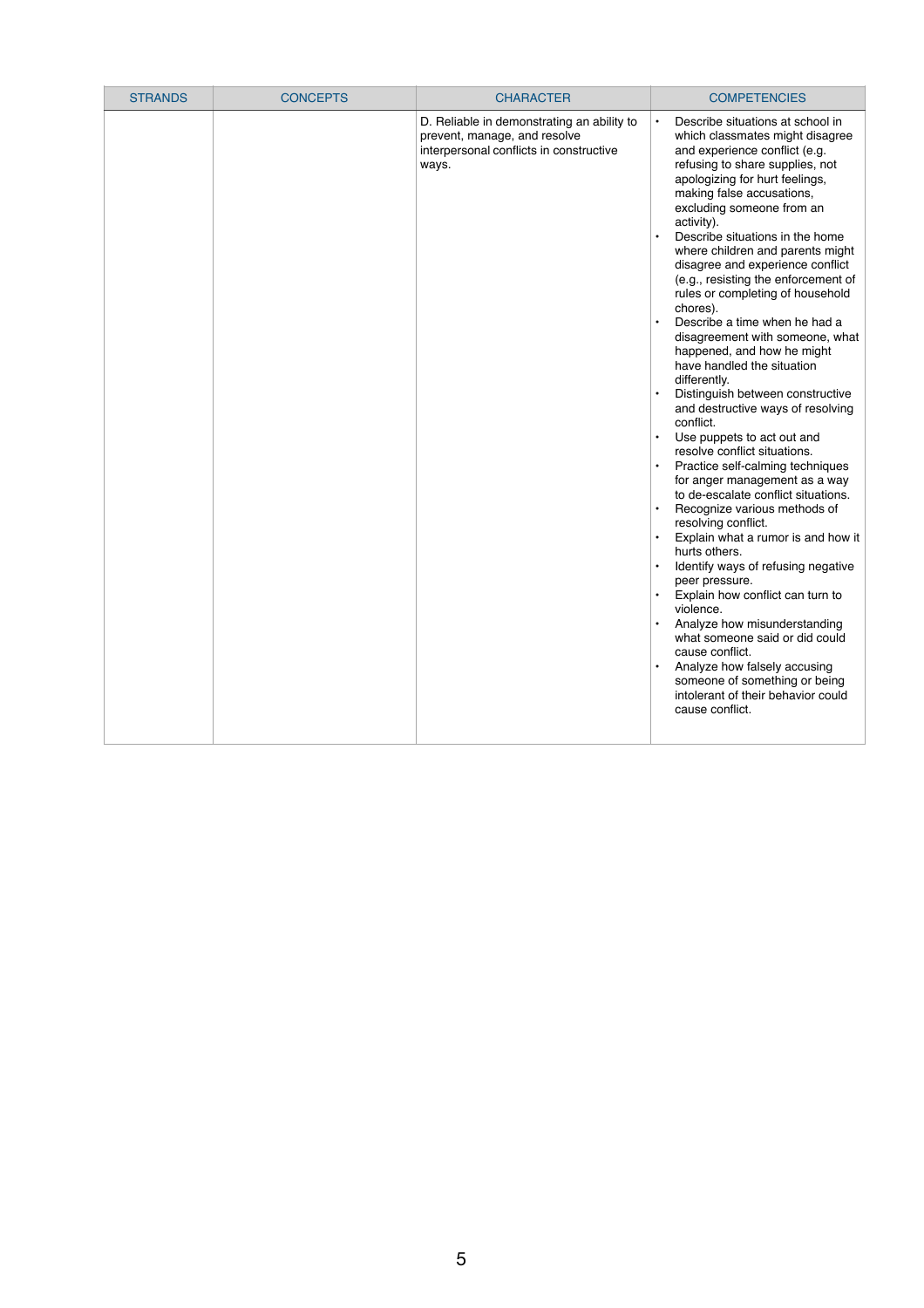| <b>STRANDS</b>        | <b>CONCEPTS</b>                                                                                                                   | <b>CHARACTER</b>                                                                            | <b>COMPETENCIES</b>                                                                                                                                                                                                                                                                                                                                                                                                                                                                                                                                                                                                                                                                                                                                                                                                                                                                                                                                                                                                                                                                            |
|-----------------------|-----------------------------------------------------------------------------------------------------------------------------------|---------------------------------------------------------------------------------------------|------------------------------------------------------------------------------------------------------------------------------------------------------------------------------------------------------------------------------------------------------------------------------------------------------------------------------------------------------------------------------------------------------------------------------------------------------------------------------------------------------------------------------------------------------------------------------------------------------------------------------------------------------------------------------------------------------------------------------------------------------------------------------------------------------------------------------------------------------------------------------------------------------------------------------------------------------------------------------------------------------------------------------------------------------------------------------------------------|
| <b>Global Outlook</b> | the importance of being a global<br>citizen with healthy wellbeing &<br>responsible behaviors in<br>personal, school & community. | A. Reliable in considering ethical, safety,<br>and societal factors in making<br>decisions. | Identify and follow bus, classroom,<br>and school safety rules.<br>Recognize appropriate touch; and<br>avoid inappropriate touch.<br>Explain how taking or destroying<br>another's property makes them<br>feel.<br>Explain why hitting or yelling at<br>somebody is hurtful and unfair.<br>Identify reliable sources of adult<br>help.<br>Describe situations when he might<br>feel unsafe and need help (e.g.,<br>crossing a busy street, being<br>approached by a strange adult).<br>Draw pictures of ways to help<br>others.<br>Identify personal behaviors that<br>are dangerous. (e.g., riding a bike<br>without a helmet, eating junk food<br>all the time, accepting a ride from<br>someone he doesn't know).<br>Explain why it is important to treat<br>others as he would want to be<br>treated.<br>Analyze how rules in his family<br>help its members get along<br>together.<br>Contribute to school safety by<br>supporting classroom, lunchroom<br>and playground rules.<br>Participate in creating and<br>enforcing classroom rules.<br>Demonstrate sharing and taking<br>turns. |
|                       |                                                                                                                                   |                                                                                             |                                                                                                                                                                                                                                                                                                                                                                                                                                                                                                                                                                                                                                                                                                                                                                                                                                                                                                                                                                                                                                                                                                |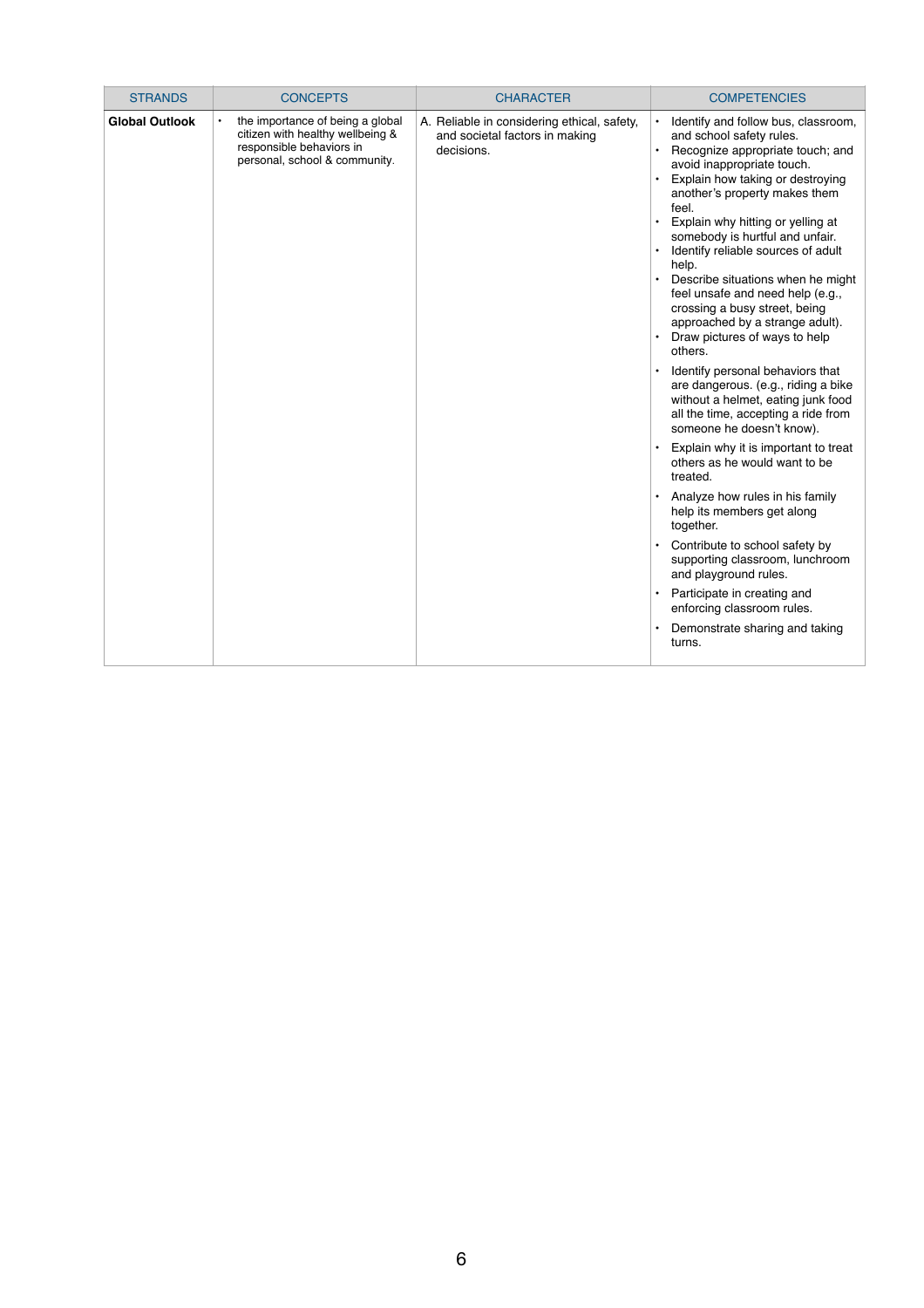| <b>STRANDS</b> | <b>CONCEPTS</b> | <b>CHARACTER</b>                                                                 | <b>COMPETENCIES</b>                                                                                                                                                                                    |
|----------------|-----------------|----------------------------------------------------------------------------------|--------------------------------------------------------------------------------------------------------------------------------------------------------------------------------------------------------|
|                |                 | B. Reliable in applying decision-making<br>skills to deal responsibly with daily | Recognize that one has choices in<br>$\bullet$<br>how to respond to situations.                                                                                                                        |
|                |                 | academic and social situations.                                                  | Describe calming strategies.<br>$\bullet$                                                                                                                                                              |
|                |                 |                                                                                  | Brainstorm alternative solutions to<br>$\bullet$<br>problems posed in stories and<br>cartoons.                                                                                                         |
|                |                 |                                                                                  | Use "I-statements" in expressing<br>$\bullet$<br>feelings.                                                                                                                                             |
|                |                 |                                                                                  | Implement stop, think, and act<br>(plan) strategies in solving<br>problems.                                                                                                                            |
|                |                 |                                                                                  | Practice group decision making<br>$\bullet$<br>with one's peers in class<br>meetings.                                                                                                                  |
|                |                 |                                                                                  | Identify foods and behaviors that<br>$\bullet$<br>keep the body healthy.                                                                                                                               |
|                |                 |                                                                                  | Describe the use of self- talk to<br>$\bullet$<br>calm down.                                                                                                                                           |
|                |                 |                                                                                  | Brainstorm alternative solutions to<br>inter- personal problems in the<br>classroom.                                                                                                                   |
|                |                 |                                                                                  | Analyze how his tone of voice<br>$\bullet$<br>influences how others respond to<br>him.                                                                                                                 |
|                |                 |                                                                                  | Analyze the consequences of<br>$\bullet$<br>alternative choices.                                                                                                                                       |
|                |                 |                                                                                  | Make healthy choices regarding<br>snacks.                                                                                                                                                              |
|                |                 |                                                                                  | Demonstrate reflective listening.                                                                                                                                                                      |
|                |                 |                                                                                  | Demonstrate wise decisions<br>regarding safety hazards (e.g.,<br>wearing seat belts in cars,<br>wearing a bicycle helmet; avoiding<br>sharp objects, too much sun<br>exposure, and playing with fire). |
|                |                 |                                                                                  |                                                                                                                                                                                                        |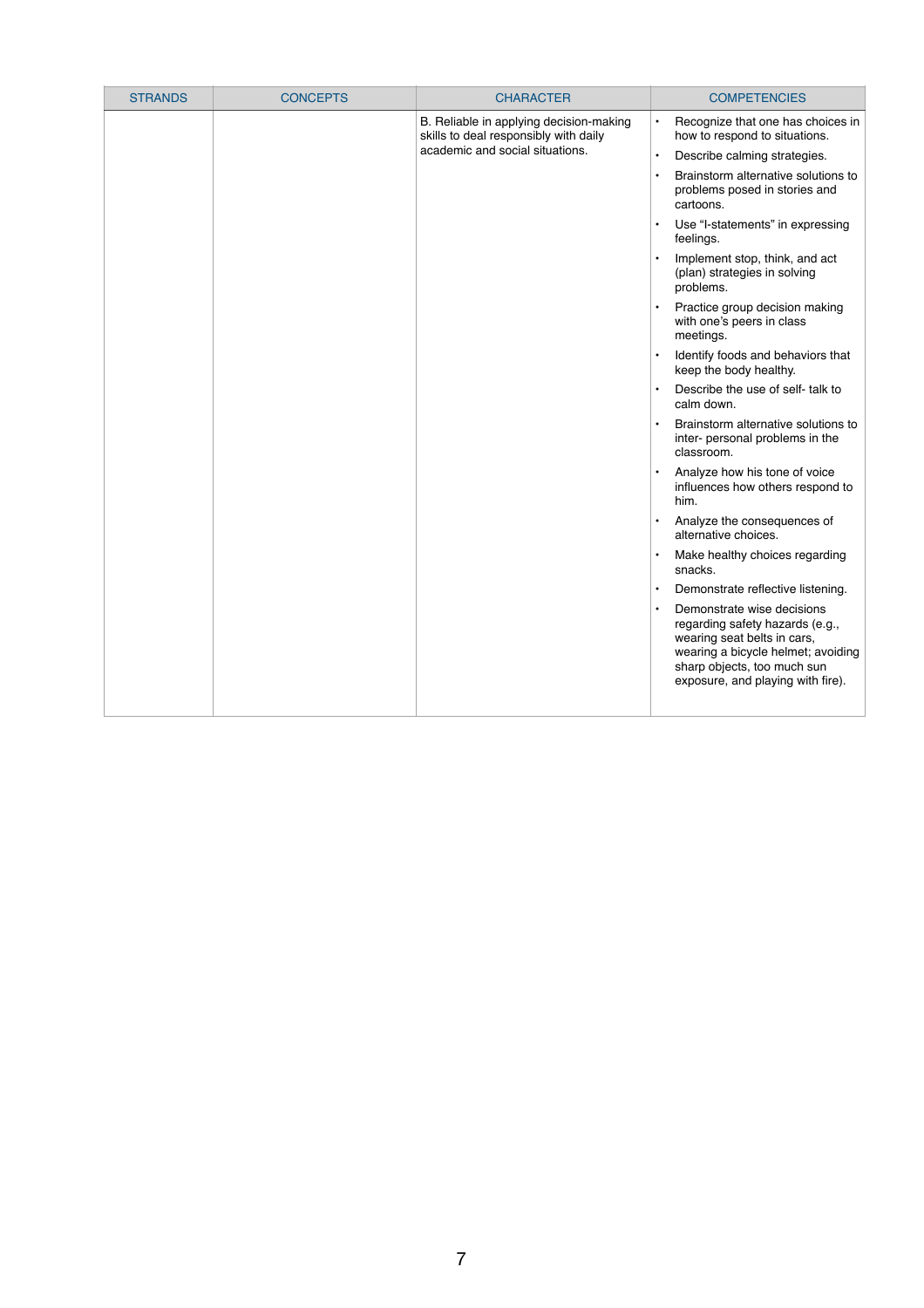| <b>STRANDS</b>        | <b>CONCEPTS</b>                                             | <b>CHARACTER</b>                                                                   | <b>COMPETENCIES</b>                                                                                                                                      |
|-----------------------|-------------------------------------------------------------|------------------------------------------------------------------------------------|----------------------------------------------------------------------------------------------------------------------------------------------------------|
|                       |                                                             | C. . Reliable in contributing to the well-<br>being of one's school and community. | Identify how he currently help out<br>$\bullet$<br>at home and what else he might<br>do for a caregiver or sibling.                                      |
|                       |                                                             |                                                                                    | List ways that learners can help<br>$\bullet$<br>their class run more smoothly.                                                                          |
|                       |                                                             |                                                                                    | Express how he feels about<br>$\bullet$<br>helping out in class or at home.                                                                              |
|                       |                                                             |                                                                                    | Describe what he learned about<br>$\bullet$<br>himself in helping out in class and<br>at home.                                                           |
|                       |                                                             |                                                                                    | Volunteer for various classroom<br>$\bullet$<br>tasks (e.g., helping with room set<br>up, cleaning up, passing out<br>papers, etc.).                     |
|                       |                                                             |                                                                                    | Participate in making and<br>$\bullet$<br>enforcing class rules.                                                                                         |
|                       |                                                             |                                                                                    | Identify a way he can help<br>improve his local community.                                                                                               |
|                       |                                                             |                                                                                    | Describe what he has done to<br>make a positive difference in his<br>class or school and how this<br>made him feels.                                     |
|                       |                                                             |                                                                                    | Brainstorm ways to help his<br>$\bullet$<br>teacher address a shared<br>concern.                                                                         |
|                       |                                                             |                                                                                    | Volunteer to help out at home in a<br>$\bullet$<br>way that goes beyond what he are<br>expected to do.                                                   |
|                       |                                                             |                                                                                    | Participate in developing a class<br>policy on teasing.                                                                                                  |
|                       |                                                             |                                                                                    | Plan and implement a project to<br>improve his local community.                                                                                          |
| Grade 2               | Learners will understand                                    | Learners will become more                                                          | Learners will be able to                                                                                                                                 |
| <b>Self Awareness</b> | the importance of self-<br>$\bullet$<br>awareness and self- | A. Reliable in managing his emotions &<br>behavior                                 | 1. Identify a range of emotions he has<br>experienced.                                                                                                   |
|                       | management.                                                 |                                                                                    | 2. Describe situations that trigger<br>various emotions (e.g., listening to<br>music, talking to a friend, talking<br>in front of class, being ignored). |
|                       |                                                             |                                                                                    | 3. Recognize mood changes and<br>factors that contribute to them.                                                                                        |
|                       |                                                             |                                                                                    | 4. Express a range of emotions (e.g.,<br>make a poster, draw a picture,<br>participate in a role play).                                                  |
|                       |                                                             |                                                                                    | 5. Distinguish among intensity levels<br>of an emotion.                                                                                                  |
|                       |                                                             |                                                                                    | 6. Demonstrate ways to deal with<br>upsetting emotions (e.g., sadness,<br>anger, disappointment).                                                        |
|                       |                                                             |                                                                                    | 7. Practice deep breathing to calm<br>himself.                                                                                                           |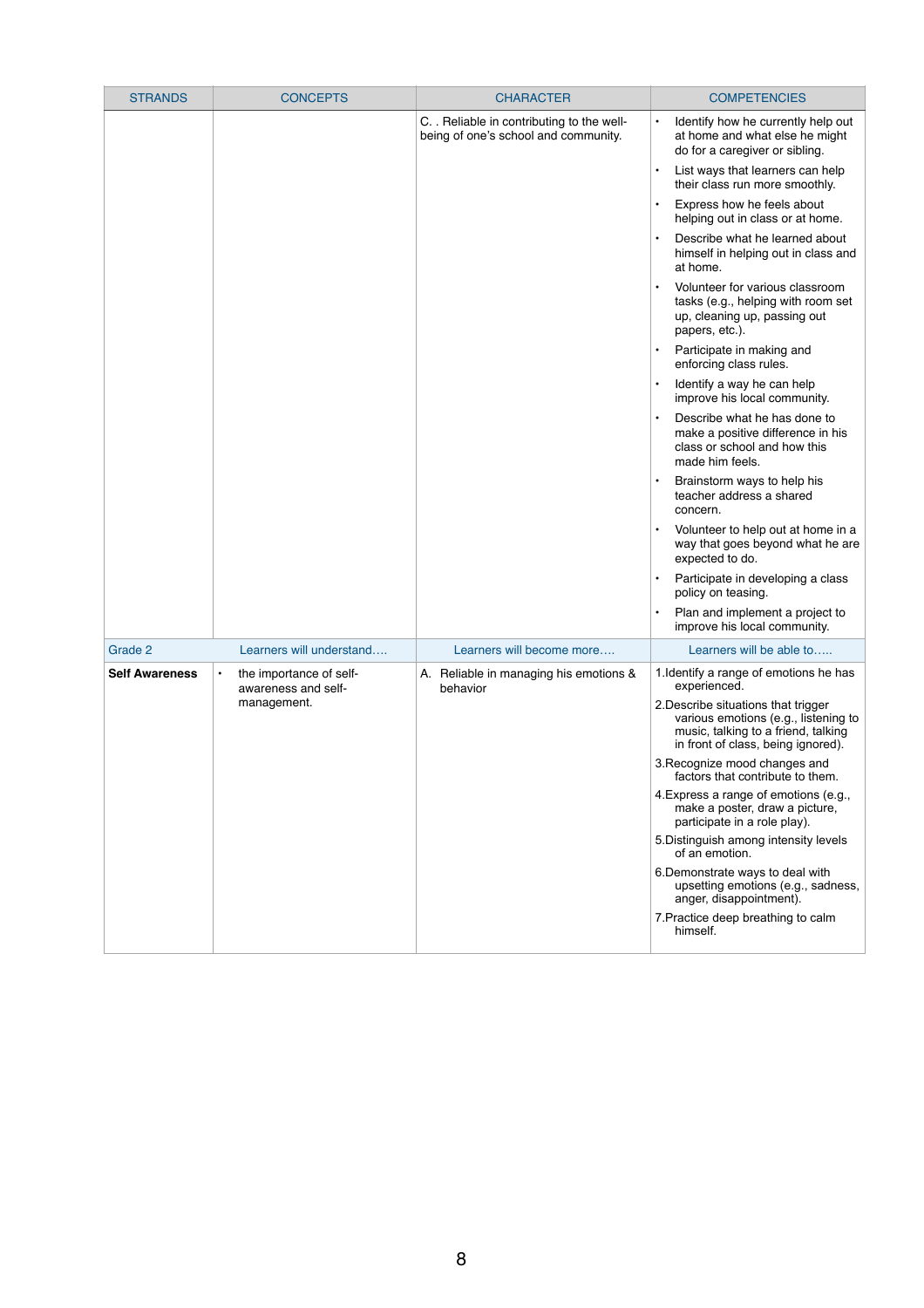| <b>STRANDS</b>                    | <b>CONCEPTS</b>                                                           | <b>CHARACTER</b>                                                                            |                                                                              | <b>COMPETENCIES</b>                                                                                                                                   |
|-----------------------------------|---------------------------------------------------------------------------|---------------------------------------------------------------------------------------------|------------------------------------------------------------------------------|-------------------------------------------------------------------------------------------------------------------------------------------------------|
|                                   |                                                                           | B. Reliable in recognizing personal                                                         |                                                                              | 1. Identify community members                                                                                                                         |
|                                   |                                                                           | qualities and external supports                                                             |                                                                              | that can be of support<br>when needed (e.g.,<br>extended family member,<br>counselor & neighbor)                                                      |
|                                   |                                                                           |                                                                                             |                                                                              | 2. Describe the personal<br>qualities that successful<br>learners demonstrate (e.g.,<br>perseverance,<br>responsibility, attention to<br>task, etc.). |
|                                   |                                                                           |                                                                                             |                                                                              | 3. Explain how practice improves<br>his competencies.                                                                                                 |
|                                   |                                                                           |                                                                                             |                                                                              | 4. Analyze the positive qualities<br>of role models.                                                                                                  |
|                                   |                                                                           |                                                                                             |                                                                              | 5. Analyze & reflect what it is<br>about school that is<br>challenging for him.                                                                       |
|                                   |                                                                           |                                                                                             |                                                                              | 6. Draw a picture of an activity<br>his family likes to do<br>together.                                                                               |
|                                   |                                                                           |                                                                                             |                                                                              | 7. Demonstrate ways to ask for<br>help when needed.                                                                                                   |
|                                   |                                                                           | C. Reliable in demonstrating skills related<br>to achieving personal and academic<br>goals. |                                                                              | 1. Recognize how distractions<br>may interfere with<br>achievement of a goal.                                                                         |
|                                   |                                                                           |                                                                                             |                                                                              | 2. Recognize that present goals<br>build on the achievement<br>of past goals.                                                                         |
|                                   |                                                                           |                                                                                             |                                                                              | 3. Describe the steps he has<br>made toward achieving a<br>goal.                                                                                      |
|                                   |                                                                           |                                                                                             | 4.                                                                           | Differentiate between short<br>and long term goals.                                                                                                   |
|                                   |                                                                           |                                                                                             | 5.                                                                           | Monitor his progress toward<br>achieving a personal or<br>academic goal.                                                                              |
|                                   |                                                                           |                                                                                             |                                                                              | 6. Demonstrate ways to deal with<br>upsetting emotions (e.g.,<br>sadness, anger,<br>disappointment).                                                  |
| <b>Social</b><br><b>Awareness</b> | The Importance of social-<br>awareness and interpersonal<br>communication | A. Reliable in recognizing the feelings<br>and perspectives of others.                      |                                                                              | 1. Distinguish between nonverbal<br>and verbal cues and<br>messages.                                                                                  |
|                                   |                                                                           |                                                                                             | 2. Analyze alignment and non-<br>alignment of verbal and<br>non-verbal cues. |                                                                                                                                                       |
|                                   |                                                                           |                                                                                             |                                                                              | 3. Role-play the perspectives<br>and feelings of characters<br>from a story.                                                                          |
|                                   |                                                                           |                                                                                             |                                                                              | 4. Paraphrase what someone<br>has said.                                                                                                               |
|                                   |                                                                           |                                                                                             |                                                                              | 5. Demonstrate a capacity to<br>care about the feelings of<br>others.                                                                                 |
|                                   |                                                                           |                                                                                             |                                                                              | 6. Demonstrate an interest in the                                                                                                                     |

|  | 7. perspective of others. |
|--|---------------------------|
|  |                           |
|  |                           |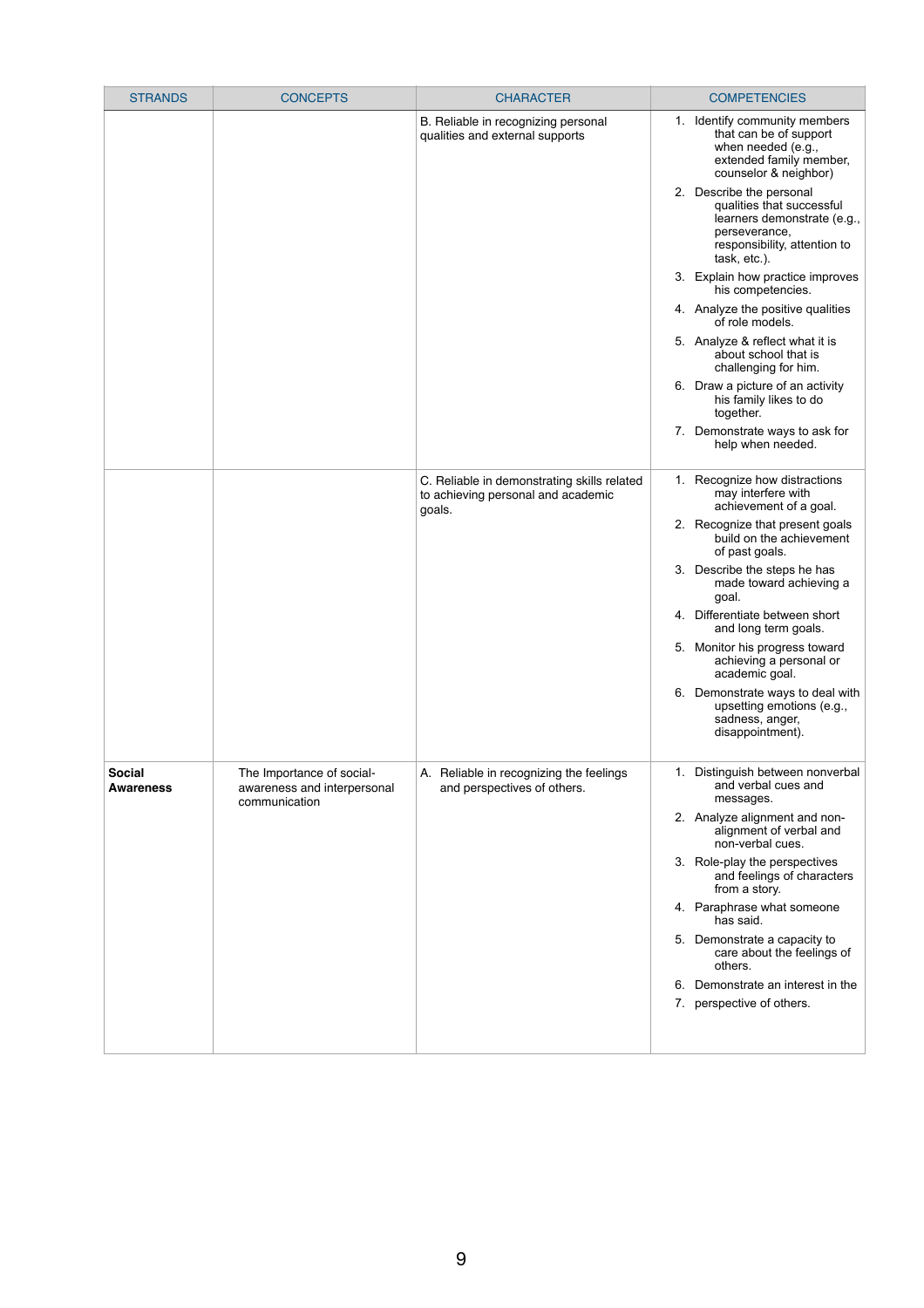| <b>STRANDS</b> | <b>CONCEPTS</b> | <b>CHARACTER</b>                                                                                                               | <b>COMPETENCIES</b>                                                                                                                                                                                                                                                                                                                                                                                                                                                                                                                                                                                                                                                                                                                                                                                   |
|----------------|-----------------|--------------------------------------------------------------------------------------------------------------------------------|-------------------------------------------------------------------------------------------------------------------------------------------------------------------------------------------------------------------------------------------------------------------------------------------------------------------------------------------------------------------------------------------------------------------------------------------------------------------------------------------------------------------------------------------------------------------------------------------------------------------------------------------------------------------------------------------------------------------------------------------------------------------------------------------------------|
|                |                 | B. Reliable in recognizing individual and<br>group similarities and differences                                                | Grade 1 standards.<br>1.<br>2.<br>Describe human differences<br>depicted in stories.<br>Describe how interactions with<br>3.<br>individuals from different<br>cultures enrich one's life.<br>4. Recognize that people from<br>different cultural and social<br>groups share many things in<br>common.<br>5. Analyze how people of different<br>groups can help one another<br>and enjoy each other's<br>company.<br>6. Analyze the impact of differing<br>responses to human diversity<br>on literary characters.<br>7. Participate in an activity or<br>simulation that allows him to<br>experience life from the<br>perspective of another group.<br>8. Use literature to analyze various<br>responses to human diversity<br>(e.g., learning from, being<br>tolerant of, aware of<br>stereotyping). |
|                |                 | C: Reliable in using communication and<br>social skills to interact effectively with<br>others                                 | Grade 1 standards.<br>1.<br>2. Recognize when it is appropriate<br>to give a compliment.<br>3. Practice introducing everyone in<br>his class.<br>Demonstrate how to give a<br>4.<br>compliment.<br>5. Demonstrate appropriate<br>responses to receiving a<br>compliment.<br>6. Use 'I-statements" to express how<br>he feels when someone has<br>hurt him emotionally.<br>7. Demonstrate expressing<br>appreciation to someone who<br>has helped him.                                                                                                                                                                                                                                                                                                                                                 |
|                |                 | D. Reliable in demonstrating an ability to<br>prevent, manage, and resolve<br>interpersonal conflicts in constructive<br>ways. | Grade 1 standards.<br>1.<br>Identify bullying behavior and how<br>it affects people.<br>3. Explain what happens when a<br>conflict is not resolved.<br>4. Describe ways to stop rumors.<br>5. Analyze how an inability to<br>manage one's anger might<br>cause a conflict to get worse.<br>6. Interpret whether the actions of<br>literary characters were<br>accidental or intentional.<br>7. Examine how one's favorite<br>literary character handles<br>conflict                                                                                                                                                                                                                                                                                                                                   |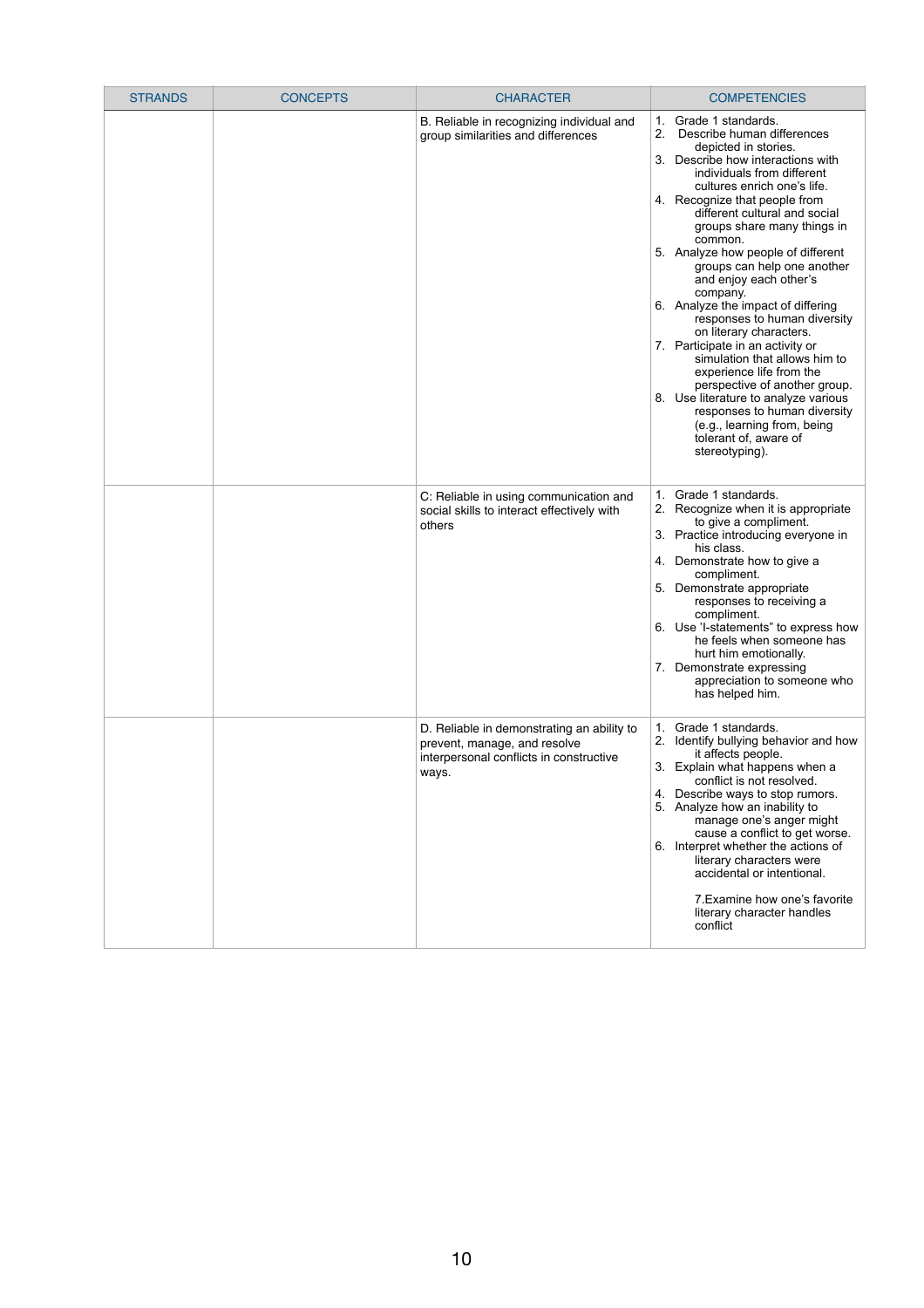| <b>STRANDS</b>        | <b>CONCEPTS</b>                                                                                                                   | <b>CHARACTER</b>                                                                                                    | <b>COMPETENCIES</b>                                                                                                                                                                                                                                                                                                                                                                                                                                                                                                                                                                                                                                 |
|-----------------------|-----------------------------------------------------------------------------------------------------------------------------------|---------------------------------------------------------------------------------------------------------------------|-----------------------------------------------------------------------------------------------------------------------------------------------------------------------------------------------------------------------------------------------------------------------------------------------------------------------------------------------------------------------------------------------------------------------------------------------------------------------------------------------------------------------------------------------------------------------------------------------------------------------------------------------------|
| <b>Global Outlook</b> | the importance of being a global<br>citizen with healthy wellbeing &<br>responsible behaviors in personal,<br>school & community. | A. Learner will be more reliable in<br>Considering ethical, safety, and societal<br>factors in making decisions     | 1. Grade 1 standards.<br>2. Identify examples of ethical<br>behavior by characters in<br>stories (e.g., fairness, honesty,<br>respect, compassion).<br>3. Identify physical sensations and<br>emotions that indicate a threat<br>or danger.<br>4. Describe the consequences of<br>breaking classroom or school<br>rules.<br>5. Analyze the consequences of<br>lying.<br>6. Depict ways to help others (e.g.,<br>list, draw, cartoons).<br>7. Evaluate various approaches to<br>responding to provocation.<br>8. Decide what is fair in responding<br>to situations that arise in the<br>classroom (e.g., how to share<br>a new piece of equipment). |
|                       |                                                                                                                                   | B. Reliable in applying decision-making<br>skills to deal responsibly with daily<br>academic and social situations. | Grade 1 standards.<br>1.<br>Describe what he learned about<br>2.<br>his school or community from<br>his participation in a recent<br>service project<br>Describe what he learned about<br>3.<br>himself from participation in<br>this project.<br>4. Analyze the impact on the need<br>addressed of a recent service<br>project in which he<br>participated.<br>5. Analyze what he would do<br>differently next time.<br>6. Communicate the results of a<br>school or community service<br>project to a parent or<br>community group.<br>7. Write a letter to a newspaper<br>editor on a community<br>problem such as<br>homelessness               |
| Grade 3               | Learners will understand                                                                                                          | Learners will become more                                                                                           | Learners will be able to                                                                                                                                                                                                                                                                                                                                                                                                                                                                                                                                                                                                                            |
| <b>Self Awareness</b> | The importance of Self-awareness<br>and self-management.                                                                          | A. Reliable in Managing his emotion &<br>behavior                                                                   | Third Grade Standards.<br>1.<br>Describe the physical<br>2.<br>responses common to a<br>range of emotions.<br>Describe emotions associated<br>3.<br>with personal experiences.<br>4. Practice expressing positive<br>feelings about others.<br>5. Evaluate ways of dealing with<br>upsetting situations (e.g.,<br>being left out, losing,<br>rejection, being teased).                                                                                                                                                                                                                                                                              |
|                       |                                                                                                                                   |                                                                                                                     | Demonstrate emotions in<br>6.<br>various contexts in role-                                                                                                                                                                                                                                                                                                                                                                                                                                                                                                                                                                                          |

| 7. Practice handling pressure<br>situations (e.g., taking a<br>standardized test,<br>participating in a<br>competitive activity). |
|-----------------------------------------------------------------------------------------------------------------------------------|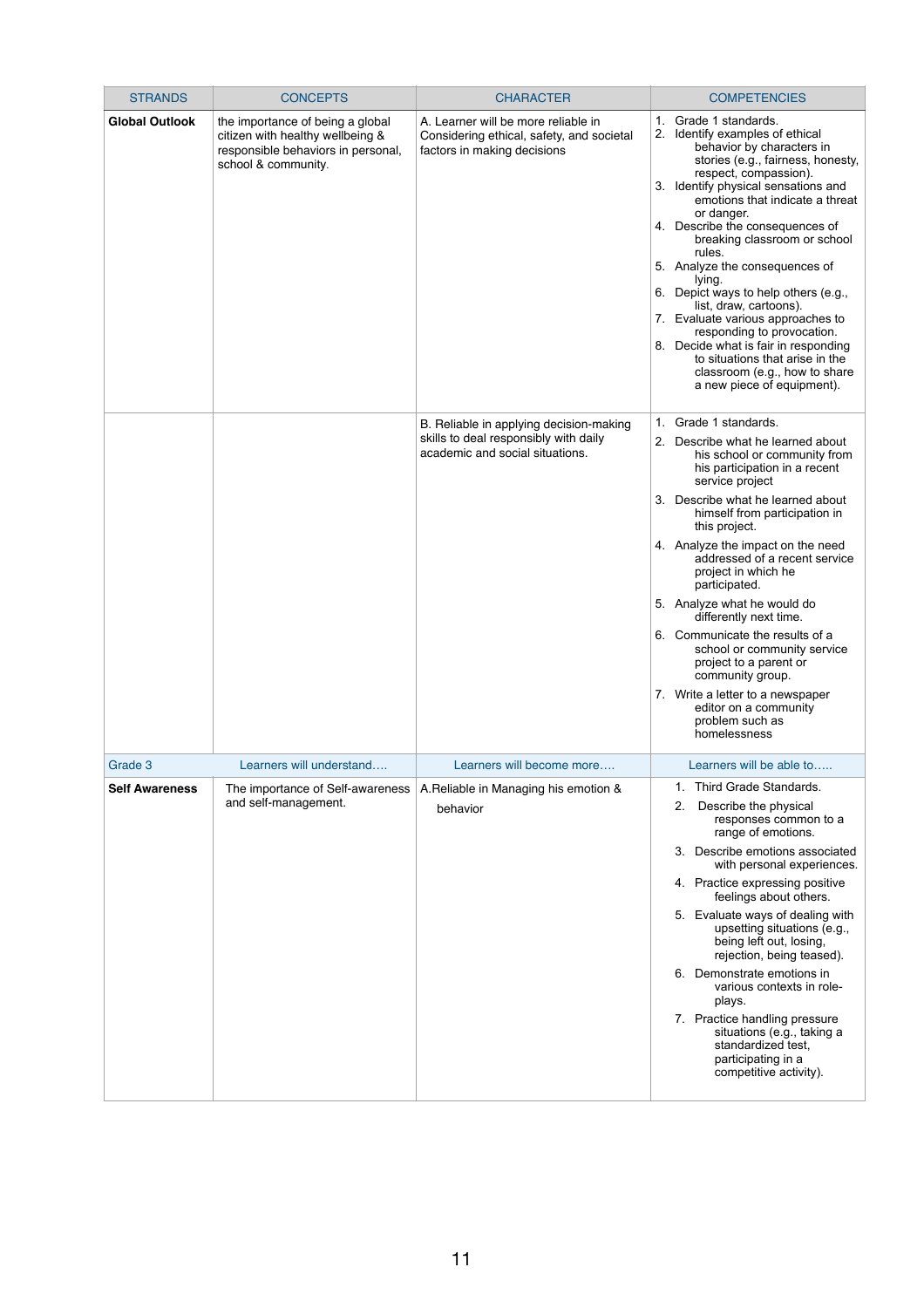| <b>STRANDS</b>                    | <b>CONCEPTS</b>                                                           | <b>CHARACTER</b>                                                                            | <b>COMPETENCIES</b>                                                                                                                                                                                                                                                                                                                                                                                                                                                                                                                          |
|-----------------------------------|---------------------------------------------------------------------------|---------------------------------------------------------------------------------------------|----------------------------------------------------------------------------------------------------------------------------------------------------------------------------------------------------------------------------------------------------------------------------------------------------------------------------------------------------------------------------------------------------------------------------------------------------------------------------------------------------------------------------------------------|
|                                   |                                                                           | B. Reliable in recognizing personal<br>qualities and external supports.                     | Third Grade Standards.<br>1. Describe a time and situation he<br>needed help.<br>2. Identify reliable adults from whom<br>he would seek help in various<br>situations.<br>3. Describe how he would improve his<br>ability to perform a valued skill.<br>4. Explain how adult role models<br>influence his aspirations for the<br>future.<br>5. Practice strategies that support<br>peers in school.<br>6. Demonstrate leadership within the<br>school community (e.g., reading<br>tutor, student council, clubs,<br>mentoring new learners). |
|                                   |                                                                           | C: Reliable in Demonstrating skills related<br>to achieving personal and academic<br>goals. | 1. Third Grade Standards.<br>2. Develop a friendship goal with<br>action steps to be taken by certain<br>dates.<br>3. Develop an academic goal with<br>action steps to be taken by certain<br>dates.<br>4. Monitor progress on planned action<br>steps for a friendship goal.<br>5. Monitor progress on planned action<br>steps for an academic goal.<br>6. Analyze why he needed to change<br>or delay action steps for achieving<br>a recent goal.<br>7. Evaluate his level of achievement<br>with regard to a recent goal.                |
| <b>Social</b><br><b>Awareness</b> | The Importance of social-<br>awareness and interpersonal<br>communication | A. Reliable in recognizing the feelings<br>and perspectives of others.                      | 1. Grade 3 standards.<br>2. Describe others' feelings in a variety<br>of situations.<br>3. Describe an argument he had with<br>another person and summarize<br>both points of view.<br>4. Analyze why literary characters felt<br>as they did.<br>5. Analyze the various points of view<br>expressed on a historical, political,<br>or social issue.<br>6. Evaluate how a change in behavior<br>of one side of a disagreement<br>affects the other side.                                                                                     |
|                                   |                                                                           | B. Reliable in recognizing individual and<br>group similarities and differences             | 1. Grade 3 standards.<br>2. Describe the basic rights of all<br>individuals regardless of their<br>social or cultural affiliations.<br>3. Describe examples of how the<br>media portray various social<br>and cultural groups.<br>4. Analyze how responsible learners<br>help their classmates.<br>5.<br>Demonstrate strategies for<br>building relationships with<br>others who are different from<br>oneself.<br>6. Design a project that shows how<br>his class or school is enriched<br>by different cultures.                           |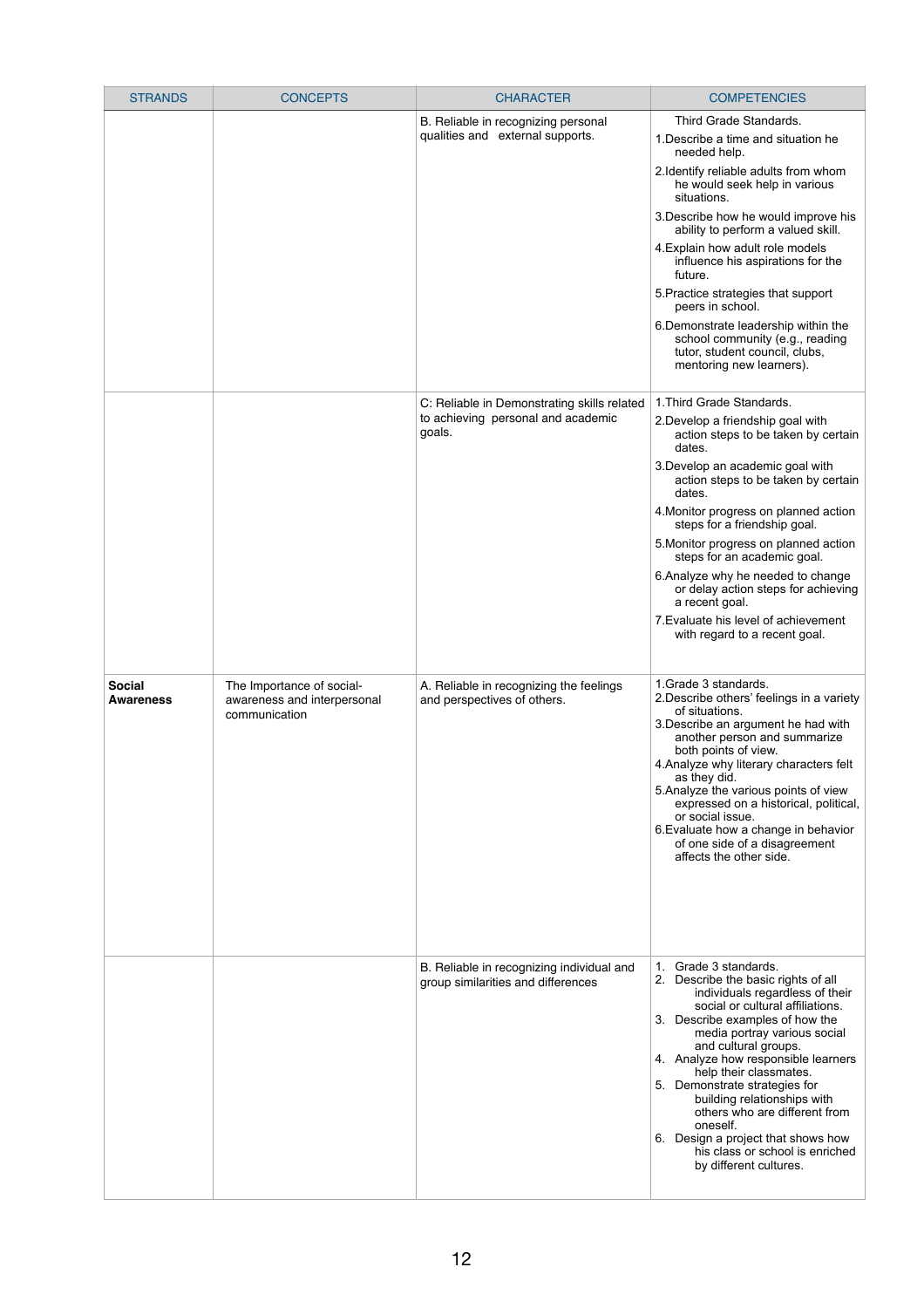| <b>STRANDS</b>        | <b>CONCEPTS</b>                                                                                                                                              | <b>CHARACTER</b>                                                                                                               | <b>COMPETENCIES</b>                                                                                                                                                                                                                                                                                                                                                                                                                                                                                                                         |
|-----------------------|--------------------------------------------------------------------------------------------------------------------------------------------------------------|--------------------------------------------------------------------------------------------------------------------------------|---------------------------------------------------------------------------------------------------------------------------------------------------------------------------------------------------------------------------------------------------------------------------------------------------------------------------------------------------------------------------------------------------------------------------------------------------------------------------------------------------------------------------------------------|
|                       |                                                                                                                                                              | C: Reliable in using communication and<br>social skills to interact effectively with<br>others                                 | 1. Grade 3 standards.<br>2. Describe the qualities of an<br>effective communicator.<br>3. Respond positively to constructive<br>criticism.<br>4. Take responsibility for one's<br>mistakes.<br>Interview an adult on the topic of<br>5.<br>how to develop friendships.<br>6. Demonstrate support for others'<br>contributions to a group/team<br>effort.<br>7. Distinguish between positive and<br>negative peer pressure.<br>8. Demonstrate strategies for<br>resisting negative peer<br>pressure.                                         |
|                       |                                                                                                                                                              | D. Reliable in demonstrating an ability to<br>prevent, manage, and resolve<br>interpersonal conflicts in constructive<br>ways. | 1. Grade 3 standards.<br>2. Identify the consequences of<br>conflict resolution behavior.<br>3. Identify refusal skills for unsafe<br>behaviors (e.g., drugs and<br>alcohol).<br>4. Explain how resolving a conflict<br>could improve one's<br>understanding of a situation.<br>Distinguish between positive and<br>5.<br>negative peer pressure.<br>6. Demonstrate resisting peer<br>pressure to do something<br>unsafe or potentially<br>dangerous.<br>7. Use a checklist to practice the<br>steps of refusing unwanted<br>peer pressure. |
| <b>Global Outlook</b> | Learner will understand the<br>importance of being a global<br>citizen with healthy wellbeing &<br>responsible behaviors in personal,<br>school & community. | A. Reliable in Considering ethical, safety,<br>and societal factors in making decisions.                                       | Learner will be able to:<br>1. Grade 3 standards.<br>2. Describe how differing points of<br>view affect his decision-<br>making process.<br>3. Describe what it means to be<br>dependable and why this is<br>sometimes difficult (e.g.,<br>meeting deadlines, keeping<br>commitments).<br>4. Explain why it is important to obey<br>laws.<br>5. Analyze what it means to be<br>responsible with regard to<br>one's family, friends, school<br>community.<br>Evaluate conflicting points of view<br>6.<br>in making a decision               |
|                       |                                                                                                                                                              | B. Reliable in applying decision-making<br>skills to deal responsibly with daily<br>academic and social situations.            | Learner will be able to:<br>Grade 3 standards.<br>$\mathbf{1}$ .<br>2. Identify challenges and obstacles<br>to solving problems.<br>3. Identify healthy alternatives to<br>risky behaviors.<br>4. Evaluate strategies to promote<br>school success (e.g.,<br>identifying distractions,<br>managing stress, and putting<br>first things first).<br>Practice aligning non- verbal and<br>verbal communication in<br>refusing unwanted behavior.<br>6. Apply a decision- making model to<br>deal with unwanted behavior.                       |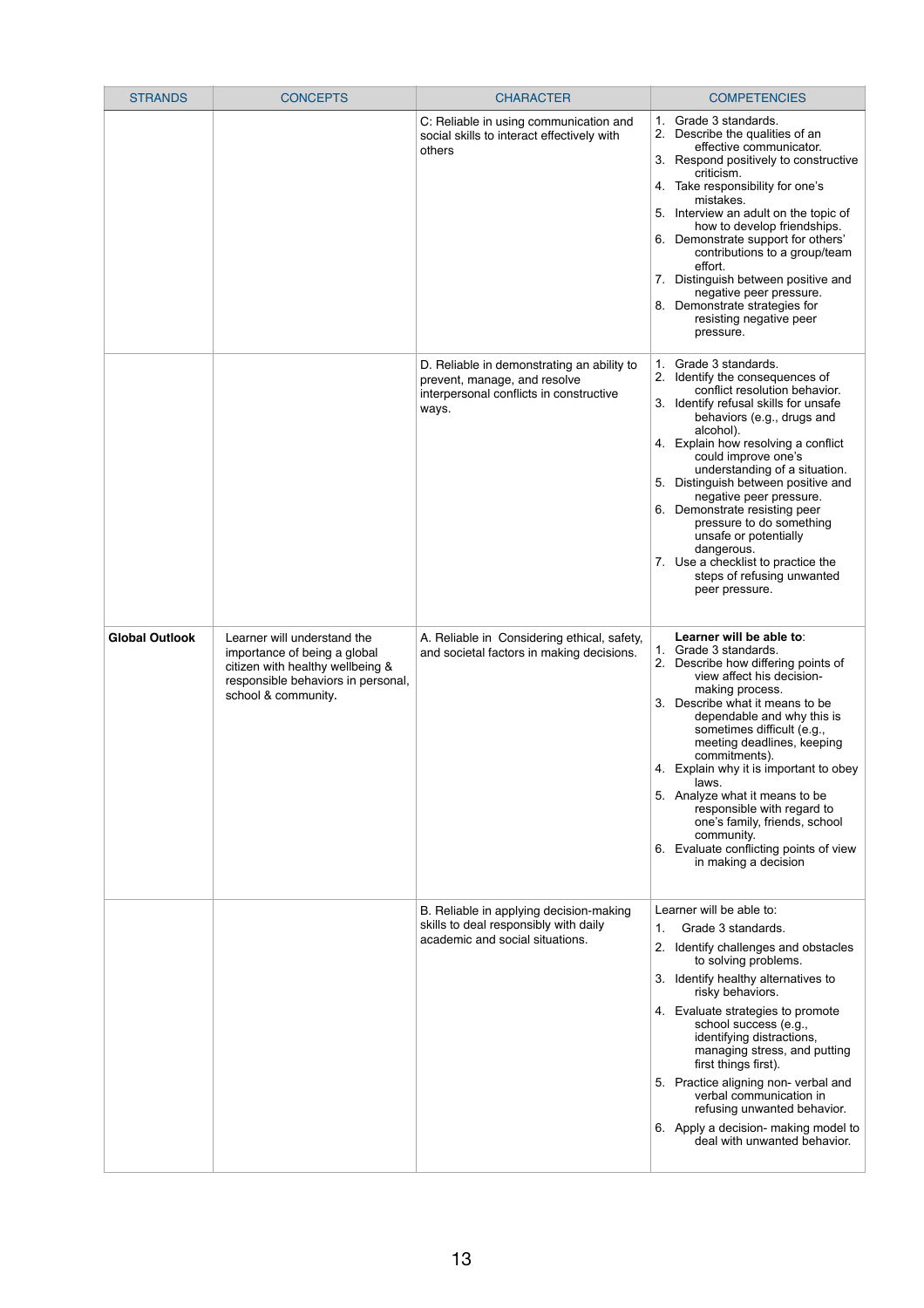| <b>STRANDS</b>        | <b>CONCEPTS</b>                                                                     | <b>CHARACTER</b>                                                        | <b>COMPETENCIES</b>                                                                                                                                                                                                                                                                                                                                                                                                                                                                                                                                                                                                            |
|-----------------------|-------------------------------------------------------------------------------------|-------------------------------------------------------------------------|--------------------------------------------------------------------------------------------------------------------------------------------------------------------------------------------------------------------------------------------------------------------------------------------------------------------------------------------------------------------------------------------------------------------------------------------------------------------------------------------------------------------------------------------------------------------------------------------------------------------------------|
|                       |                                                                                     | C. Contributing to the well-being of one's<br>school and community.     | Learner will be able to:<br>Grade 3 standards.<br>$1_{\cdot}$<br>Identify various ways that<br>2.<br>community workers assist<br>residents in beautifying and<br>protecting neighborhoods.<br>3. Gather information on a<br>community issue or need.<br>4. Develop a plan with his<br>classmates to address a<br>community issue or need.<br>5. Monitor his progress on<br>implementing a plan to<br>address a community issue or<br>need.<br>6. Evaluate implementation of a<br>class plan to address a<br>community issue.<br>7. Make recommendations on how<br>he would improve a plan that<br>addresses a community issue. |
| Grade 4               | Learners will understand                                                            | Learners will become more                                               | Learners will be able to                                                                                                                                                                                                                                                                                                                                                                                                                                                                                                                                                                                                       |
| <b>Self Awareness</b> | Learner will understand the<br>importance of Self-awareness and<br>self-management. | A. Reliable in Managing his emotion &<br>behavior                       | Third Grade Standards.<br>1.<br>Describe the physical<br>2.<br>responses common to a<br>range of emotions.<br>Describe emotions associated<br>3 <sub>1</sub><br>with personal experiences.<br>4. Practice expressing positive<br>feelings about others.<br>5. Evaluate ways of dealing with<br>upsetting situations (e.g.,<br>being left out, losing,<br>rejection, being teased).<br>6. Demonstrate emotions in<br>various contexts in role-<br>plays.<br>7. Practice handling pressure<br>situations (e.g., taking a<br>standardized test,<br>participating in a<br>competitive activity).                                   |
|                       |                                                                                     | B. Reliable in recognizing personal<br>qualities and external supports. | 1. Third Grade Standards.<br>2. Describe a time and situation he<br>needed help.<br>3. Identify reliable adults from whom<br>he would seek help in various<br>situations.<br>4. Describe how he would improve his<br>ability to perform a valued skill.<br>5. Explain how adult role models<br>influence his aspirations for the<br>future.                                                                                                                                                                                                                                                                                    |

| 6. Practice strategies that support<br>peers in school.                                                                               |  |
|---------------------------------------------------------------------------------------------------------------------------------------|--|
| 7. Demonstrate leadership within the<br>school community (e.g., reading<br>tutor, student council, clubs,<br>mentoring new learners). |  |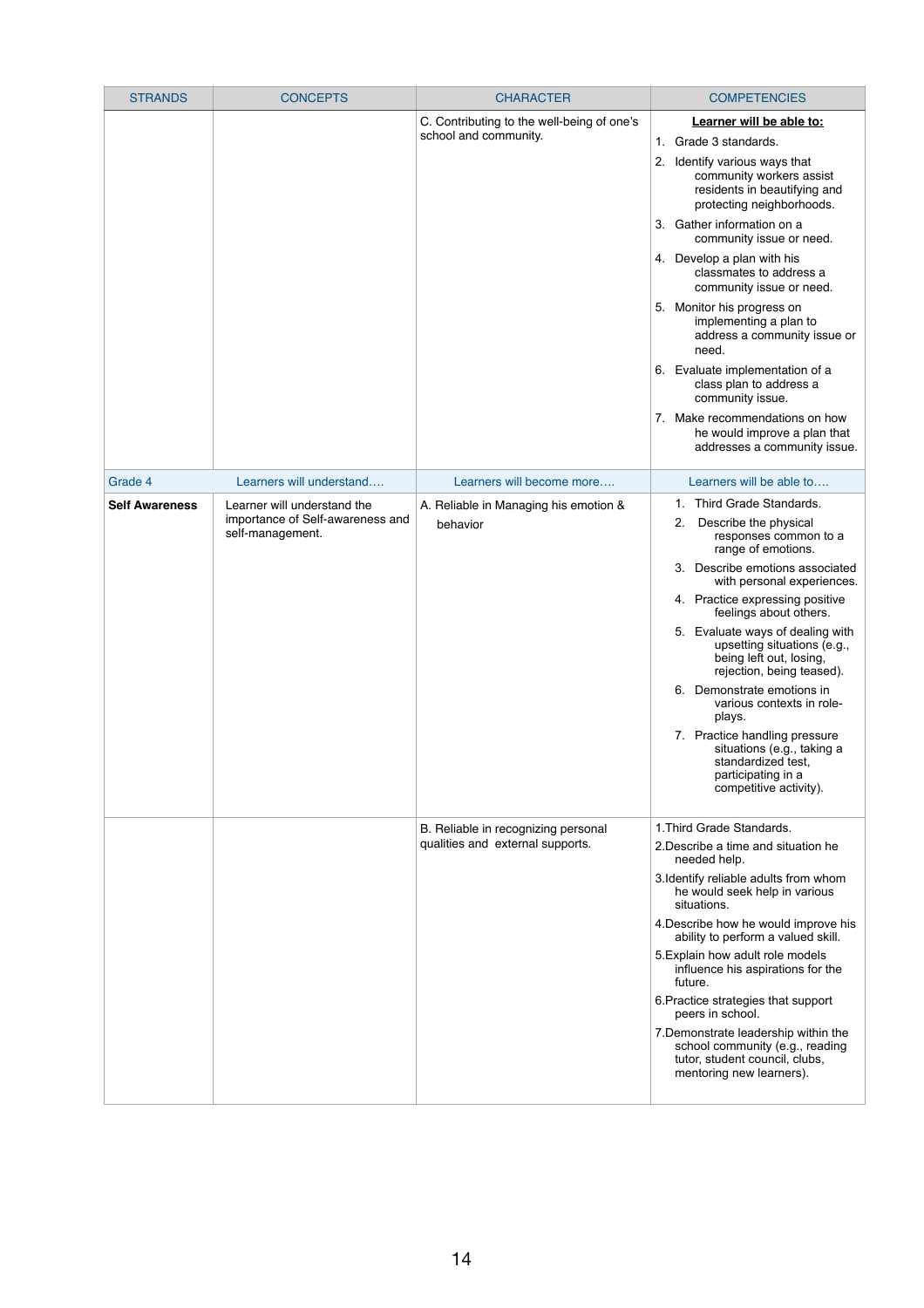| <b>STRANDS</b>   | <b>CONCEPTS</b>                                                   | <b>CHARACTER</b>                                                                | <b>COMPETENCIES</b>                                                                                                                                                                                                                                                                                                                                                                                                                                                                                                                                 |
|------------------|-------------------------------------------------------------------|---------------------------------------------------------------------------------|-----------------------------------------------------------------------------------------------------------------------------------------------------------------------------------------------------------------------------------------------------------------------------------------------------------------------------------------------------------------------------------------------------------------------------------------------------------------------------------------------------------------------------------------------------|
|                  |                                                                   | C: Demonstrating skills related to<br>achieving personal and academic goals.    | 1. Third Grade Standards.<br>2. Develop a friendship goal with<br>action steps to be taken by certain<br>dates.<br>3. Develop an academic goal with<br>action steps to be taken by certain<br>dates.<br>4. Monitor progress on planned action<br>steps for a friendship goal.<br>5. Monitor progress on planned action<br>steps for an academic goal.<br>6. Analyze why he needed to change<br>or delay action steps for achieving<br>a recent goal.<br>7. Evaluate his level of achievement                                                        |
| <b>Social</b>    | Learner will understand the                                       |                                                                                 | with regard to a recent goal.                                                                                                                                                                                                                                                                                                                                                                                                                                                                                                                       |
| <b>Awareness</b> | Importance of social-awareness<br>and interpersonal communication | A. Reliable in recognizing the feelings<br>and perspectives of others.          | Learner will be able to:<br>1. Grade 3 standards.<br>2. Describe others' feelings in a variety<br>of situations.<br>3. Describe an argument he had with<br>another person and summarize<br>both points of view.<br>4. Analyze why literary characters felt<br>as they did.<br>5. Analyze the various points of view<br>expressed on an historical,<br>political, or social issue.<br>6. Evaluate how a change in behavior<br>of one side of a disagreement<br>affects the other side.                                                               |
|                  |                                                                   | B. Reliable in recognizing individual and<br>group similarities and differences | Learner will be able to:<br>Grade 3 standards.<br>$1_{-}$<br>2. Describe the basic rights of all<br>individuals regardless of their<br>social or cultural affiliations.<br>3. Describe examples of how the<br>media portray various social<br>and cultural groups.<br>4. Analyze how responsible learners<br>help their classmates.<br>5. Demonstrate strategies for<br>building relationships with<br>others who are different from<br>oneself.<br>6. Design a project that shows how<br>his class or school is enriched<br>by different cultures. |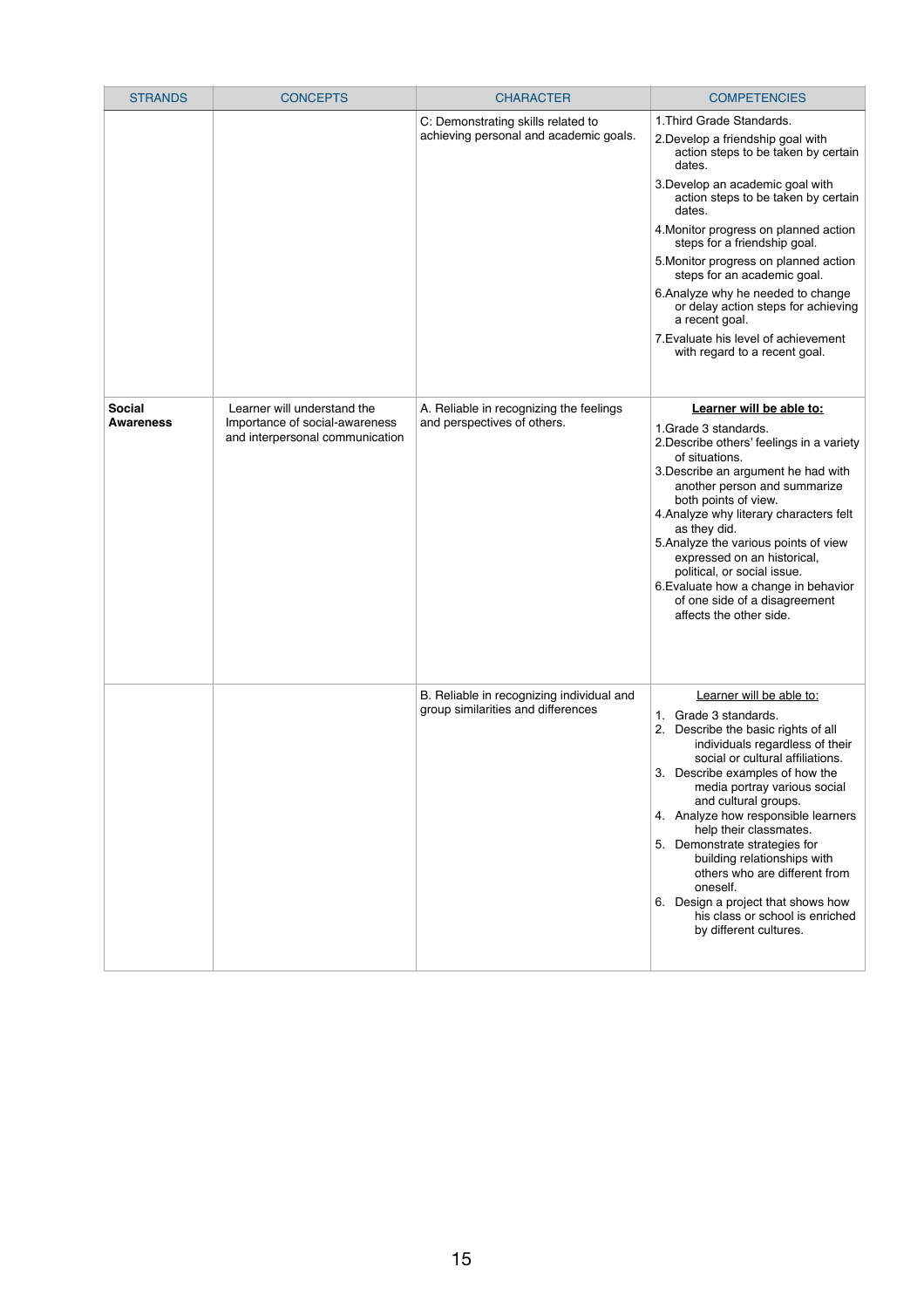| <b>STRANDS</b>        | <b>CONCEPTS</b>                                                                                                                                              | <b>CHARACTER</b>                                                                                                               | <b>COMPETENCIES</b>                                                                                                                                                                                                                                                                                                                                                                                                                                                                                                                                                           |
|-----------------------|--------------------------------------------------------------------------------------------------------------------------------------------------------------|--------------------------------------------------------------------------------------------------------------------------------|-------------------------------------------------------------------------------------------------------------------------------------------------------------------------------------------------------------------------------------------------------------------------------------------------------------------------------------------------------------------------------------------------------------------------------------------------------------------------------------------------------------------------------------------------------------------------------|
|                       |                                                                                                                                                              | C:Reliable in using communication and<br>social skills to interact effectively with<br>others                                  | Learner will be able to:<br>1. Grade 3 standards.<br>2. Describe the qualities of an<br>effective communicator.<br>Respond positively to constructive<br>3.<br>criticism.<br>Take responsibility for one's<br>4.<br>mistakes.<br>5. Interview an adult on the topic of<br>how to develop friendships.<br>Demonstrate support for others'<br>6.<br>contributions to a group/team<br>effort.<br>7. Distinguish between positive and<br>negative peer pressure.<br>8. Demonstrate strategies for<br>resisting negative peer<br>pressure.                                         |
|                       |                                                                                                                                                              | D. Reliable in Demonstrating an ability to<br>prevent, manage, and resolve<br>interpersonal conflicts in constructive<br>ways. | Learner will be able to:<br>1. Grade 3 standards.<br>2.<br>Identify the consequences of conflict<br>resolution behavior.<br>3.<br>Identify refusal skills for unsafe behaviors<br>(e.g., drugs and alcohol).<br>Explain how resolving a conflict could<br>4.<br>improve one's understanding of a<br>situation.<br>Distinguish between positive and negative<br>5.<br>peer pressure.<br>Demonstrate resisting peer pressure to do<br>6.<br>something unsafe or potentially<br>dangerous.<br>Use a checklist to practice the steps of<br>7.<br>refusing unwanted peer pressure. |
| <b>Global Outlook</b> | Learner will understand the<br>importance of being a global<br>citizen with healthy wellbeing &<br>responsible behaviors in personal,<br>school & community. | A. Reliable in considering ethical, safety,<br>and societal factors in making decisions.                                       | 1. Learner will be able to:<br>1. Grade 3 standards.<br>2.<br>Describe how differing points of<br>view affect his decision-<br>making process.<br>3. Describe what it means to be<br>dependable and why this is<br>sometimes difficult (e.g.,<br>meeting deadlines, keeping<br>commitments).<br>4. Explain why it is important to obey<br>laws.<br>5. Analyze what it means to be<br>responsible with regard to<br>one's family, friends, school<br>community.<br>6. Evaluate conflicting points of view<br>in making a decision                                              |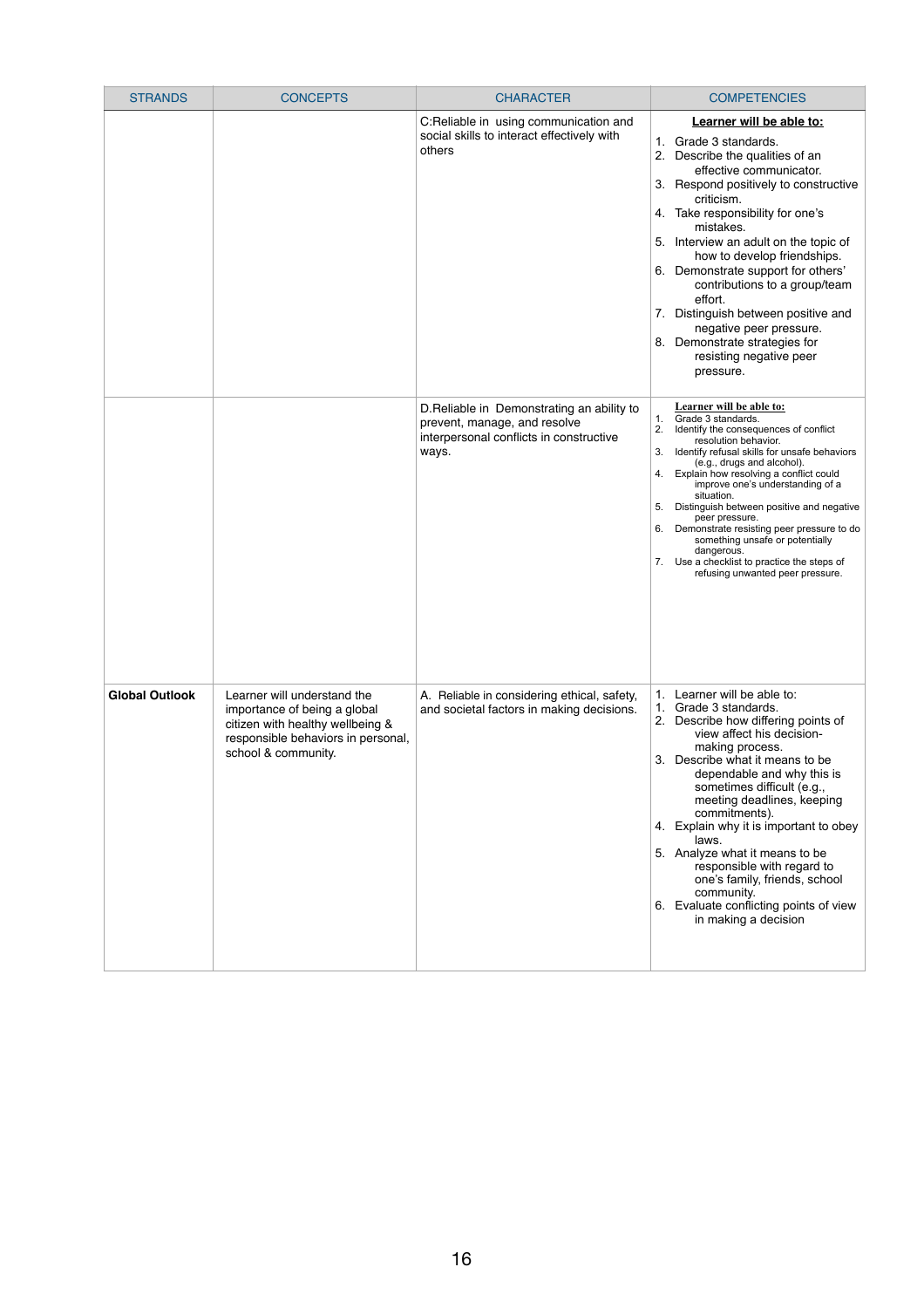| <b>STRANDS</b>        | <b>CONCEPTS</b>                                                            | <b>CHARACTER</b>                                                                                                    | <b>COMPETENCIES</b>                                                                                                                                                                                                                                                                                                                                                                                                                                                                                                                                                                                                                                                                                                                                                                                                                |
|-----------------------|----------------------------------------------------------------------------|---------------------------------------------------------------------------------------------------------------------|------------------------------------------------------------------------------------------------------------------------------------------------------------------------------------------------------------------------------------------------------------------------------------------------------------------------------------------------------------------------------------------------------------------------------------------------------------------------------------------------------------------------------------------------------------------------------------------------------------------------------------------------------------------------------------------------------------------------------------------------------------------------------------------------------------------------------------|
|                       |                                                                            | B. Reliable in applying decision-making<br>skills to deal responsibly with daily<br>academic and social situations. | Learner will be able to:<br>Grade 3 standards.<br>$\mathbf{1}$ .<br>Identify challenges and obstacles<br>2.<br>to solving problems.<br>Identify healthy alternatives to<br>3.<br>risky behaviors.<br>4. Evaluate strategies to promote<br>school success (e.g.,<br>identifying distractions,<br>managing stress, and putting<br>first things first).<br>5. Practice aligning non-verbal and<br>verbal communication in<br>refusing unwanted behavior.<br>6. Apply a decision- making model to<br>deal with unwanted behavior.                                                                                                                                                                                                                                                                                                      |
|                       |                                                                            | C. Reliable in Contributing to the well-<br>being of one's school and community.                                    | Learner will be able to:<br>1.<br>Grade 3 standards.<br>1.<br>2. Identify various ways that<br>community workers assist<br>residents in beautifying and<br>protecting neighborhoods.<br>Gather information on a<br>3.<br>community issue or need.<br>4. Develop a plan with his<br>classmates to address a<br>community issue or need.<br>5. Monitor his progress on<br>implementing a plan to<br>address a community issue or<br>need.<br>6. Evaluate implementation of a<br>class plan to address a<br>community issue.<br>Make recommendations on how<br>7.<br>he would improve a plan that<br>addresses a community issue.                                                                                                                                                                                                     |
| Grade 5               | Learners will understand                                                   | Learners will become more                                                                                           | Learners will be able to                                                                                                                                                                                                                                                                                                                                                                                                                                                                                                                                                                                                                                                                                                                                                                                                           |
| <b>Self Awareness</b> | the importance of self-<br>$\bullet$<br>awareness and self-<br>management. | A. Reliable in Managing his emotion &<br>behavior                                                                   | 1. Third grade & Fourth grade<br>standards.<br>2. Identify factors that cause stress<br>both positive and negative.<br>3. Identify physical reactions to<br>stress (e.g., increased energy<br>and alertness, increased heart<br>rate and respiration, sweaty<br>palms, red face, etc.).<br>4. Recognize emotional reactions to<br>stress.<br>5. Describe strategies for dealing<br>with upsetting situations (e.g.,<br>disappointment, loss,<br>separation).<br>6. Reflect on the possible<br>consequences before<br>expressing an emotion.<br>7. Use "I-statements" to describe<br>how he feel, why he feels that<br>way, and what he might like to<br>change.<br>Practice strategies to reduce<br>8.<br>stress (e.g., talking to a friend<br>or trusted adult, considering<br>what led to these feelings,<br>physical exercise). |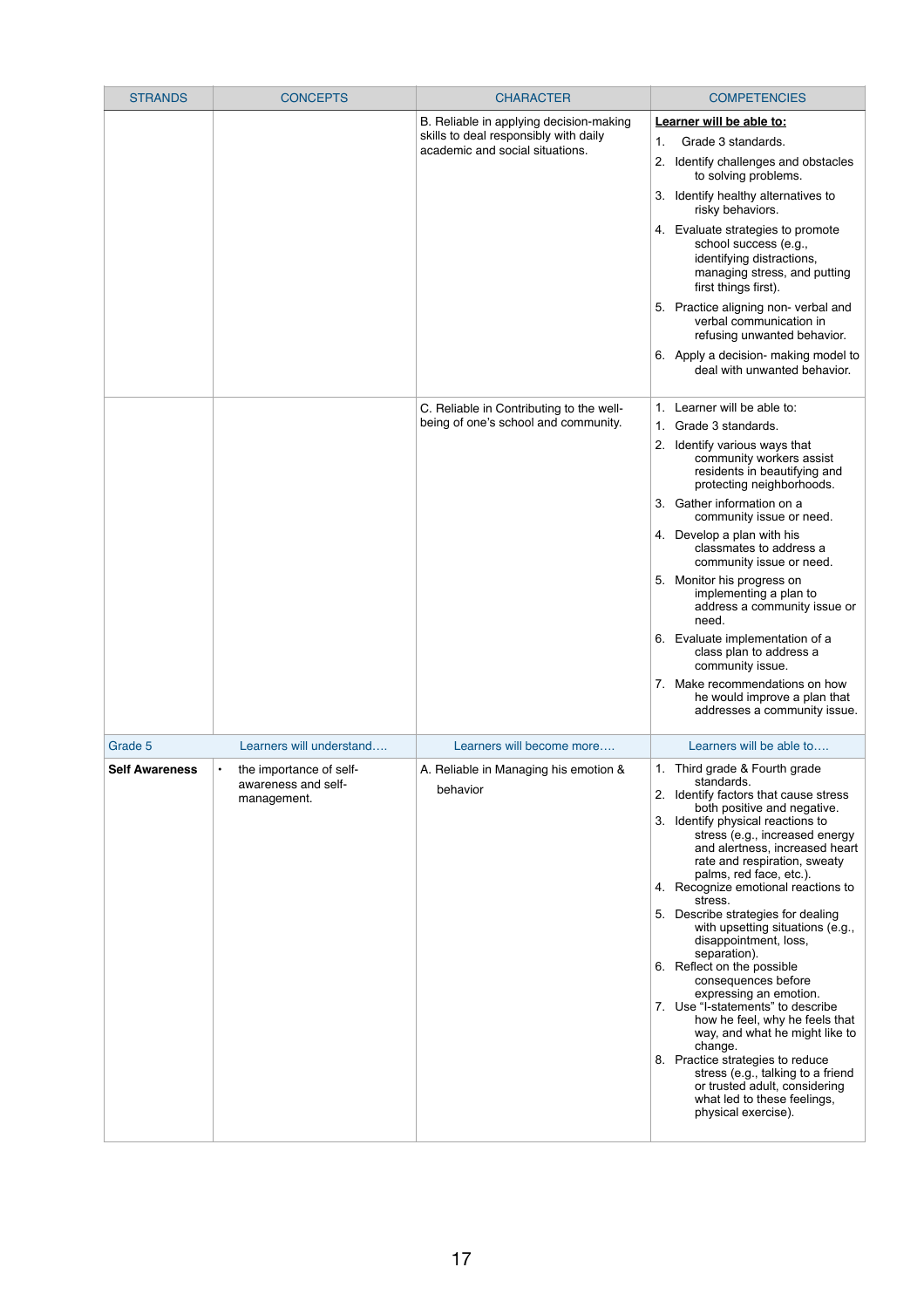| <b>STRANDS</b>                    | <b>CONCEPTS</b>                                                                                  | <b>CHARACTER</b>                                                             | <b>COMPETENCIES</b>                                                                                                                                                                                                                                                                                                                                                                                                                                                                                                                                                                                                                                  |
|-----------------------------------|--------------------------------------------------------------------------------------------------|------------------------------------------------------------------------------|------------------------------------------------------------------------------------------------------------------------------------------------------------------------------------------------------------------------------------------------------------------------------------------------------------------------------------------------------------------------------------------------------------------------------------------------------------------------------------------------------------------------------------------------------------------------------------------------------------------------------------------------------|
|                                   |                                                                                                  | B. Recognizing personal qualities and<br>external supports.                  | Learner will be able to:<br>1. Third grade & Fourth grade<br>standards.<br>2. Name community resources that<br>promote learner success.<br>3. Identify personal strengths and<br>weaknesses and the effect<br>they have on his choices.<br>4. Identify physical and emotional<br>changes during adolescence.<br>5. Recognize that learners learn<br>differently.<br>6. Describe how adults at school<br>demonstrate caring and<br>concern for learners.<br>7. Describe how adults at school<br>demonstrate caring and<br>concern for learners.<br>8. Analyze the effort his family or<br>other adults have made to<br>support his success in school. |
|                                   |                                                                                                  | C: Demonstrating skills related to<br>achieving personal and academic goals. | Learner will be able to:<br>1. Third grade & Fourth grade<br>standards.<br>2. Set a goal that he could expect to<br>achieve in a month or two to<br>improve some aspect of his<br>school performance.<br>3. Identify obstacles to achievement<br>of his goal.<br>4. Brainstorm possible ways to<br>overcome obstacles in<br>achieving his goals.<br>5. Make a plan with action steps and<br>timeframes to achieve his<br>goal.<br>6. Monitor progress on his goal.<br>7. Evaluate his success and analyze<br>what he might have done<br>differently.                                                                                                 |
| <b>Social</b><br><b>Awareness</b> | Learner will understand the<br>Importance of social-awareness<br>and interpersonal communication | A. Recognizing the feelings and<br>perspectives of others.                   | <b>Learner will be able to:</b><br>1. Grade 4 standards<br>2. Identify and practice reflective<br>listening skills through discussion<br>and role-play.<br>3. Recognize how a situation would<br>make him feel and treat others<br>accordingly.<br>4. Describe others' feelings in a variety<br>of situations.<br>5.Ask open-ended questions to<br>encourage others to express<br>themselves.<br>6. Use follow-up questions to clarify<br>messages.<br>7. Predict how one's own behavior<br>might affect the feelings of others.<br>8. Interpret non-verbal communication<br>cues.                                                                   |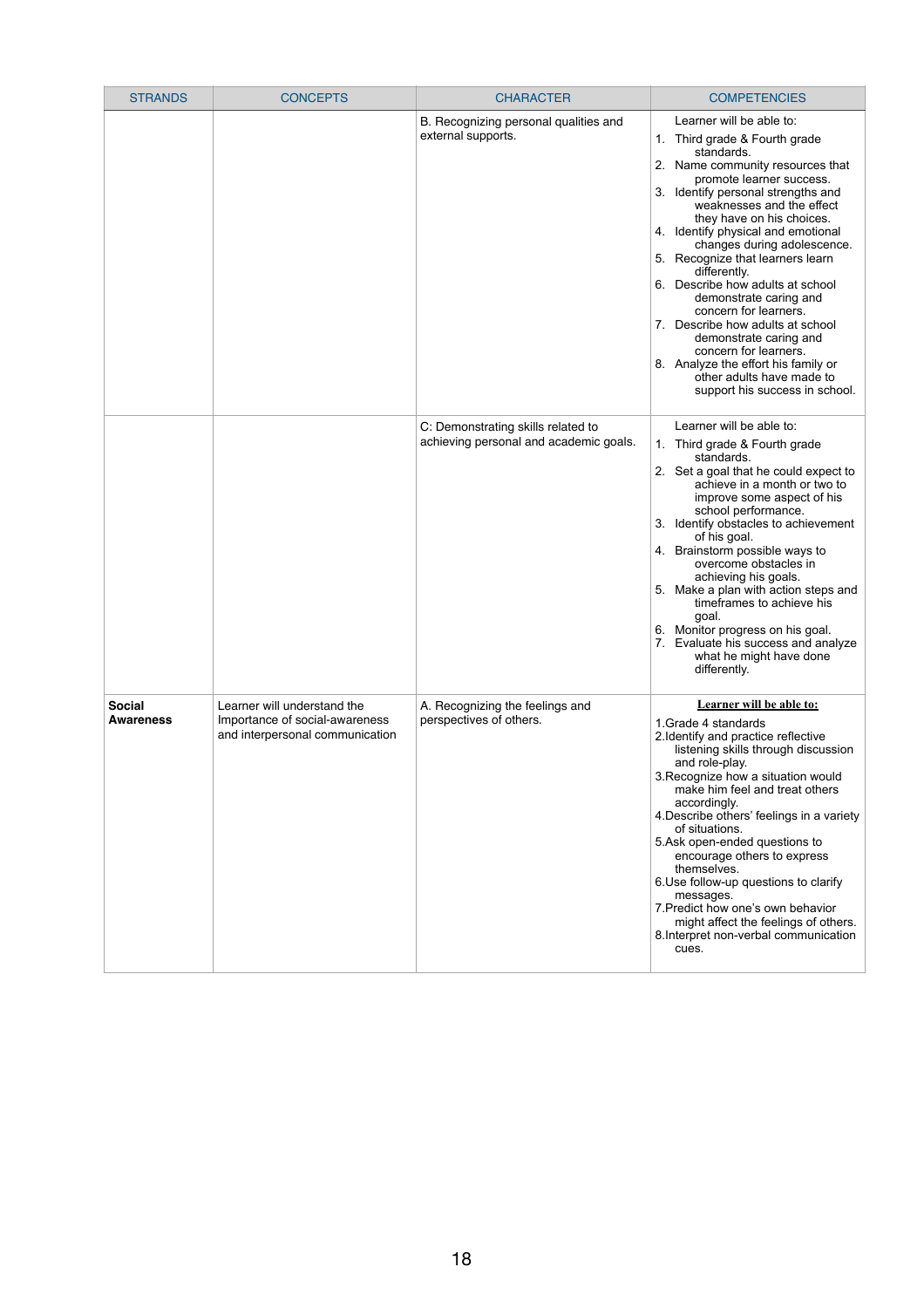| <b>STRANDS</b> | <b>CONCEPTS</b> | <b>CHARACTER</b>                                                                | <b>COMPETENCIES</b>                                                                                                                                                                                                                                                                                                                                                                                                                                                                                                                  |
|----------------|-----------------|---------------------------------------------------------------------------------|--------------------------------------------------------------------------------------------------------------------------------------------------------------------------------------------------------------------------------------------------------------------------------------------------------------------------------------------------------------------------------------------------------------------------------------------------------------------------------------------------------------------------------------|
|                |                 | B. Recognizing individual and group<br>similarities and differences             | <b>Learner will be able to:</b><br>1. Grade 4 standards.<br>2. Identify unwelcome teasing or<br>bullying behaviors.<br>3. Identify ways to overcome<br>4. misunderstanding among various<br>social and cultural groups.<br>5. Identify ways to advocate for<br>others.<br>6. Describe situations where minority<br>groups have been respected<br>at school or in the community.<br>7. Discuss stereotyping and its<br>negative impact on others.<br>8. Demonstrate respect for members<br>of various ethnic and religious<br>groups. |
|                |                 | C: Using communication and social skills<br>to interact effectively with others | Learner will be able to:<br>1. Grade 4 standards<br>2. Recognize the difference between<br>positive and negative<br>relationships.<br>3. Describe ways to express<br>forgiveness.<br>4. Practice reflective listening.<br>5. Respond non-defensively to<br>criticism or accusation through<br>role-play.<br>6. Demonstrate encouragement of<br>others and recognition or their<br>contributions.<br>7. Demonstrate graciousness in<br>winning and losing.<br>8. Practice turning criticism into<br>9. constructive feedback.         |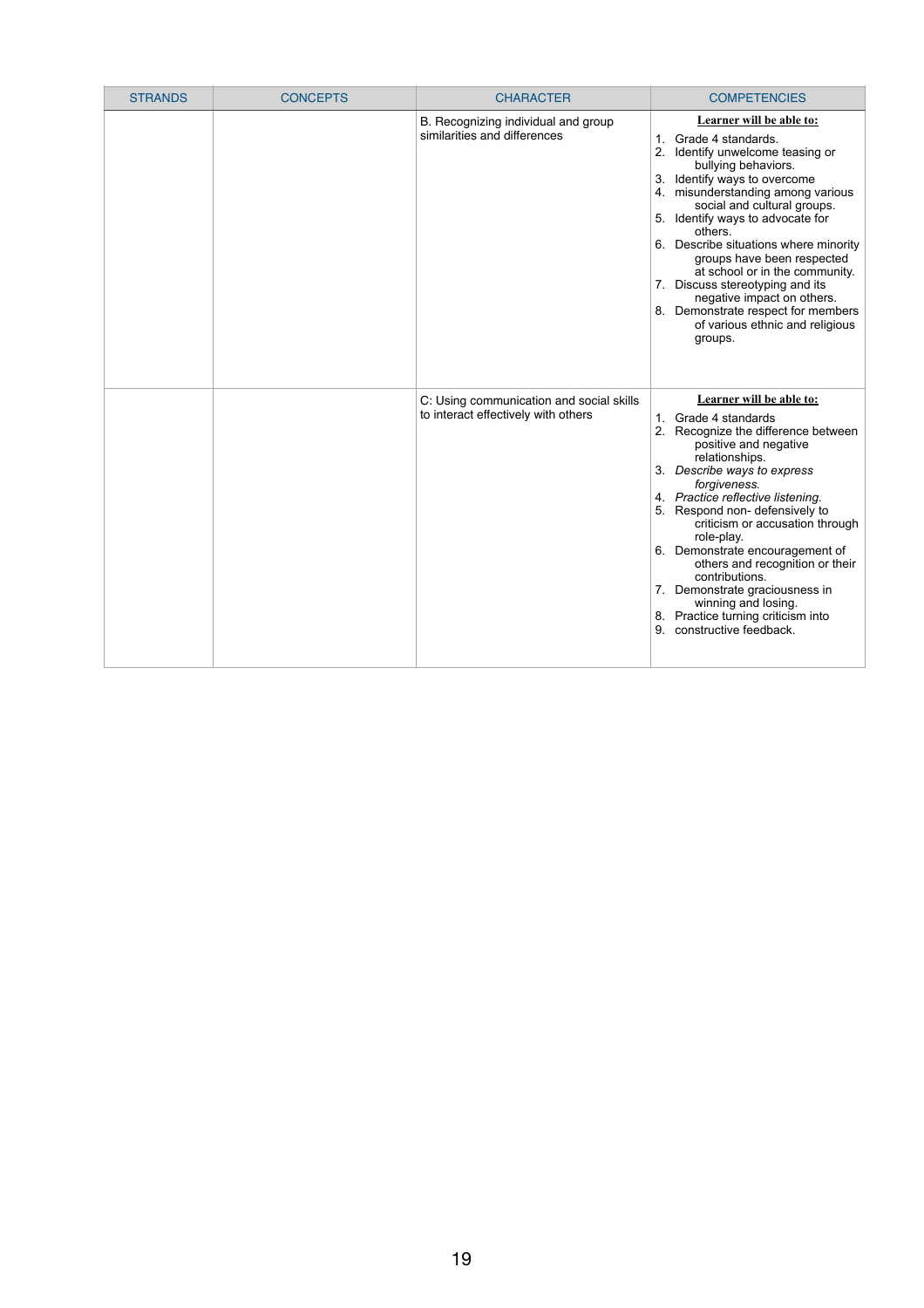| <b>STRANDS</b>        | <b>CONCEPTS</b>                                                                                                                   | <b>CHARACTER</b>                                                                                                | <b>COMPETENCIES</b>                                                                                                                                                                                                                                                                                                                                                                                                                                                                                                                                                                                                                                                                                                                                                                                                                                                                                                                                                                                                                                                                                                                                                                                                                                                                                                                                                                |
|-----------------------|-----------------------------------------------------------------------------------------------------------------------------------|-----------------------------------------------------------------------------------------------------------------|------------------------------------------------------------------------------------------------------------------------------------------------------------------------------------------------------------------------------------------------------------------------------------------------------------------------------------------------------------------------------------------------------------------------------------------------------------------------------------------------------------------------------------------------------------------------------------------------------------------------------------------------------------------------------------------------------------------------------------------------------------------------------------------------------------------------------------------------------------------------------------------------------------------------------------------------------------------------------------------------------------------------------------------------------------------------------------------------------------------------------------------------------------------------------------------------------------------------------------------------------------------------------------------------------------------------------------------------------------------------------------|
|                       |                                                                                                                                   | D. Demonstrating an ability to prevent,<br>manage, and resolve interpersonal<br>conflicts in constructive ways. | Learner will be able to:<br>1. Describe situations at school in<br>which classmates might<br>disagree and experience<br>conflict (e.g. refusing to share<br>supplies, not apologizing for<br>hurt feelings, making false<br>accusations, excluding<br>someone from an activity).<br>2. Describe situations in the home<br>where children and parents<br>might disagree and<br>experience conflict (e.g.,<br>resisting the enforcement of<br>rules or completing of<br>household chores).<br>3. Describe a time when he had a<br>disagreement with someone,<br>what happened, and how he<br>might have handled the<br>situation differently.<br>4. Distinguish between constructive<br>and destructive ways of<br>resolving conflict.<br>5. Use puppets to act out and<br>resolve conflict situations.<br>6. Practice self-calming techniques<br>for anger management as a<br>way to de-escalate conflict<br>situations.<br>7. Recognize various methods of<br>resolving conflict.<br>8. Explain what a rumor is and how it<br>hurts others.<br>9. Identify ways of refusing negative<br>peer pressure.<br>10. Explain how conflict can turn to<br>violence.<br>11. Analyze how misunderstanding<br>what someone said or did<br>could cause conflict.<br>12. Analyze how falsely accusing<br>someone of something or<br>being intolerant of their<br>behavior could cause conflict. |
| <b>Global Outlook</b> | the importance of being a global<br>citizen with healthy wellbeing &<br>responsible behaviors in personal,<br>school & community. | A. Considering ethical, safety, and<br>societal factors in making decisions.                                    | <b>Learner will be able to:</b><br>Grade 4 standards.<br>$1_{-}$<br>2. Recognize that an individual is<br>responsible for his/her<br>behavior.<br>Identify the need for principles at<br>3.<br>school, home, and in society.<br>4. Analyze what it means to be<br>responsible for one's health.<br>5. Analyze the needs of others in<br>planning how work or sharing<br>goods should be divided (e.g.,<br>those who is physically<br>challenged, those who are<br>disadvantaged, and those with<br>special abilities).<br>6. Analyze the risks of potentially<br>dangerous situations.<br>7. Develop strategies to work things<br>out rather than retaliate when                                                                                                                                                                                                                                                                                                                                                                                                                                                                                                                                                                                                                                                                                                                   |

| he feels wronged. |
|-------------------|
|-------------------|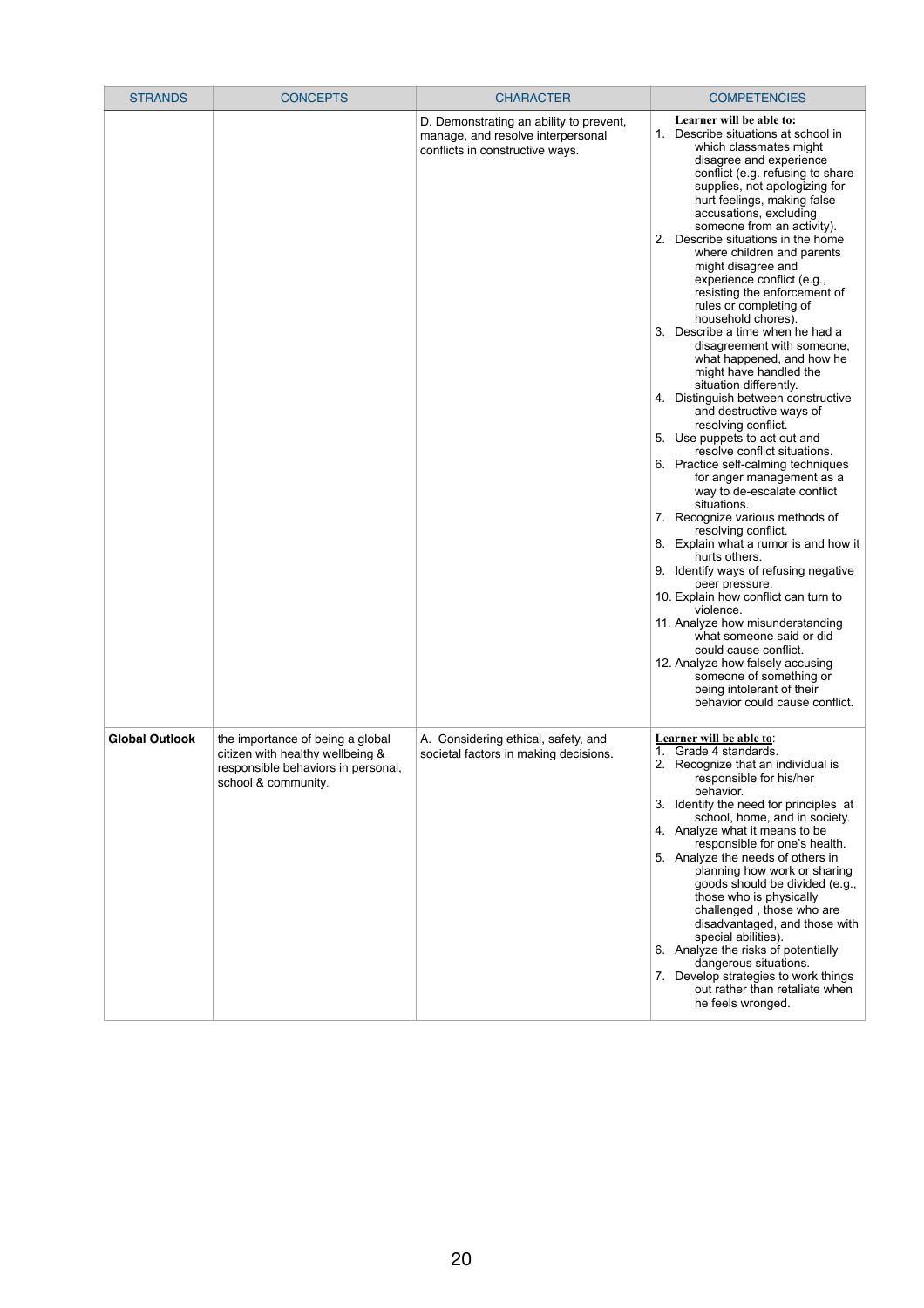| <b>STRANDS</b> | <b>CONCEPTS</b>          | <b>CHARACTER</b>                                                                                        | <b>COMPETENCIES</b>                                                                                                                                                                                                                                                                                                                                                                                                                                                                                                                                                                                                   |
|----------------|--------------------------|---------------------------------------------------------------------------------------------------------|-----------------------------------------------------------------------------------------------------------------------------------------------------------------------------------------------------------------------------------------------------------------------------------------------------------------------------------------------------------------------------------------------------------------------------------------------------------------------------------------------------------------------------------------------------------------------------------------------------------------------|
|                |                          | B. Applying decision-making skills to deal<br>responsibly with daily academic and<br>social situations. | Learner will be able to:<br>Grade 4 standards<br>1.<br>2.<br>Identify tools to manage time<br>better.<br>Evaluate strategies for avoiding<br>3.<br>risky behavior (e.g., avoiding<br>risky situations, ignoring<br>negative peer pressure,<br>suggesting alternative<br>activities, and pointing out<br>unacceptable<br>consequences).<br>Demonstrate an ability to set<br>4.<br>priorities.<br>5.<br>Demonstrate an ability to stay on<br>task.<br>6.<br>Demonstrate an ability to<br>complete assignments on<br>time.                                                                                               |
|                |                          | C. Contributing to the well-being of one's<br>school and community.                                     | Learner will be able to:<br>Grade 4 standards.<br>1.<br>2.<br>Work with other learners to plan<br>and implement a service<br>project in his school.<br>Describe ways of showing<br>3.<br>respect for his school<br>environment.<br>Support activities of various<br>4.<br>groups in his school.<br>5.<br>Contribute in positive traditions &<br>attitudes to his home<br>environment.<br>Describe the role of a community<br>6.<br>service worker.<br>Plan and implement with other<br>7.<br>learners a service project in<br>his community.<br>Plan a field trip to a community<br>8.<br>human service organization. |
| Grade 6        | Learners will understand | Learners will become more                                                                               | Learners will be able to                                                                                                                                                                                                                                                                                                                                                                                                                                                                                                                                                                                              |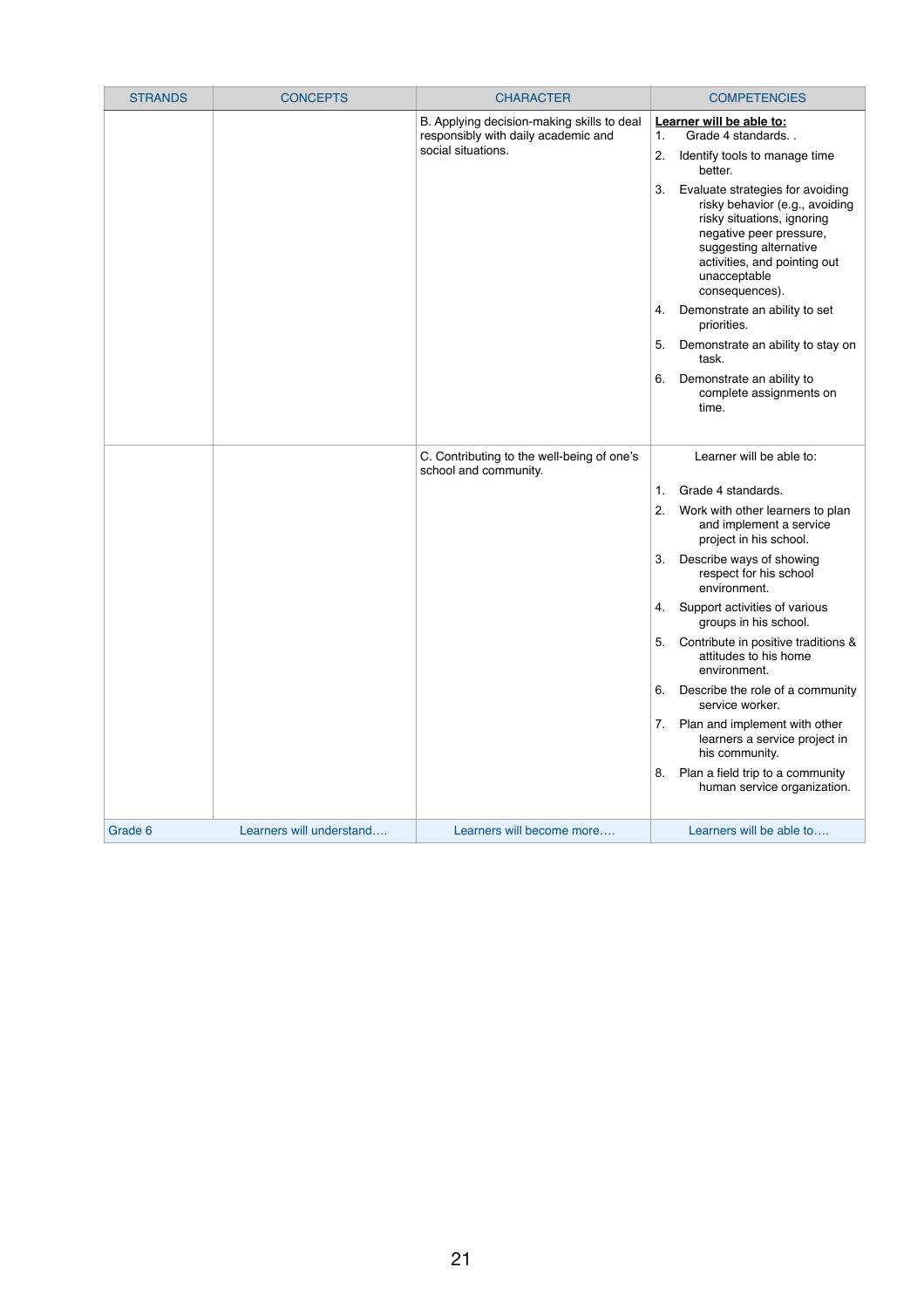| <b>STRANDS</b>        | <b>CONCEPTS</b>                  | <b>CHARACTER</b>                   | <b>COMPETENCIES</b>                                                                                                                                                                     |
|-----------------------|----------------------------------|------------------------------------|-----------------------------------------------------------------------------------------------------------------------------------------------------------------------------------------|
| <b>Self Awareness</b> | The importance of Self-awareness | A. Managing his emotion & behavior | Learner will be able to:                                                                                                                                                                |
|                       | and self-management.             |                                    | Describe the physical responses<br>1.<br>common to a range of<br>emotions.                                                                                                              |
|                       |                                  |                                    | 2. Describe emotions associated<br>with personal experiences.                                                                                                                           |
|                       |                                  |                                    | 3. Practice expressing positive<br>feelings about others.                                                                                                                               |
|                       |                                  |                                    | 4. Evaluate ways of dealing with<br>upsetting situations (e.g.,<br>being left out, losing, rejection,<br>being teased).                                                                 |
|                       |                                  |                                    | Demonstrate emotions in various<br>5.<br>contexts in role-plays.                                                                                                                        |
|                       |                                  |                                    | 6. Practice handling pressure<br>situations (e.g., class<br>presentation, participating in a<br>competitive activity).                                                                  |
|                       |                                  |                                    | 7. Identify factors that cause stress<br>both positive and negative.                                                                                                                    |
|                       |                                  |                                    | 8. Identify physical reactions to<br>stress (e.g., increased energy<br>and alertness, increased heart<br>rate and respiration, sweaty<br>palms, red face, etc.).                        |
|                       |                                  |                                    | 9. Recognize emotional reactions to<br>stress.                                                                                                                                          |
|                       |                                  |                                    | 10. Describe strategies for dealing<br>with upsetting situations.                                                                                                                       |
|                       |                                  |                                    | 11. Reflect on the possible<br>consequences before<br>expressing an emotion.                                                                                                            |
|                       |                                  |                                    | 12. Use "I-statements" to describe<br>how you feel, why you feel<br>that way, and what you might<br>like to change.                                                                     |
|                       |                                  |                                    | 13. Practice strategies to reduce<br>stress (e.g., talking to a friend<br>or trusted adult, considering<br>what led to these feelings,<br>physical exercise & breathing<br>techniques). |
|                       |                                  |                                    | 14. Recognize emotions as indicators<br>of situations in need of<br>attention.                                                                                                          |
|                       |                                  |                                    | 15. Distinguish how he really feels<br>from how others expect you to<br>feel.                                                                                                           |
|                       |                                  |                                    | 16. Distinguish between different<br>emotions (e.g., fear and anger,<br>shame and sadness).                                                                                             |
|                       |                                  |                                    | 17. Analyze emotional states that<br>contribute to or detract from<br>his ability to solve problems.                                                                                    |
|                       |                                  |                                    | 18. Analyze the effect of self-talk on<br>emotions.                                                                                                                                     |
|                       |                                  |                                    | 19. Practice self-calming techniques<br>(deep breathing, self-talk,                                                                                                                     |

|  | progressive relaxation, etc.) to<br>manage stress.                                                                                                                               |
|--|----------------------------------------------------------------------------------------------------------------------------------------------------------------------------------|
|  | 20. Demonstrate an ability to process<br>emotions to facilitate problem-<br>solving (e.g., overcome<br>negativity, problem solving<br>table and develop a positive<br>attitude). |
|  |                                                                                                                                                                                  |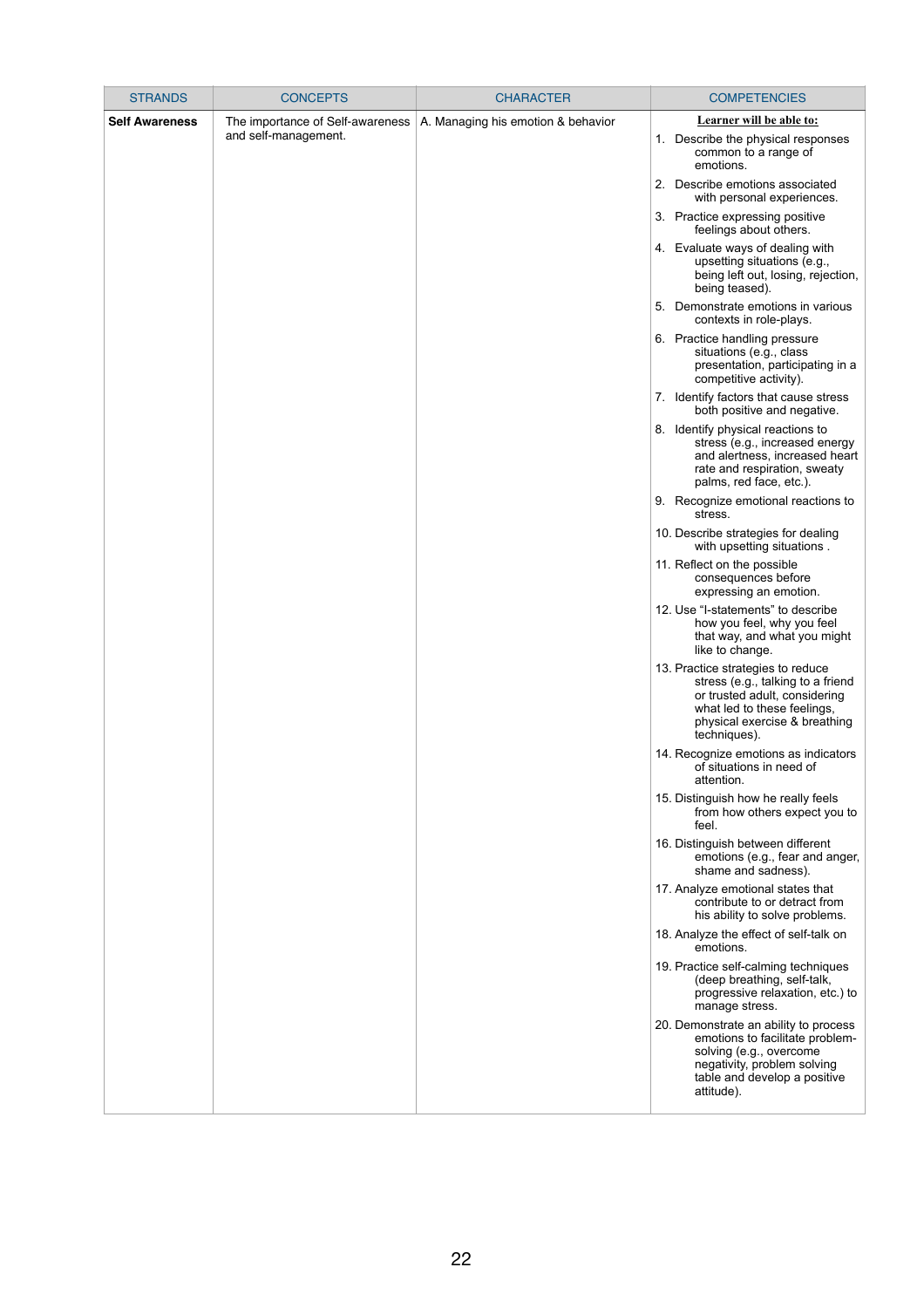| <b>STRANDS</b> | <b>CONCEPTS</b> | <b>CHARACTER</b>                      | <b>COMPETENCIES</b>                                                                                                                                  |
|----------------|-----------------|---------------------------------------|------------------------------------------------------------------------------------------------------------------------------------------------------|
|                |                 | B. Recognizing personal qualities and | Learner will be able to:                                                                                                                             |
|                |                 | external supports.                    | 1. Describe a time and situation you<br>needed help.                                                                                                 |
|                |                 |                                       | 2. Identify reliable adults from whom<br>you would seek help in various<br>situations.                                                               |
|                |                 |                                       | 3. Describe how you would improve<br>your ability to perform a<br>valued skill.                                                                      |
|                |                 |                                       | 4. Explain how adult role models<br>influence your aspirations for<br>the future.                                                                    |
|                |                 |                                       | 5. Practice strategies that support<br>peers in school.                                                                                              |
|                |                 |                                       | 6. Demonstrate leadership within the<br>school community (e.g.,<br>reading tutor, student council,<br>clubs, mentoring new<br>learners).             |
|                |                 |                                       | 7. Name community resources that<br>promote learner's success.                                                                                       |
|                |                 |                                       | 8. Identify personal strengths and<br>weaknesses and the effect<br>they have on his choices.                                                         |
|                |                 |                                       | 9. Identify physical and emotional<br>changes during adolescence.                                                                                    |
|                |                 |                                       | 10. Recognize that learners learn<br>differently.                                                                                                    |
|                |                 |                                       | 11. Describe how adults at school<br>demonstrate caring and<br>concern for learners.                                                                 |
|                |                 |                                       | 12. Analyze the effort his family or<br>other adults have made to<br>support his success in school                                                   |
|                |                 |                                       | 13. Identify extra-curricular activities<br>available to learners.                                                                                   |
|                |                 |                                       | 14. Recognizethe outside influences<br>on development of personal<br>characteristics (e.g., body<br>image, self-esteem,<br>behavior).                |
|                |                 |                                       | 15. Identify school support personnel<br>and investigate how they<br>assist learners.                                                                |
|                |                 |                                       | 16. Identify organizations in your<br>community that provide<br>opportunities to develop your<br>interests or talents.                               |
|                |                 |                                       | 17. Evaluate the benefits of<br>participating in extra-curricular<br>activities (e.g., friendship,<br>leadership, learning new skills,<br>teamwork). |
|                |                 |                                       | 18. Evaluate how your physical                                                                                                                       |

|  | characteristics have         |  |
|--|------------------------------|--|
|  | contributed to decisions you |  |
|  | have made (e.g., what sports |  |
|  | to play, what activities to  |  |
|  | participate, etc.).          |  |
|  |                              |  |
|  |                              |  |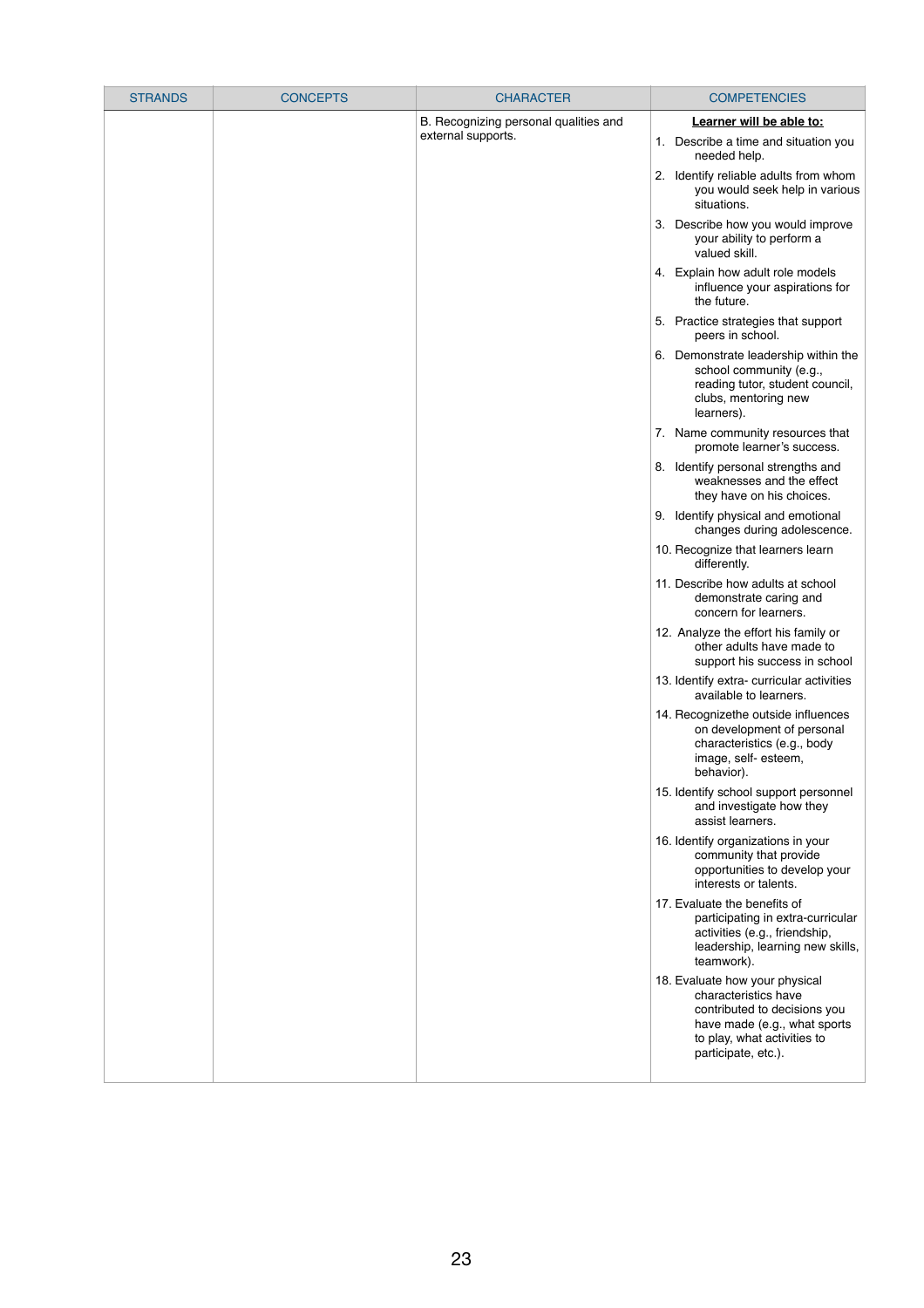| <b>STRANDS</b> | <b>CONCEPTS</b> | <b>CHARACTER</b>                       |    | <b>COMPETENCIES</b>                                                                                                        |
|----------------|-----------------|----------------------------------------|----|----------------------------------------------------------------------------------------------------------------------------|
|                |                 | C: Demonstrating skills related to     |    | Learner will be able to:                                                                                                   |
|                |                 | achieving personal and academic goals. |    | 1. Develop a friendship goal with<br>action steps to be taken by<br>certain dates.                                         |
|                |                 |                                        | 2. | Develop an academic goal with<br>action steps to be taken by<br>certain dates.                                             |
|                |                 |                                        |    | 3. Monitor progress on planned<br>action steps for a friendship<br>goal.                                                   |
|                |                 |                                        |    | 4. Monitor progress on planned<br>action steps for an academic<br>goal.                                                    |
|                |                 |                                        |    | 5. Analyze why he needed to<br>change or delay action steps<br>for achieving a recent goal.                                |
|                |                 |                                        |    | 6. Evaluate his level of achievement<br>with regard to a recent goal.                                                      |
|                |                 |                                        |    | 7. Set a goal that he could expect to<br>achieve in a month or two to<br>improve some aspect of his<br>school performance. |
|                |                 |                                        | 8. | Identify obstacles to achievement<br>of his goal.                                                                          |
|                |                 |                                        |    | 9. Brainstorm possible ways to<br>overcome obstacles in<br>achieving his goals.                                            |
|                |                 |                                        |    | 10. Make a plan with action steps and<br>timeframes to achieve his<br>goal.                                                |
|                |                 |                                        |    | 11. Monitor progress on his goal.                                                                                          |
|                |                 |                                        |    | 12. Evaluate his success and analyze<br>what he might have done<br>differently.                                            |
|                |                 |                                        |    | 13. Identify resources to help<br>progress towards a goal (e.g.,<br>research materials).                                   |
|                |                 |                                        |    | 14. Analyze how barriers and<br>supports influenced the<br>completion of action steps<br>toward achieving a goal.          |
|                |                 |                                        |    | 15. Analyze how you might have<br>made better use of supports<br>and overcome obstacles in<br>working on a recent goal.    |
|                |                 |                                        |    | 16. Distinguish between a short and<br>long-term goal.                                                                     |
|                |                 |                                        |    | 17. Apply goal-setting skills to<br>develop academic success.                                                              |
|                |                 |                                        |    | 18. Set a positive social interaction<br>goal.                                                                             |

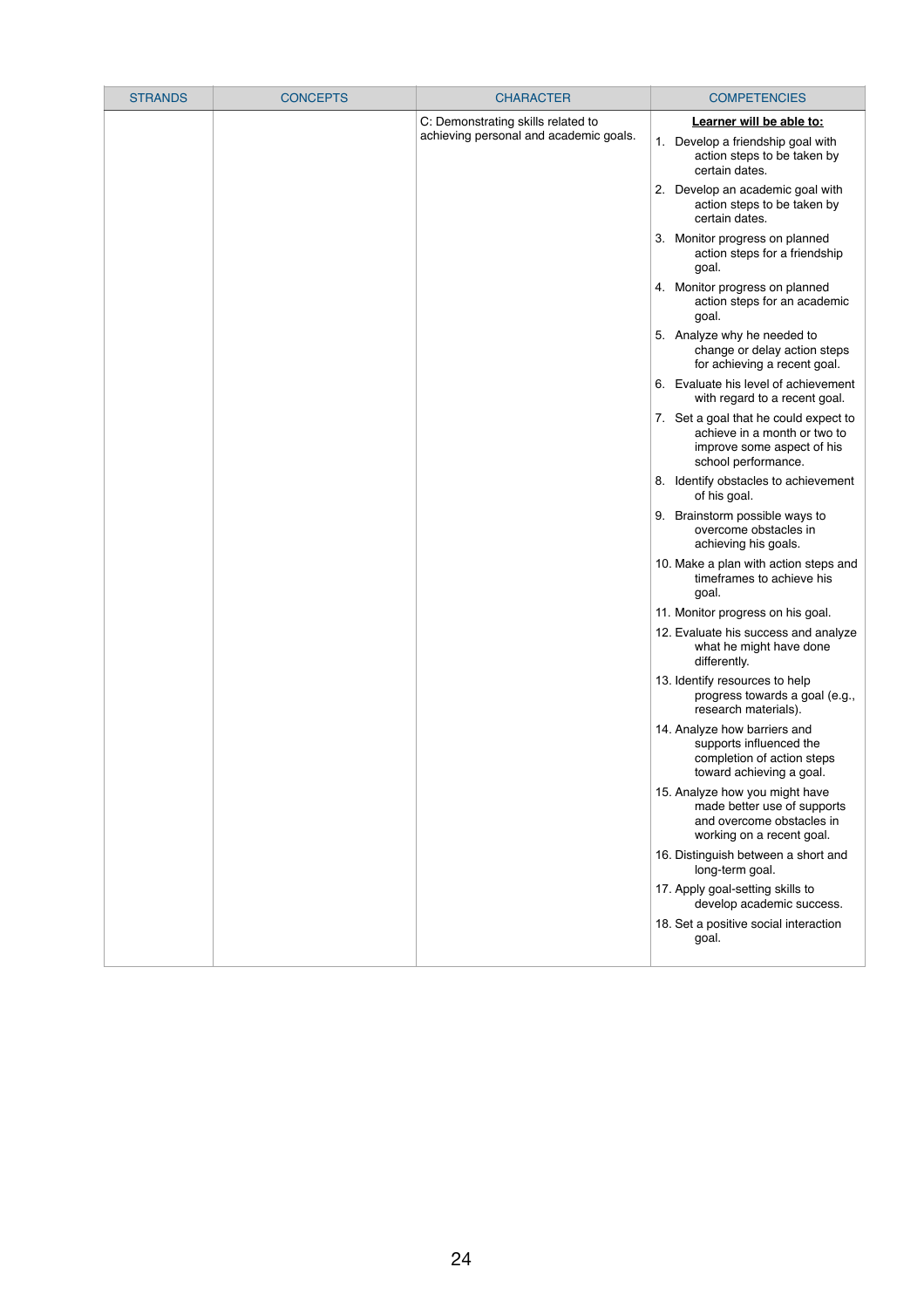| <b>STRANDS</b>   | <b>CONCEPTS</b>                              | <b>CHARACTER</b>                | <b>COMPETENCIES</b>                                                                                                  |
|------------------|----------------------------------------------|---------------------------------|----------------------------------------------------------------------------------------------------------------------|
| <b>Social</b>    | The Importance of social-                    | A. Recognizing the feelings and | Learner will be able to:                                                                                             |
| <b>Awareness</b> | awareness and interpersonal<br>communication | perspectives of others.         | 1. Describe others' feelings in a variety<br>of situations.                                                          |
|                  |                                              |                                 | 2. Describe an argument you had with<br>another person and summarize<br>both points of view.                         |
|                  |                                              |                                 | 3. Analyze why literary characters felt<br>as they did.                                                              |
|                  |                                              |                                 | 4. Analyze the various points of view                                                                                |
|                  |                                              |                                 | 5. expressed on an historical, political,<br>or social issue.                                                        |
|                  |                                              |                                 | 6. Evaluate how a change in behavior<br>of one side of a disagreement<br>affects the other side.                     |
|                  |                                              |                                 | 7. Identify and practice reflective<br>listening skills through discussion<br>and role-play.                         |
|                  |                                              |                                 | 8. Recognize how a situation would<br>make you feel and treat others<br>accordingly.                                 |
|                  |                                              |                                 | 9. Describe others' feelings in a variety<br>of situations.                                                          |
|                  |                                              |                                 | 10.Ask open-ended questions to<br>encourage others to express<br>themselves.                                         |
|                  |                                              |                                 | 11. Use follow-up questions to clarify<br>messages.                                                                  |
|                  |                                              |                                 | 12. Predict how one's own behavior<br>might affect the feelings of others.                                           |
|                  |                                              |                                 | 13. Interpret non-verbal<br>communication cues.                                                                      |
|                  |                                              |                                 | 14. Identify the feelings and<br>perspective of others during group<br>discussions.                                  |
|                  |                                              |                                 | 15. Recall a situation where your<br>behavior impacted the feelings of<br>others either positively or<br>negatively. |
|                  |                                              |                                 | 16. Describe how classmates who are<br>the subject of rumors or bullying<br>might feel.                              |
|                  |                                              |                                 | 17. Distinguish between bullying and<br>non- bullying situations.                                                    |
|                  |                                              |                                 | 18. Role-play the perspectives of<br>various characters in scenarios<br>provided.                                    |
|                  |                                              |                                 | 19. Paraphrase the conflicting<br>perspectives of parties to a conflict.                                             |
|                  |                                              |                                 |                                                                                                                      |

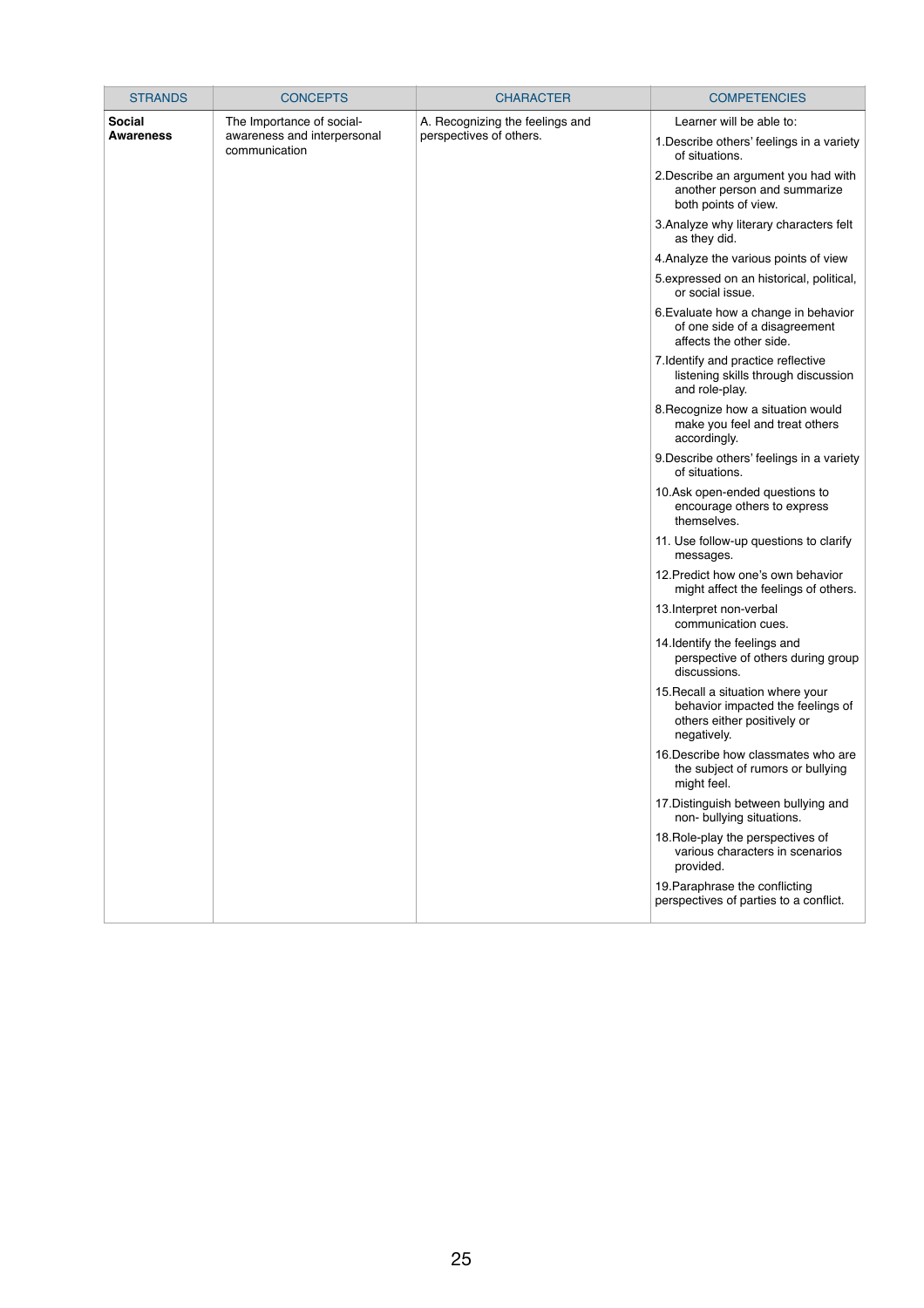| <b>STRANDS</b> | <b>CONCEPTS</b> | <b>CHARACTER</b>                                                    | <b>COMPETENCIES</b>                                                                                                                                                                                                                                                                                                                                                                                                                                                                                                                                                                                                                                                                                                                                                                                                                                                                                                                                                                                                                                                                                                                                                                                                                                                                                                                                                                                                                                                                                                                                                                                                                                                                                                                                                                                                                                                                      |
|----------------|-----------------|---------------------------------------------------------------------|------------------------------------------------------------------------------------------------------------------------------------------------------------------------------------------------------------------------------------------------------------------------------------------------------------------------------------------------------------------------------------------------------------------------------------------------------------------------------------------------------------------------------------------------------------------------------------------------------------------------------------------------------------------------------------------------------------------------------------------------------------------------------------------------------------------------------------------------------------------------------------------------------------------------------------------------------------------------------------------------------------------------------------------------------------------------------------------------------------------------------------------------------------------------------------------------------------------------------------------------------------------------------------------------------------------------------------------------------------------------------------------------------------------------------------------------------------------------------------------------------------------------------------------------------------------------------------------------------------------------------------------------------------------------------------------------------------------------------------------------------------------------------------------------------------------------------------------------------------------------------------------|
|                |                 | B. Recognizing individual and group<br>similarities and differences | Learner will be able to:<br>1.<br>Describe the basic rights of all<br>individuals regardless of<br>their social or cultural<br>affiliations.<br>2.<br>Describe examples of how the<br>media portray various<br>social and cultural groups.<br>3.<br>Analyze how responsible<br>learners help their<br>classmates.<br>Demonstrate strategies for<br>4.<br>building<br>relationships with others who<br>5.<br>are different from oneself.<br>6.<br>Design a project that shows<br>how your class or school is<br>enriched by different<br>cultures.<br>7.<br>Identify unwelcome teasing or<br>bullying behaviors.<br>Identify ways to overcome<br>8.<br>misunderstanding among<br>various social and cultural<br>groups.<br>Identify ways to advocate for<br>9.<br>others.<br>Describe situations where<br>10.<br>minority groups have been<br>respected at school or in<br>the community.<br>Discuss stereotyping and its<br>11.<br>negative impact on others.<br>12.<br>Demonstrate respect for<br>members of various ethnic<br>and religious groups.<br>13.<br>Investigate the traditions of<br>others (e.g. memorize<br>phrases from other<br>languages, familiarize<br>yourself with the music or<br>cuisine of other cultures).<br>14.<br>Identify negative ways of<br>expressing the differences<br>among people in a<br>negative way (e.g., gender<br>or stereotyping,<br>discrimination against<br>socio-economic or culture<br>minorities, prejudices<br>based on misinformation.<br>Explain how a lack of<br>15.<br>understanding of social<br>and cultural differences can<br>contribute to intolerance.<br>16.<br>Evaluate ways of overcoming a<br>lack of understanding of<br>those who are different.<br>17.<br>Explain why bullying or making<br>fun of others is harmful to<br>oneself or others (e.g.,<br>physical or verbal).<br>18.<br>Listen respectively to opposing |
|                |                 |                                                                     | points of views on<br>controversial issues.                                                                                                                                                                                                                                                                                                                                                                                                                                                                                                                                                                                                                                                                                                                                                                                                                                                                                                                                                                                                                                                                                                                                                                                                                                                                                                                                                                                                                                                                                                                                                                                                                                                                                                                                                                                                                                              |

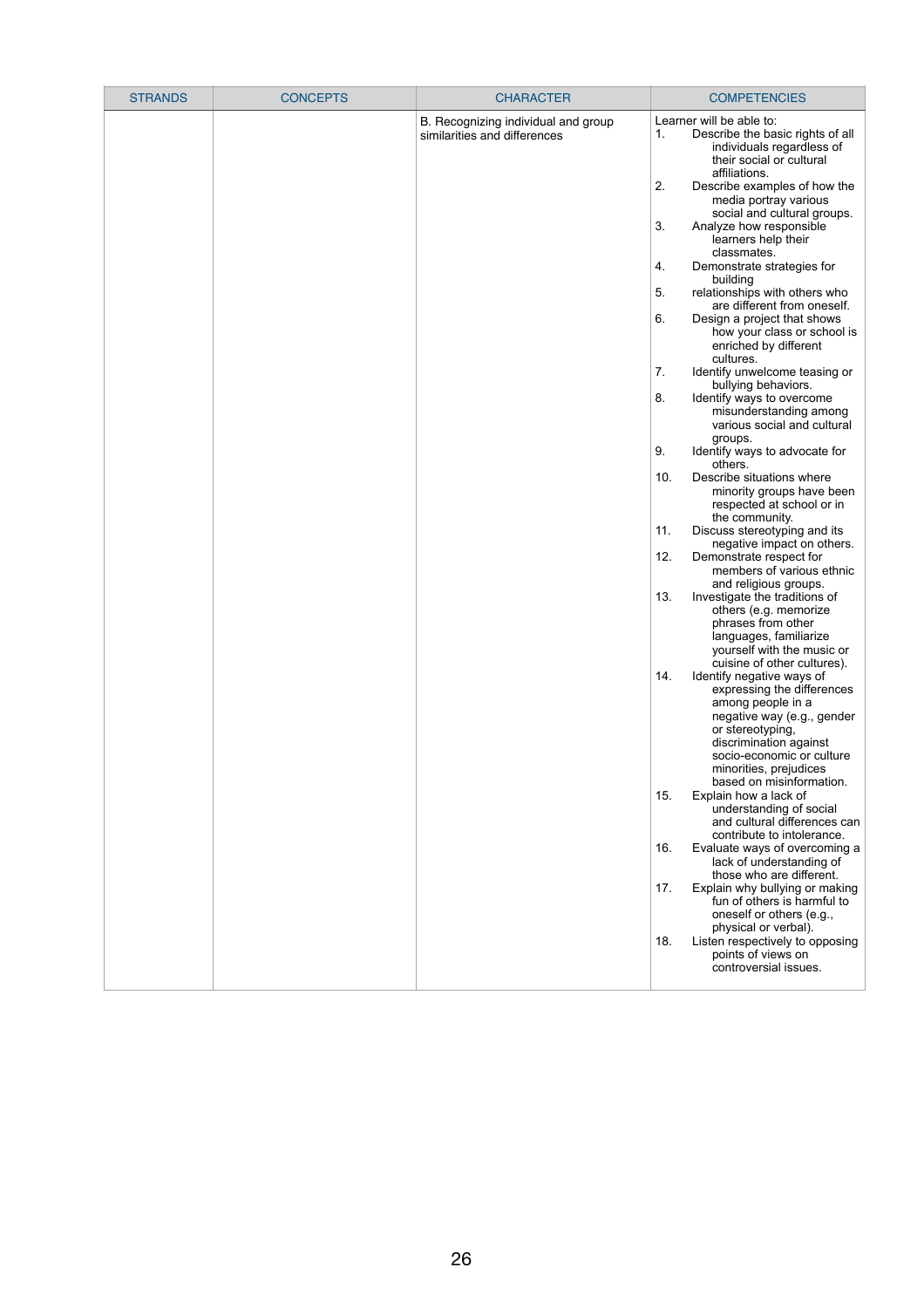| <b>STRANDS</b> | <b>CONCEPTS</b> | <b>CHARACTER</b>                         | <b>COMPETENCIES</b>                                                                                              |
|----------------|-----------------|------------------------------------------|------------------------------------------------------------------------------------------------------------------|
|                |                 | C: Using communication and social skills | Learner will be able to:                                                                                         |
|                |                 | to interact effectively with others      | 1.<br>Describe the qualities of an<br>effective communicator.                                                    |
|                |                 |                                          | 2.<br>Respond positively to<br>constructive criticism.                                                           |
|                |                 |                                          | 3.<br>Take responsibility for one's<br>mistakes.                                                                 |
|                |                 |                                          | Interview an adult on the topic<br>4.<br>of how to develop<br>friendships.                                       |
|                |                 |                                          | 5.<br>Demonstrate support for<br>others' contributions to a<br>group/team effort.                                |
|                |                 |                                          | 6.<br>Distinguish between positive<br>and negative peer                                                          |
|                |                 |                                          | pressure.<br>7.<br>Demonstrate strategies for<br>resisting negative peer                                         |
|                |                 |                                          | pressure.<br>8.<br>Recognize the difference<br>between positive and                                              |
|                |                 |                                          | negative relationships.<br>Describe ways to express<br>9.<br>forgiveness.                                        |
|                |                 |                                          | 10.<br>Practice reflective listening.<br>11.<br>Respond non-defensively to<br>criticism or accusation            |
|                |                 |                                          | through role-play.<br>12.<br>Demonstrate encouragement<br>of others and recognition<br>or their contributions.   |
|                |                 |                                          | 13.<br>Demonstrate graciousness in<br>winning and losing.                                                        |
|                |                 |                                          | Practice turning criticism into<br>14.<br>constructive feedback.                                                 |
|                |                 |                                          | 15.<br>Role-play how to report<br>bullying behavior.                                                             |
|                |                 |                                          | 16.<br>Participate in setting and<br>enforcing class rules.                                                      |
|                |                 |                                          | Practice strategies for<br>17.<br>maintaining positive<br>relationships (e.g.,                                   |
|                |                 |                                          | pursuing shared interests<br>and activities, spending<br>time together, giving and<br>receiving help, practicing |
|                |                 |                                          | forgiveness).<br>18.<br>Recognize the importance of<br>setting limits for yourself                               |
|                |                 |                                          | and others.<br>19.<br>Demonstrate an ability both to<br>assume leadership and be<br>a team player in achieving   |
|                |                 |                                          | group goals.<br>20.<br>Learn to maintain an objective,<br>non-judgmental tone                                    |
|                |                 |                                          | during disagreements.                                                                                            |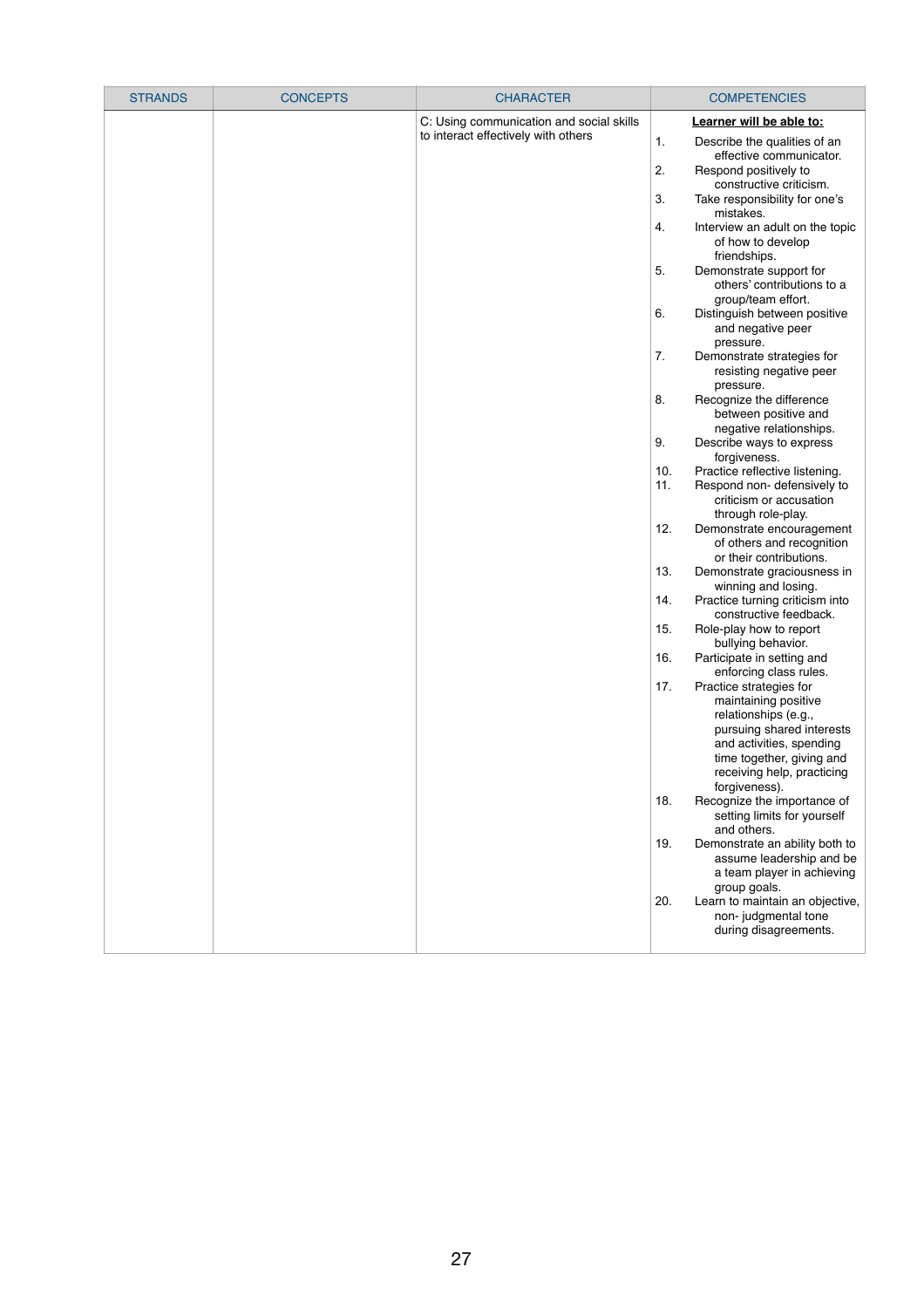| <b>STRANDS</b> | <b>CONCEPTS</b> | <b>CHARACTER</b>                                                     |     | <b>COMPETENCIES</b>                                                                                                                                    |
|----------------|-----------------|----------------------------------------------------------------------|-----|--------------------------------------------------------------------------------------------------------------------------------------------------------|
|                |                 | D. Demonstrating an ability to prevent,                              |     | Learner will be able to:                                                                                                                               |
|                |                 | manage, and resolve interpersonal<br>conflicts in constructive ways. | 1.  | Identify the consequences of<br>conflict resolution<br>behavior.                                                                                       |
|                |                 |                                                                      | 2.  | Identify refusal skills for<br>unsafe behaviors (e.g.,<br>drugs and alcohol, gang<br>involvement, and sexual                                           |
|                |                 |                                                                      | 3.  | activity).<br>Explain how resolving a<br>conflict could improve<br>one's understanding of a<br>situation.                                              |
|                |                 |                                                                      | 4.  | Distinguish between positive<br>and negative peer<br>pressure.                                                                                         |
|                |                 |                                                                      | 5.  | Demonstrate resisting peer<br>pressure to do something<br>unsafe or potentially<br>dangerous.                                                          |
|                |                 |                                                                      | 6.  | Use a checklist to practice the<br>steps of refusing unwanted<br>peer pressure.                                                                        |
|                |                 |                                                                      | 7.  | Recognize that conflict is a<br>natural part of life.                                                                                                  |
|                |                 |                                                                      | 8.  | Identify intervention strategies<br>to stop bullying.                                                                                                  |
|                |                 |                                                                      | 9.  | Suggest ways of addressing<br>personal grievances to<br>avoid conflict.                                                                                |
|                |                 |                                                                      | 10. | Analyze different approaches<br>to dealing with conflict<br>(e.g., avoidance,<br>compliance, negotiation).                                             |
|                |                 |                                                                      | 11. | Analyze why you may have to<br>use different strategies for<br>dealing with different<br>conflict situations.                                          |
|                |                 |                                                                      | 12. | Evaluate ways to include<br>every one in group<br>activities.                                                                                          |
|                |                 |                                                                      | 13. | Use verbal and non-verbal<br>strategies to resolve group<br>conflict.                                                                                  |
|                |                 |                                                                      | 14. | Identify factors that contribute<br>to violence (e.g.,<br>inappropriate management<br>of anger and the<br>availability of instruments<br>of violence). |
|                |                 |                                                                      | 15. | List characteristics of friends<br>who are a healthy or<br>unhealthy influence.                                                                        |
|                |                 |                                                                      | 16. | Identify strategies for avoiding,<br>sidestepping, and reducing<br>violence.                                                                           |
|                |                 |                                                                      | 17. | Brainstorm destructive<br>behaviors encouraged by<br>peers (e.g., drugs, gossip,<br>sexual behaviors, self-<br>destructive behavior, etc.).            |
|                |                 |                                                                      | 18. | Analyze the causes of a<br>physical or verbal fight that<br>you observed and<br>prevention strategies.                                                 |
|                |                 |                                                                      | 19. | Practice negotiation skills in<br>pairs, taking the<br>perspective of both parties<br>into account.                                                    |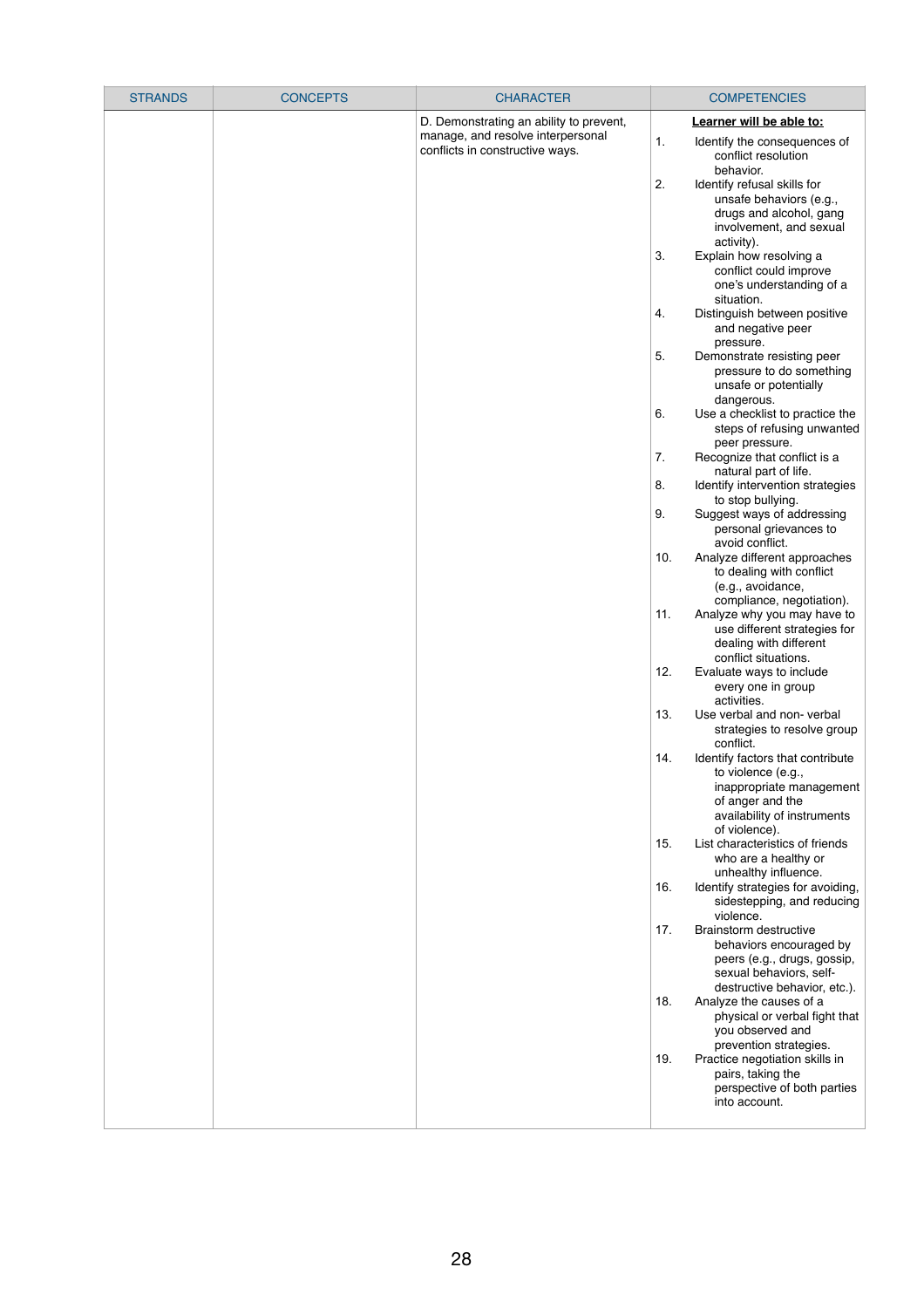| <b>STRANDS</b>        | <b>CONCEPTS</b>                                                                                                                   | <b>CHARACTER</b>                                                             | <b>COMPETENCIES</b>                                                                                                                                                                                                                                                                                                                                                                                                                                                                                                                                                                                                                                                                                                                                                                                                                                                                                                                                                                                                                                                                                                                                                                                                                                                                                                                                                                                                                                                                                                                                                                                                                                                                                                                                                                                                                                                                                         |
|-----------------------|-----------------------------------------------------------------------------------------------------------------------------------|------------------------------------------------------------------------------|-------------------------------------------------------------------------------------------------------------------------------------------------------------------------------------------------------------------------------------------------------------------------------------------------------------------------------------------------------------------------------------------------------------------------------------------------------------------------------------------------------------------------------------------------------------------------------------------------------------------------------------------------------------------------------------------------------------------------------------------------------------------------------------------------------------------------------------------------------------------------------------------------------------------------------------------------------------------------------------------------------------------------------------------------------------------------------------------------------------------------------------------------------------------------------------------------------------------------------------------------------------------------------------------------------------------------------------------------------------------------------------------------------------------------------------------------------------------------------------------------------------------------------------------------------------------------------------------------------------------------------------------------------------------------------------------------------------------------------------------------------------------------------------------------------------------------------------------------------------------------------------------------------------|
| <b>Global Outlook</b> | The importance of being a global<br>citizen with healthy wellbeing &<br>responsible behaviors in personal,<br>school & community. | A. Considering ethical, safety, and<br>societal factors in making decisions. | Learner will be able to:<br>1.<br>Describe how differing points of<br>$1_{-}$<br>view affect your decision-<br>making process.<br>2. Describe what it means to be<br>dependable and why this is<br>sometimes difficult (e.g.,<br>meeting deadlines, keeping<br>commitments).<br>3. Explain why it is important to obey<br>laws.<br>4. Analyze what it<br>5. means to be responsible with<br>regard to one's family, friends,<br>school community.<br>6. Evaluate conflicting points of view<br>in making a decision.<br>7. Recognize that an individual is<br>responsible for his/her<br>behavior.<br>8. Identify the need for rules at<br>school, home, and in society.<br>9. Analyze what it means to be<br>responsible for one's health.<br>10. Analyze the needs of others in<br>planning how work or sharing<br>goods should be divided (e.g.,<br>those with handicaps, those<br>who are disadvantaged, and<br>those with special abilities).<br>11. Analyze the risks of potentially<br>dangerous situations.<br>12. Develop strategies to work things<br>out rather than retaliate when<br>you feel wronged.<br>13. Identify safe alternatives to risky<br>behaviors (e.g., riding in a car<br>with a drunk driver, riding a<br>skate board in a dangerous<br>place, resisting smoking or<br>drugs).<br>14. Describe common socially<br>accepted behavior in a variety<br>of situations (e.g. attending a<br>football game or concert<br>joining a new group, going to a<br>job interview, participating in<br>class, etc.).<br>15. Define the roles of responsibility<br>as a victim, bystander,<br>perpetrator, rescuer in a<br>situation.<br>16. Assess one's own risk for various<br>types of injury.<br>17. Make journal entries on how your<br>actions have affected others.<br>18. Judge the seriousness of<br>unethical behaviors (e.g.,<br>cheating, lying, stealing,<br>plagiarism, etc.). |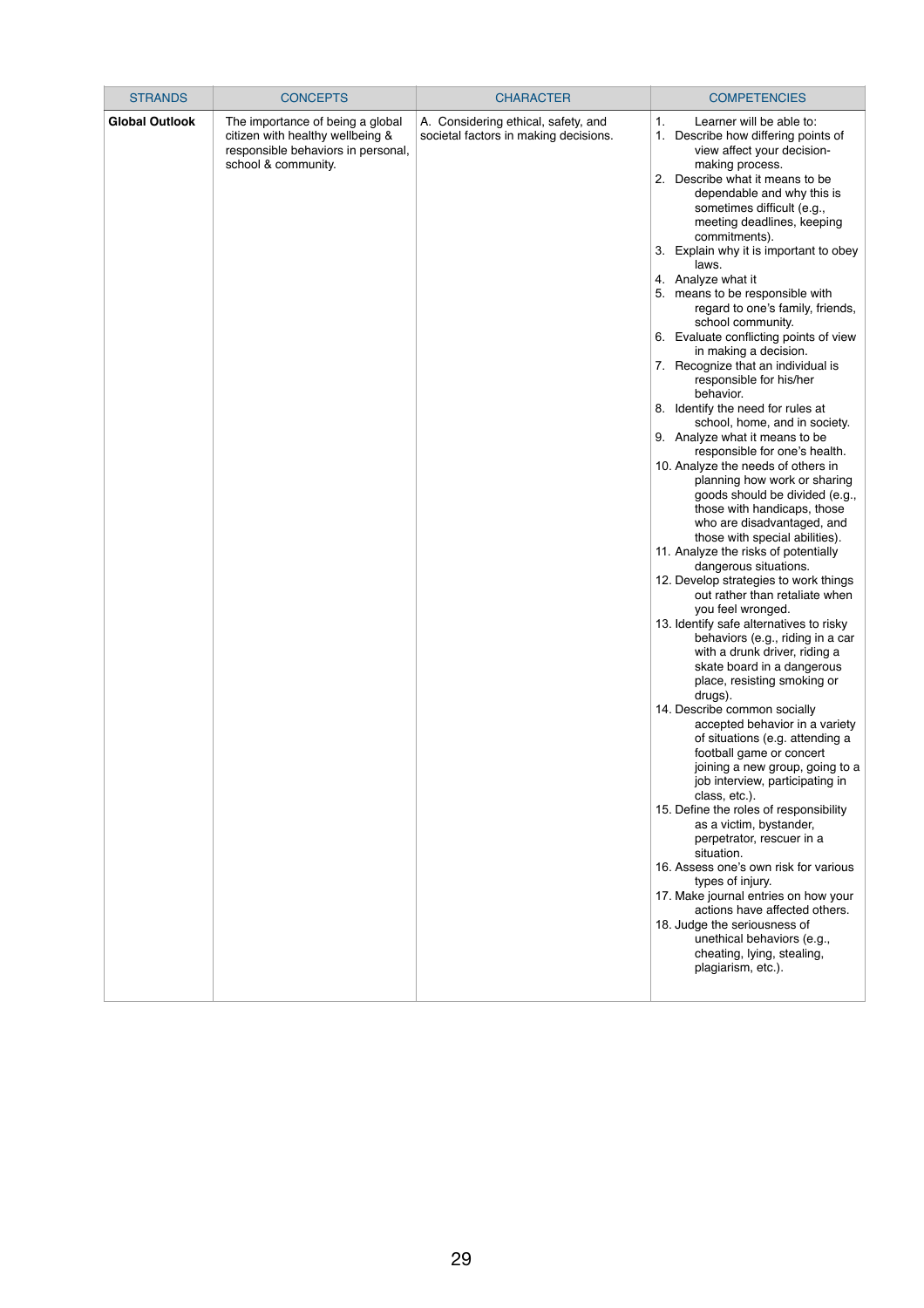| <b>STRANDS</b> | <b>CONCEPTS</b> | <b>CHARACTER</b>                                                                                        | <b>COMPETENCIES</b>                                                                                                                                                                                                                                                                                                                                                                                                                                                                                                                                                                                                                                                                                                                                                                                                                                                                                                                                                                                                                                                                                                                                                                                                                                                                                                                                                                                                                                                                                                                                   |
|----------------|-----------------|---------------------------------------------------------------------------------------------------------|-------------------------------------------------------------------------------------------------------------------------------------------------------------------------------------------------------------------------------------------------------------------------------------------------------------------------------------------------------------------------------------------------------------------------------------------------------------------------------------------------------------------------------------------------------------------------------------------------------------------------------------------------------------------------------------------------------------------------------------------------------------------------------------------------------------------------------------------------------------------------------------------------------------------------------------------------------------------------------------------------------------------------------------------------------------------------------------------------------------------------------------------------------------------------------------------------------------------------------------------------------------------------------------------------------------------------------------------------------------------------------------------------------------------------------------------------------------------------------------------------------------------------------------------------------|
|                |                 | B. Applying decision-making skills to deal<br>responsibly with daily academic and<br>social situations. | Learner will be able to:<br>Identify challenges and<br>1.<br>obstacles to solving problems.<br>2. Identify healthy alternatives to risky<br>behaviors.<br>3. Evaluate strategies to promote<br>school success (e.g.,<br>identifying distractions,<br>managing stress, and putting<br>first things first).<br>4. Practice aligning non- verbal and<br>verbal communication in<br>refusing unwanted behavior.<br>5. Apply a decision- making model to<br>deal with unwanted behavior.<br>6. dentify tools to manage time better.<br>7. Evaluate strategies for avoiding<br>risky behavior (e.g., avoiding<br>risky situations, ignoring<br>negative peer pressure,<br>suggesting alternative<br>activities, and pointing out<br>unacceptable consequences).<br>8. Use a homework organizer.<br>9. Demonstrate an ability to set<br>priorities.<br>10. Demonstrate an ability to stay on<br>task<br>11. Demonstrate an ability to complete<br>12.assignments on time.<br>13. List qualities that contribute to<br>14.friendships.<br>15. Describe the effects of<br>16. procrastination and disorganization<br>on academic outcomes.<br>17. Analyze how decision- making<br>skills improve your study<br>habits.<br>18. Analyze each step of a decision-<br>making process used in<br>responding to problem<br>scenarios.<br>19. Reflect in your journal on the<br>consequences of your recent<br>risk-taking behavior.<br>20. Use a decision log for 24 hours to<br>identify influences on your<br>health decisions.<br>21. Demonstrate refusal skills. |

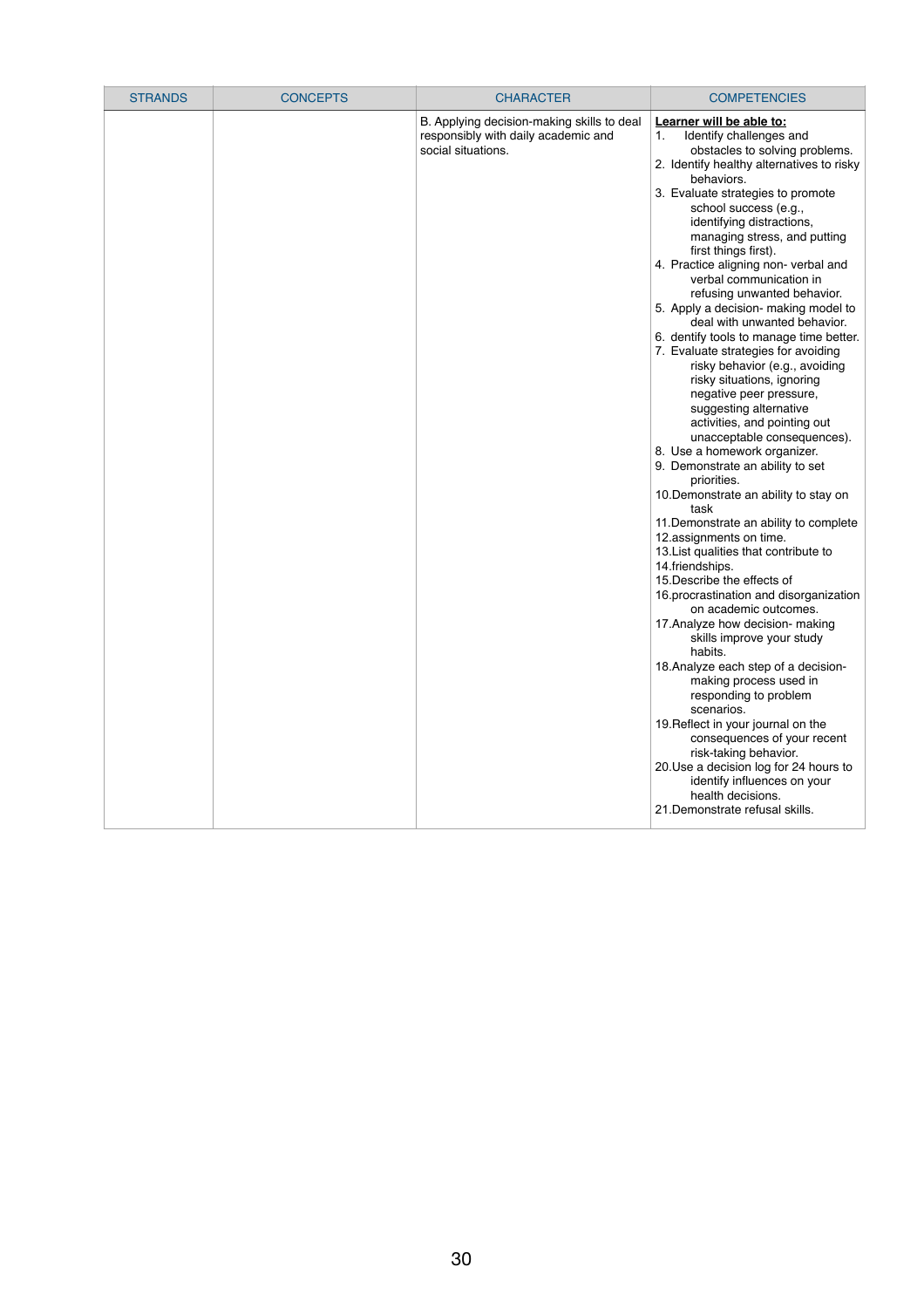| <b>STRANDS</b> | <b>CONCEPTS</b> | <b>CHARACTER</b>                           | <b>COMPETENCIES</b>                                                                                                                                                            |
|----------------|-----------------|--------------------------------------------|--------------------------------------------------------------------------------------------------------------------------------------------------------------------------------|
|                |                 | C. Contributing to the well-being of one's | Learner will be able to:                                                                                                                                                       |
|                |                 | school and community.                      | 1. Identify various ways that<br>community workers assist<br>residents in beautifying and<br>protecting neighborhoods.                                                         |
|                |                 |                                            | 2. Gather information on a<br>community issue or need.                                                                                                                         |
|                |                 |                                            | 3. Develop a plan with your<br>classmates to address a<br>community issue or need.                                                                                             |
|                |                 |                                            | 4. Monitor your progress on<br>implementing a plan to<br>address a community issue or<br>need.                                                                                 |
|                |                 |                                            | 5. Evaluate implementation of a<br>class plan to address a<br>community issue.                                                                                                 |
|                |                 |                                            | Make recommendations on how<br>6.<br>you would improve a plan that<br>addresses a community issue.                                                                             |
|                |                 |                                            | 7. Work with other learners to plan<br>and implement a service<br>project in your school.                                                                                      |
|                |                 |                                            | 8. Describe ways of showing respect<br>for your school environment.                                                                                                            |
|                |                 |                                            | 9. Support activities of various<br>groups in your school.                                                                                                                     |
|                |                 |                                            | 10. Contribute in positive ways to your<br>home environment.                                                                                                                   |
|                |                 |                                            | 11. Describe the role of a community<br>service worker.                                                                                                                        |
|                |                 |                                            | 12. Plan and implement with other<br>learners a service project in<br>your community.                                                                                          |
|                |                 |                                            | 13. Plan a field trip to a community<br>agency.                                                                                                                                |
|                |                 |                                            | 14. Identify sources of information<br>about your community.                                                                                                                   |
|                |                 |                                            | 15. Identify responsibilities of<br>citizenship (e.g., obeying laws,<br>serving on juries, being<br>informed about issues, being<br>involved in influencing public<br>policy). |
|                |                 |                                            | 16. Analyze what you learned about<br>yourself and the community<br>from involvement. In a<br>community improvement<br>activity.                                               |
|                |                 |                                            | 17. Analyze the consequences of<br>participating or not<br>participating in the electoral<br>process.                                                                          |
|                |                 |                                            | 18. Collect information about how                                                                                                                                              |

| Grade 7 | Learners will understand | Learners will become more | Learners will be able to                                                                   |
|---------|--------------------------|---------------------------|--------------------------------------------------------------------------------------------|
|         |                          |                           | 20. Make a plan with your family to<br>participate in a community<br>improvement activity. |
|         |                          |                           | 19. Evaluate a recent project that<br>addressed a community need<br>or issue.              |
|         |                          |                           | groups are working to improve<br>the community.                                            |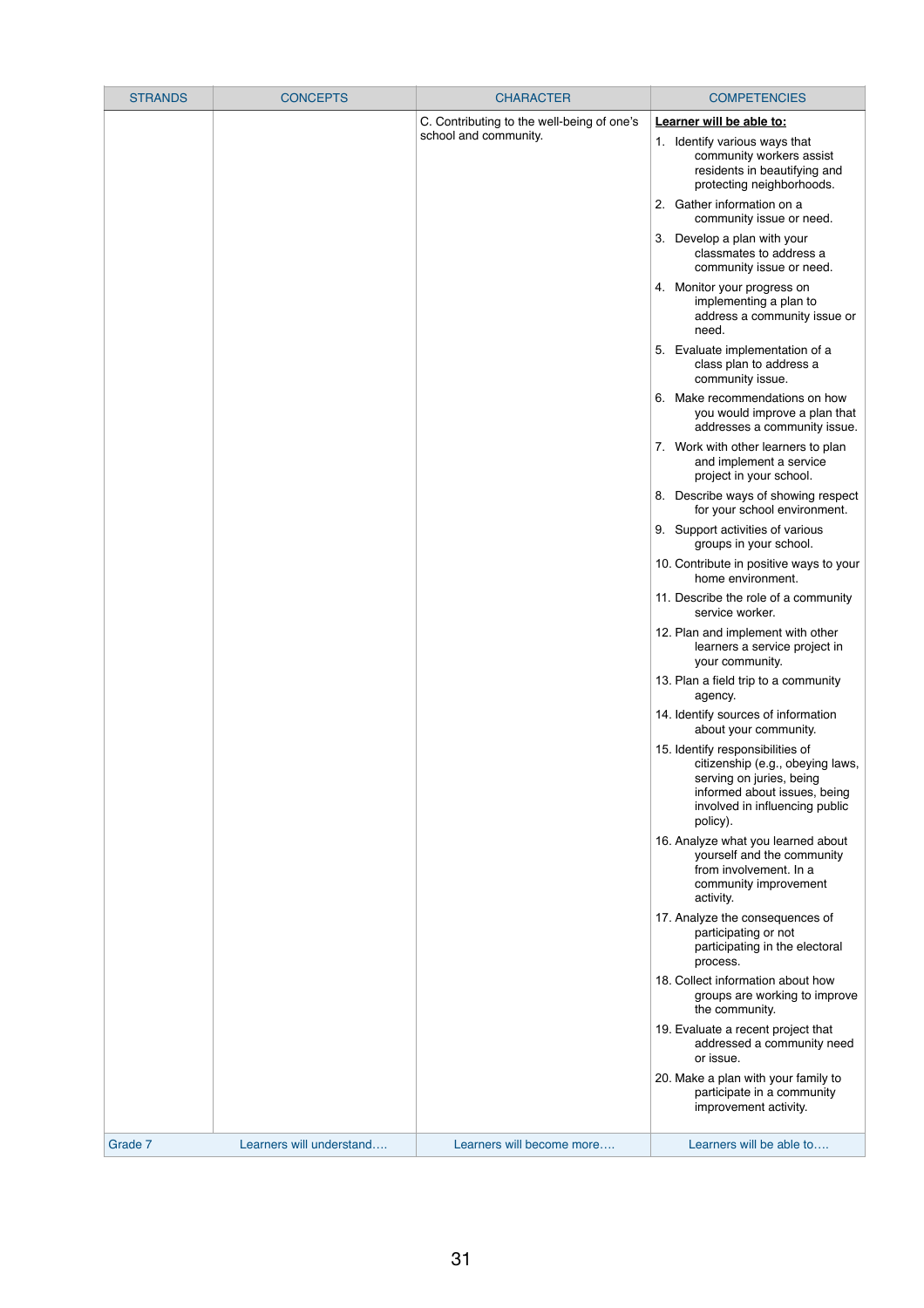| <b>STRANDS</b>                    | <b>CONCEPTS</b>                                                           | <b>CHARACTER</b>                                           | <b>COMPETENCIES</b>                                                                                                                                                                                                                                                                                         |
|-----------------------------------|---------------------------------------------------------------------------|------------------------------------------------------------|-------------------------------------------------------------------------------------------------------------------------------------------------------------------------------------------------------------------------------------------------------------------------------------------------------------|
| <b>Self Awareness</b>             | The importance of Self-awareness                                          | A. Managing his emotion &                                  | 1. Sixth grade from 7-20                                                                                                                                                                                                                                                                                    |
|                                   | and self-management.                                                      | behavior                                                   | 2.Identify stress management skills<br>that work best for him.                                                                                                                                                                                                                                              |
|                                   |                                                                           |                                                            | 3. Predict how he would feel when<br>apologizing to someone he has<br>wronged.                                                                                                                                                                                                                              |
|                                   |                                                                           |                                                            | 4. Demonstrate an ability to assess his<br>level of stress based on physical<br>and psychological factors.                                                                                                                                                                                                  |
|                                   |                                                                           |                                                            | 5. Monitor transitions in his emotions<br>over time and reflect on their<br>causes.                                                                                                                                                                                                                         |
|                                   |                                                                           |                                                            | 6. Demonstrate an ability to reduce<br>stress by re- assessing a<br>situation.                                                                                                                                                                                                                              |
|                                   |                                                                           |                                                            | 7. Demonstrate an ability to motivate<br>himself to greater performance<br>through changing how he thinks<br>about a challenging situation.                                                                                                                                                                 |
|                                   |                                                                           | B. Recognizing personal qualities and                      | Learner will be able to:                                                                                                                                                                                                                                                                                    |
|                                   |                                                                           | external supports.                                         | Sixth grade from 7 to 18<br>1.                                                                                                                                                                                                                                                                              |
|                                   |                                                                           |                                                            | 2. Set a goal that he could<br>achieve in a month or two<br>related to an area of<br>interest (e.g., a sport,<br>hobby, musical instrument,<br>$etc.$ ).                                                                                                                                                    |
|                                   |                                                                           |                                                            | Establish action steps and<br>3.<br>timeframes toward the<br>achievement of this goal.                                                                                                                                                                                                                      |
|                                   |                                                                           |                                                            | 4. Identify people who can help<br>him achieves his goal and<br>ask for their help.                                                                                                                                                                                                                         |
|                                   |                                                                           |                                                            | 5. Monitor progress on achieving<br>his goal and make<br>adjustments in his plan as<br>needed.                                                                                                                                                                                                              |
|                                   |                                                                           |                                                            | 6. Evaluate his level of goal<br>achievement, identifying<br>factors that contributed or<br>detracted from it.                                                                                                                                                                                              |
|                                   |                                                                           |                                                            | 7. Analyze what he learned from<br>this experience and what<br>he would do differently<br>next time.                                                                                                                                                                                                        |
| <b>Social</b><br><b>Awareness</b> | The Importance of social-<br>awareness and interpersonal<br>communication | A. Recognizing the feelings and<br>perspectives of others. | Learner will be able to:<br>1. Grade 6 standards.<br>2. Analyze why both parties in a<br>conflict feel as they do.<br>3. Recognize actions that hurt others.<br>4. Brainstorm different types of<br>5.encouragement.<br>6.Acknowledge the contributions of<br>others.<br>7. characters and analyze why they |

|  | felt as they did.                    |
|--|--------------------------------------|
|  | 8. Provide support to others who are |
|  | experiencing problems.               |
|  |                                      |
|  |                                      |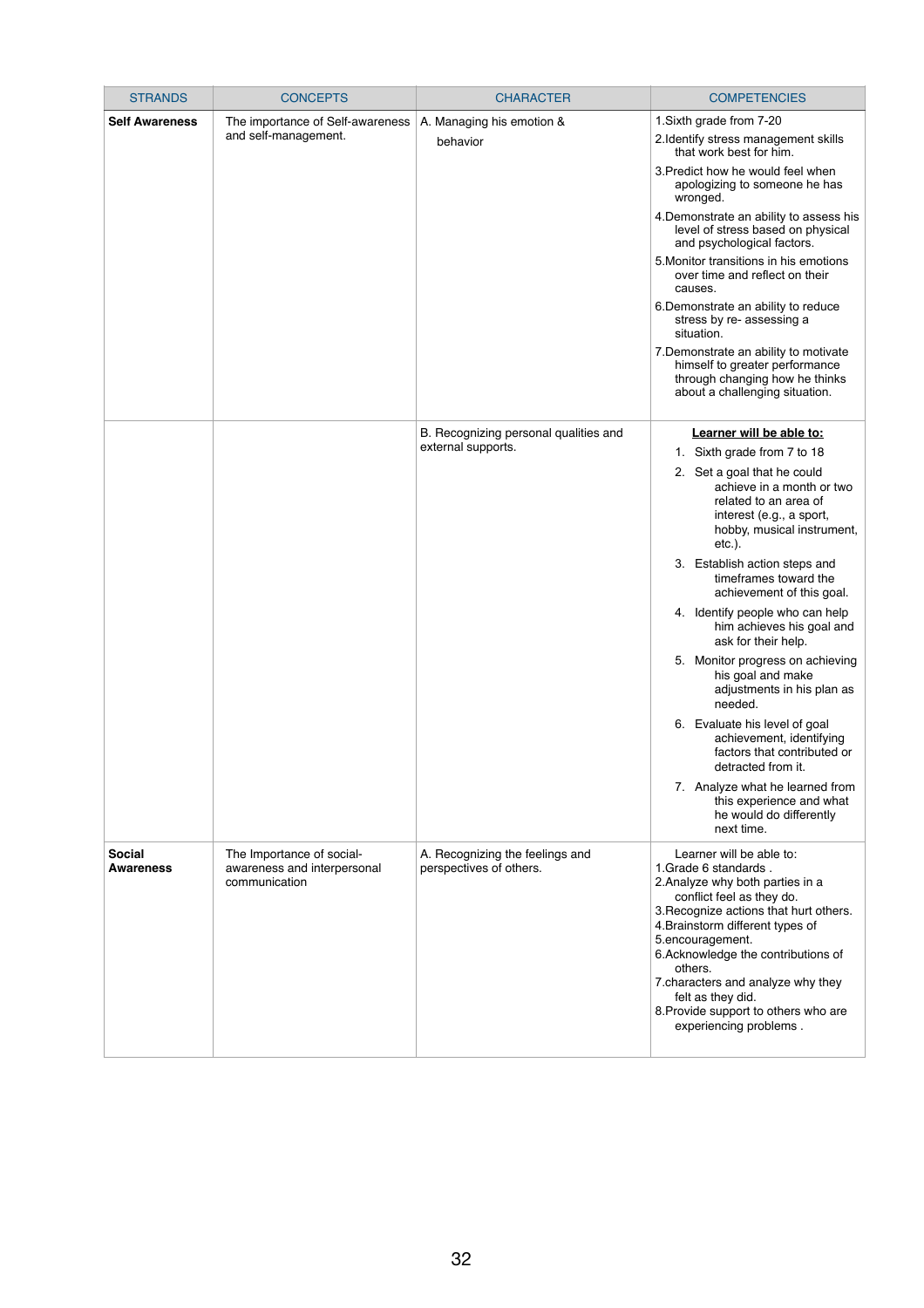| <b>STRANDS</b> | <b>CONCEPTS</b> | <b>CHARACTER</b>                                                                                                | <b>COMPETENCIES</b>                                                                                                                                                                                                                                                                                                                                                                                                                                                                                                                                                                      |
|----------------|-----------------|-----------------------------------------------------------------------------------------------------------------|------------------------------------------------------------------------------------------------------------------------------------------------------------------------------------------------------------------------------------------------------------------------------------------------------------------------------------------------------------------------------------------------------------------------------------------------------------------------------------------------------------------------------------------------------------------------------------------|
|                |                 | B. Recognizing individual and group<br>similarities and differences                                             | Learner will be able to:<br>1. Grade 6 standards.<br>2. Analyze the consequences of<br>ignoring the rights of other<br>people.<br>3. Evaluate how the actions of<br>literary characters or historical<br>figures have demonstrated<br>human similarities and<br>differences.<br>4. Analyze why learners who are<br>different may be teased or<br>bullied.<br>5. Describe strategies for preventing<br>or stopping bullying.<br>6. Role-play strategies for preventing<br>or stopping bullying.<br>7. Evaluate the effectiveness of<br>strategies for preventing or<br>stopping bullying. |
|                |                 | C: Using communication and social skills<br>to interact effectively with others                                 | Learner will be able to:<br>1. Grade 6 standards from.<br>Identify indicators of possible<br>problems in relationships<br>based on varying scenarios<br>provided.<br>3. Differentiate among passive,<br>assertive, and aggressive<br>responses to peer pressure.<br>4. Develop guidelines for effective<br>email<br>communication.<br>5.<br>Role-play responding<br>6.<br>7. non-defensively to<br>criticism or accusation.<br>8.<br>9. Use self-reflection to<br>10. determine how to stop the spread<br>of gossip.<br>11. Practice effective speaking and<br>listening at home         |
|                |                 | D. Demonstrating an ability to prevent,<br>manage, and resolve interpersonal<br>conflicts in constructive ways. | Learner will be able to:<br>1. Grade 6 standards from.<br>2. Evaluate the effectiveness of<br>various strategies for dealing<br>with negative peer pressure<br>(e.g. ignoring it changing the<br>subject, calling attention to<br>negative consequences,<br>suggesting alternatives).<br>Teach conflict resolution skills to<br>3.<br>younger children<br>4. Role-play de-escalating a conflict<br>to avoid a fight.<br>5. Use a conflict analysis checklist to<br>analyze and resolve a conflict<br>situation                                                                           |

|  | 6. | oituutivii.<br>Practice peer mediation skills.<br>Explain the concept of a win-win<br>resolution to conflict. |
|--|----|---------------------------------------------------------------------------------------------------------------|
|  |    |                                                                                                               |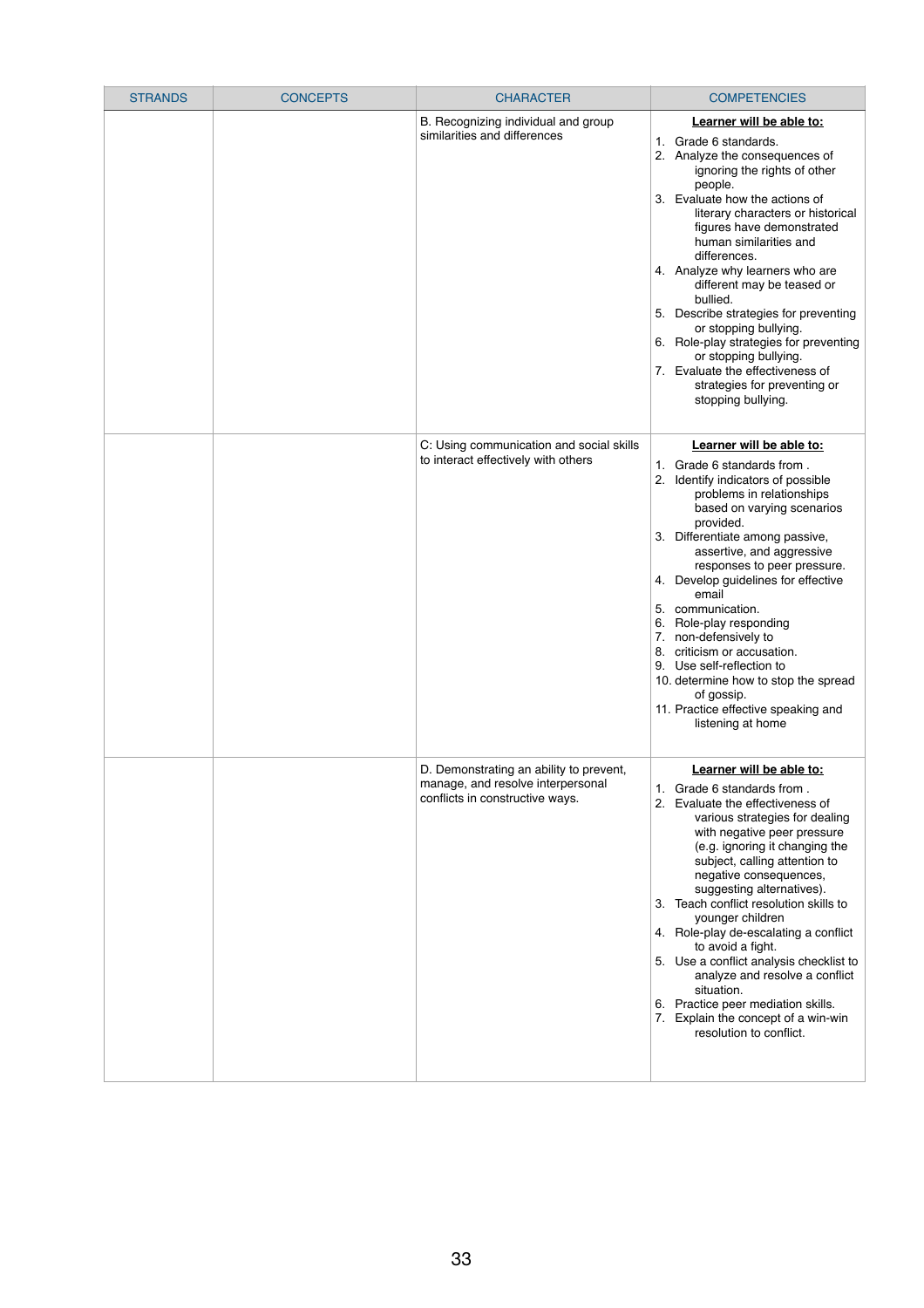| <b>STRANDS</b>        | <b>CONCEPTS</b>                                                                                                                  | <b>CHARACTER</b>                                                                                        | <b>COMPETENCIES</b>                                                                                                                                                                                                                                                                                                                                                                                                                                                                                                                                                                                                                                                                                                                                                                                 |
|-----------------------|----------------------------------------------------------------------------------------------------------------------------------|---------------------------------------------------------------------------------------------------------|-----------------------------------------------------------------------------------------------------------------------------------------------------------------------------------------------------------------------------------------------------------------------------------------------------------------------------------------------------------------------------------------------------------------------------------------------------------------------------------------------------------------------------------------------------------------------------------------------------------------------------------------------------------------------------------------------------------------------------------------------------------------------------------------------------|
| <b>Global Outlook</b> | The importance of being a global<br>citizen with healthy wellbeing &<br>responsible behaviors in personal,<br>school & community | A. Considering ethical, safety, and<br>societal factors in making decisions.                            | 1. Grade 6 standards 7-18<br>2. Recognize the impact of unethical<br>or destructive behavior on<br>family, friends, or loved ones.<br>3. Recognize the legal issues related<br>to the use of alcohol, tobacco,<br>and other drugs by<br>adolescents.<br>4. Analyze how media advertising<br>influences consumer choices.<br>5. Consider how fairness and<br>respect would influence<br>planning, implementing, and<br>evaluating a service- learning<br>project in your school or<br>community.<br>6. Practice replacing beliefs about<br>peer group norms that support<br>irresponsible behavior with<br>beliefs that support<br>responsible behavior.<br>7. Analyze how a literary character<br>or historical figure considered<br>societal and ethical factors in<br>making important decisions. |
|                       |                                                                                                                                  | B. Applying decision-making skills to deal<br>responsibly with daily academic and<br>social situations. | 1. Recognize the influence of peers<br>on your academic and social<br>success.<br>2. Define methods for addressing<br>3. interpersonal differences in a<br>positive manner.<br>4. Reflect on your responses to<br>everyday problem situations in<br>a journal.<br>5. Practice problem- solving skills by<br>answering letters sent to an<br>advice columnist.<br>6. Demonstrate how work and social<br>relationships are enhanced<br>through consideration of<br>others' as well as your own<br>expectations.<br>7. Analyze how a literary character<br>or historical figure did or did<br>not use communication skills<br>such as reflective listening in<br>resolving a conflict.                                                                                                                 |

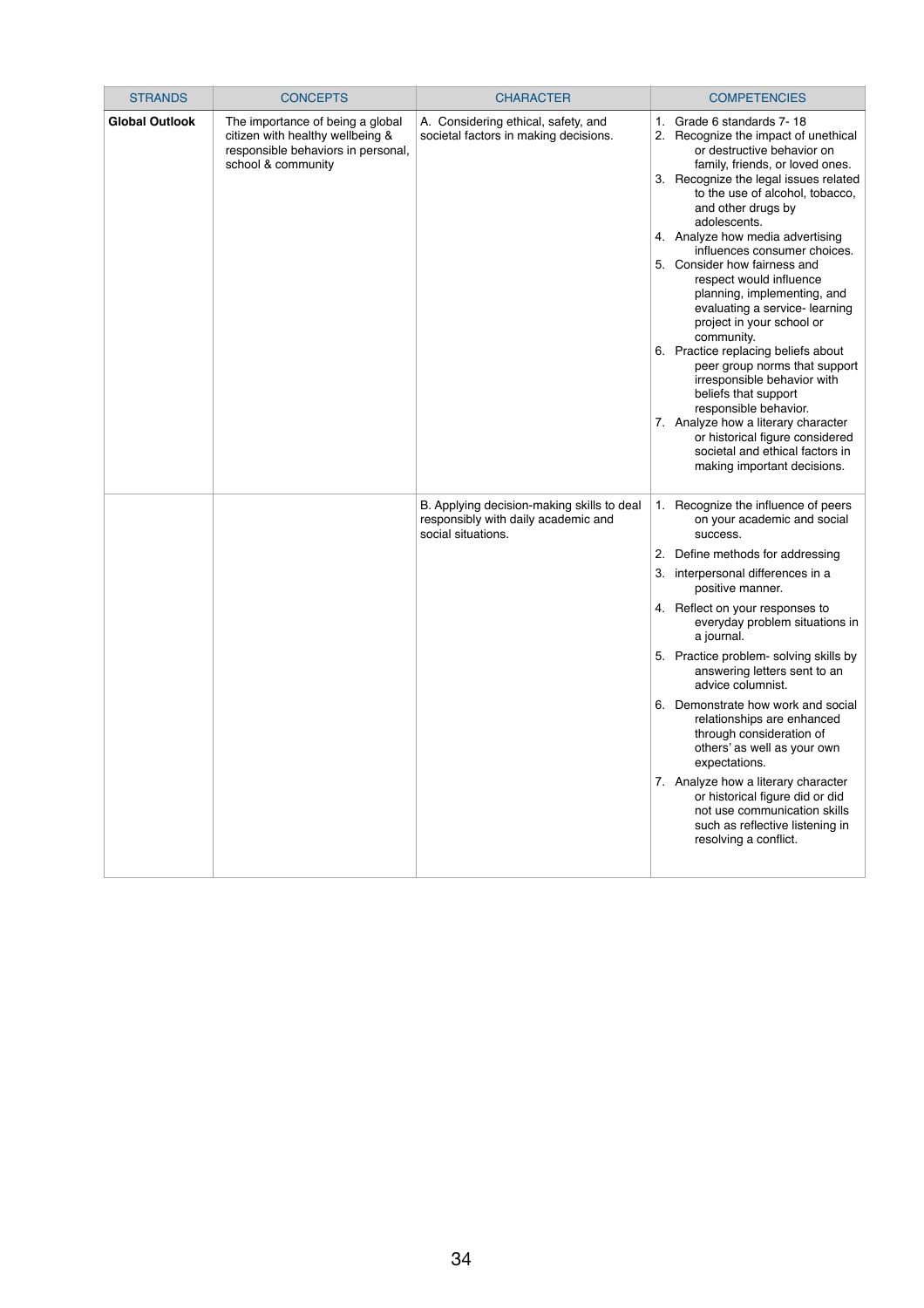| <b>STRANDS</b>        | <b>CONCEPTS</b>                                          | <b>CHARACTER</b>                                                    | <b>COMPETENCIES</b>                                                                                                                                                                                                                  |
|-----------------------|----------------------------------------------------------|---------------------------------------------------------------------|--------------------------------------------------------------------------------------------------------------------------------------------------------------------------------------------------------------------------------------|
|                       |                                                          | C. Contributing to the well-being of one's<br>school and community. | Defend a position on an issue or<br>1.<br>public event in a simulated<br>congressional debate.                                                                                                                                       |
|                       |                                                          |                                                                     | Defend a position in writing on an<br>2.<br>important citizenship topic<br>(e.g., the rule of law, the value<br>of an independent judiciary,<br>separation of powers in<br>government, protecting the<br>rights of minorities, etc.) |
|                       |                                                          |                                                                     | 3. Evaluate your participation in a<br>simulated election.                                                                                                                                                                           |
|                       |                                                          |                                                                     | 4. Describe the role of political<br>parties and interest groups<br>and how they differ in their<br>positions on issues.                                                                                                             |
|                       |                                                          |                                                                     | 5. Describe the roles of voluntary<br>organizations in a democratic<br>society.                                                                                                                                                      |
|                       |                                                          |                                                                     | Explain how one's decision and<br>6.<br>behaviors affect the well being<br>of one's school and<br>community.                                                                                                                         |
| Grade 8               | Learners will understand                                 | Learners will become more                                           | Learners will be able to                                                                                                                                                                                                             |
| <b>Self Awareness</b> | The importance of Self-awareness<br>and self-management. | A. Managing his emotion &                                           | Learner will be able to:                                                                                                                                                                                                             |
|                       |                                                          | behavior                                                            | 1. Grade 7 standards.                                                                                                                                                                                                                |
|                       |                                                          |                                                                     | 2. Explain the consequences of<br>different forms of communicating<br>one's emotions.                                                                                                                                                |
|                       |                                                          |                                                                     | 3. Predict how you would feel in giving<br>or receiving help or a compliment.                                                                                                                                                        |
|                       |                                                          |                                                                     | 4. Analyze how time management<br>might improve your decision<br>making.                                                                                                                                                             |
|                       |                                                          |                                                                     | 5. Practice assertive communication to<br>manage stress.                                                                                                                                                                             |
|                       |                                                          |                                                                     | 6. Practice dealing appropriately with<br>being wrongly accused of<br>something.                                                                                                                                                     |
|                       |                                                          |                                                                     | 7. Practice a stress management<br>technique to handle anxiety<br>related to a school task (e.g.,<br>public speaking or taking a test).                                                                                              |

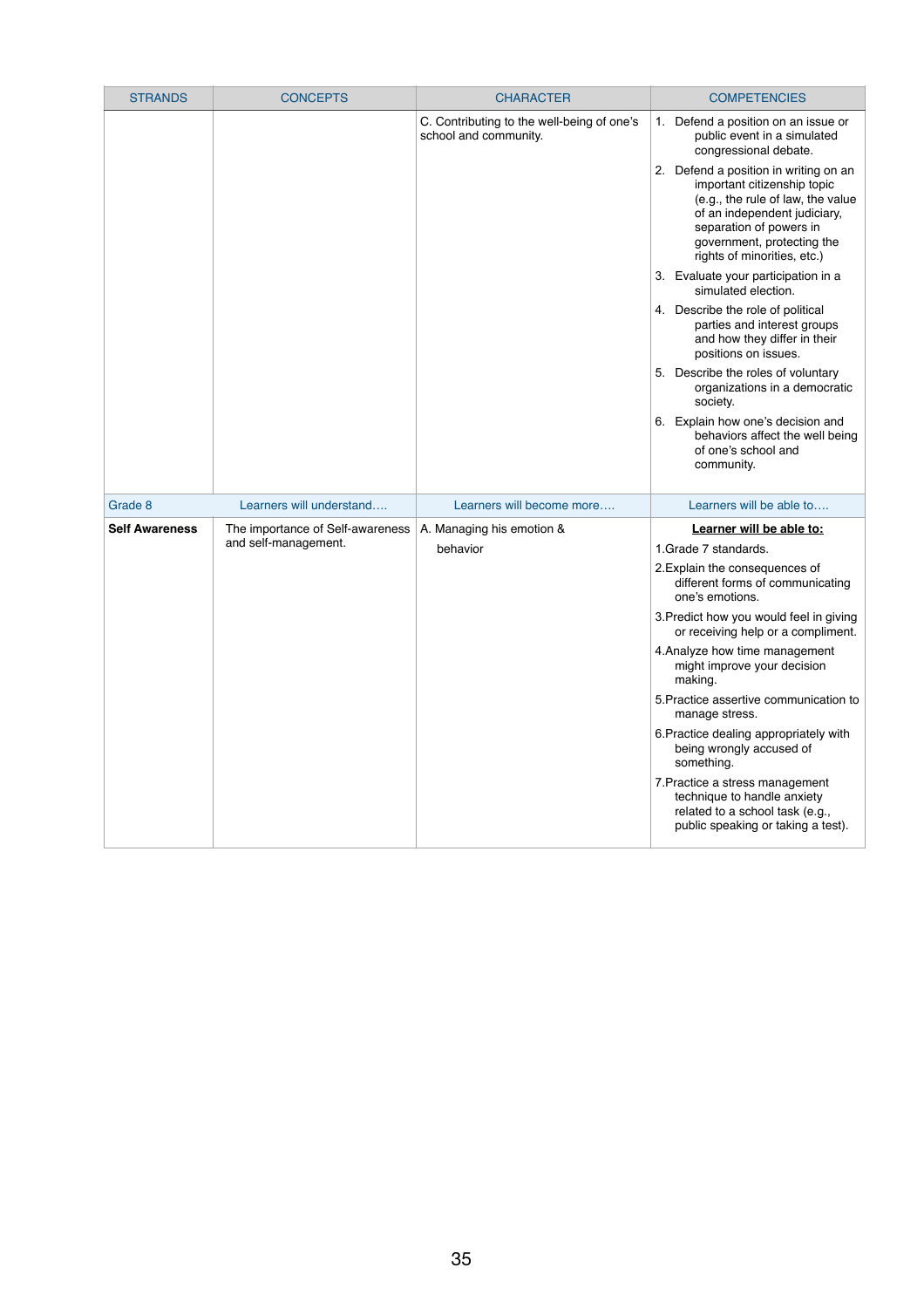| <b>STRANDS</b> | <b>CONCEPTS</b> | <b>CHARACTER</b>                                            | <b>COMPETENCIES</b>                                                                                                                     |
|----------------|-----------------|-------------------------------------------------------------|-----------------------------------------------------------------------------------------------------------------------------------------|
|                |                 | B. Recognizing personal qualities and<br>external supports. | Learner will be able to:<br>1. Grade 7 standards.<br>2. Identify possible career and<br>volunteer                                       |
|                |                 |                                                             | 3.opportunities based on your<br>identified interests and strengths.                                                                    |
|                |                 |                                                             | 4. Identify things about yourself and<br>situation that you cannot change<br>and devote your energy to<br>something you can change.     |
|                |                 |                                                             | 5. Establish criteria for deciding which<br>of two sports or other activities to<br>engage in.                                          |
|                |                 |                                                             | 6. Make a plan to improve your<br>performance in a school subject<br>or area of family responsibility.                                  |
|                |                 |                                                             | 7. Evaluate how various experiences<br>(e.g., summer jobs or volunteer<br>work) have contributed to<br>developing an interest or skill. |
|                |                 |                                                             | 8. Differentiate among relationship<br>factors that impact personal and<br>career goals.                                                |
|                |                 | C: Demonstrating skills related to                          | Learner will be able to:                                                                                                                |
|                |                 | achieving personal and academic goals.                      | Grade 7 standards.<br>$1_{\cdot}$                                                                                                       |
|                |                 |                                                             | Identify who helped you and how<br>2.<br>in achieving a recent goal.                                                                    |
|                |                 |                                                             | 3. Analyze why you were or were not<br>able to overcome obstacles in<br>working on a recent goal.                                       |
|                |                 |                                                             | 4. Analyze the impact of an not<br>anticipated opportunity on<br>achieving a goal.                                                      |
|                |                 |                                                             | 5. Analyze why scheduling conflicts<br>might require you to change<br>the time frame for achieving a<br>goal.                           |
|                |                 |                                                             | 6. Analyze how using illegal<br>substances could interfere<br>with achievement of a long-<br>term goal.                                 |
|                |                 |                                                             | 7. Analyze how academic<br>achievement can contribute to<br>to achievement of a long-term<br>goal.                                      |
|                |                 |                                                             |                                                                                                                                         |

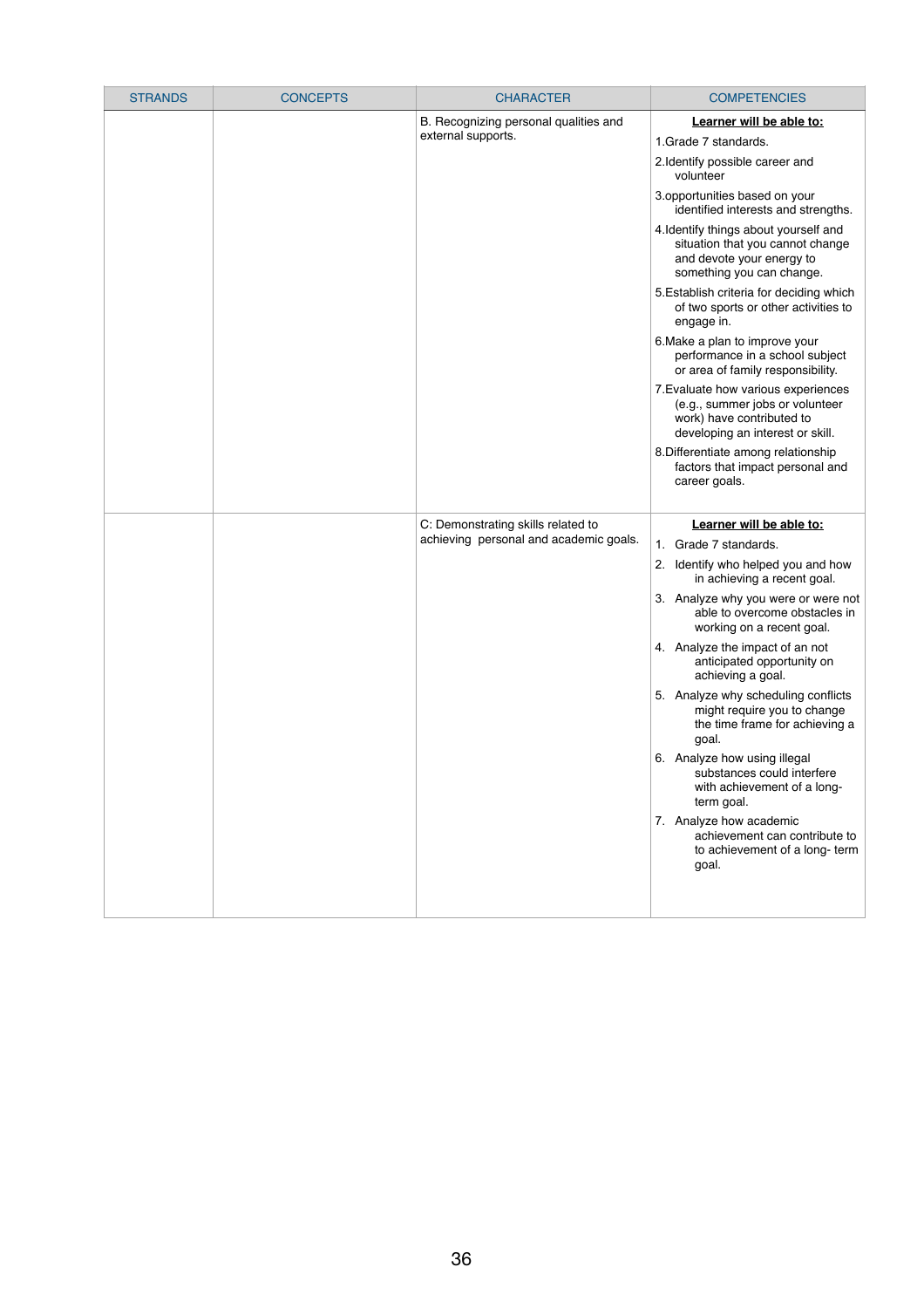| <b>STRANDS</b>                    | <b>CONCEPTS</b>                                                           | <b>CHARACTER</b>                                                    | <b>COMPETENCIES</b>                                                                                                                                                                                                                                                                                                                                                                                                                                                                                                                                                                                                                                                                                                                                                                                                                                                                                                                                                                                         |
|-----------------------------------|---------------------------------------------------------------------------|---------------------------------------------------------------------|-------------------------------------------------------------------------------------------------------------------------------------------------------------------------------------------------------------------------------------------------------------------------------------------------------------------------------------------------------------------------------------------------------------------------------------------------------------------------------------------------------------------------------------------------------------------------------------------------------------------------------------------------------------------------------------------------------------------------------------------------------------------------------------------------------------------------------------------------------------------------------------------------------------------------------------------------------------------------------------------------------------|
| <b>Social</b><br><b>Awareness</b> | The Importance of social-<br>awareness and interpersonal<br>communication | A. Recognizing the feelings and<br>perspectives of others.          | Learner will be able to:<br>Grade 7 standards.<br>1.<br>2.<br>Recognize ways to share and<br>reciprocate feelings.<br>3. Identify people's varying attitudes<br>and feelings about current<br>issues (e.g., what changes<br>schools should make to better<br>prepare learners for the work<br>place).<br>4. Differentiate between the factual<br>and emotional content of what<br>a person says.<br>5. Demonstrate empathy with others<br>in a variety of situations.<br>6. Develop strategies to provide<br>support to others who are<br>experiencing problems.<br>7. Demonstrate strategies to mentor<br>others.                                                                                                                                                                                                                                                                                                                                                                                          |
|                                   |                                                                           | B. Recognizing individual and group<br>similarities and differences | Learner will be able to:<br>Grade 7 standards.<br>$1_{\cdot}$<br>Discuss stereotyping and its<br>2.<br>negative effects for both the<br>victim and perpetrator.<br>3. Analyze how various social and<br>cultural groups are portrayed<br>in the media.<br>4. Analyze how exposure to cultural<br>diversity might either enhance<br>or challenge your health<br>behaviors (e.g., differing<br>driving or eating habits, more<br>or less psychological pressure<br>based on differing cultural<br>norms).<br>5. Evaluate efforts to promote<br>increased understanding<br>among groups.<br>6. Evaluate efforts to provide<br>members of various groups<br>with opportunities to work<br>together to achieve common<br>goals.<br>7. Evaluate how protecting the rights<br>and responsibilities of minority<br>learner groups contributes to<br>protecting the rights of all<br>learners.<br>8. Develop and maintain positive<br>relationships with peers of<br>different genders, races, and<br>ethnic groups. |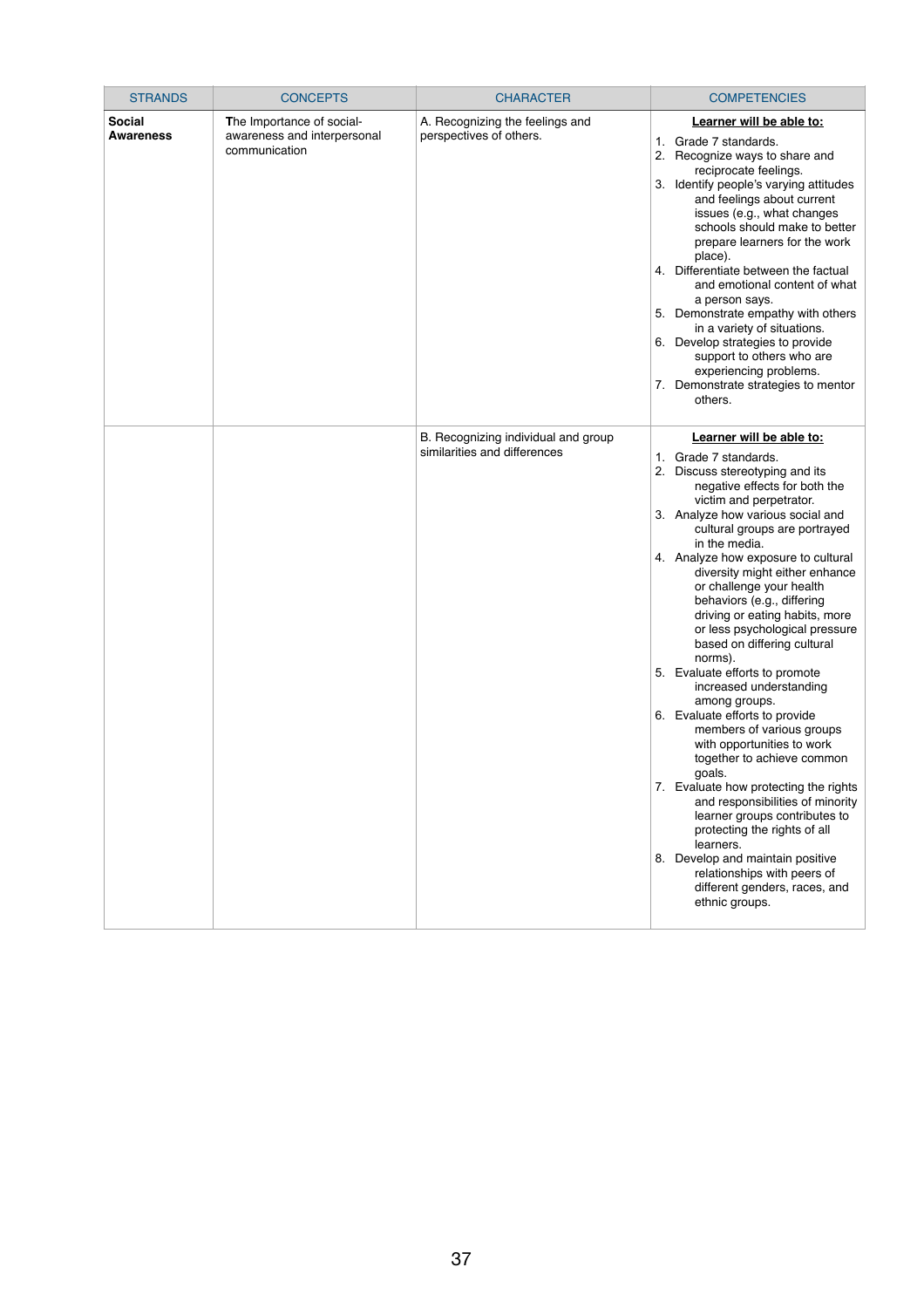| <b>STRANDS</b>        | <b>CONCEPTS</b>                                                                                                                      | <b>CHARACTER</b>                                                                                                | <b>COMPETENCIES</b>                                                                                                                                                                                                                                                                                                                                                                                                                                                                                                                                                                                                                                                                                                                                                                      |
|-----------------------|--------------------------------------------------------------------------------------------------------------------------------------|-----------------------------------------------------------------------------------------------------------------|------------------------------------------------------------------------------------------------------------------------------------------------------------------------------------------------------------------------------------------------------------------------------------------------------------------------------------------------------------------------------------------------------------------------------------------------------------------------------------------------------------------------------------------------------------------------------------------------------------------------------------------------------------------------------------------------------------------------------------------------------------------------------------------|
|                       |                                                                                                                                      | C: Using communication and social skills<br>to interact effectively with others                                 | Learner will be able to:<br>1. Grade 7 standards.<br>2. Describe how various<br>relationships (e.g., peers,<br>parents, teachers, other<br>adults) differ.<br>3. Analyze differences in the degree<br>of intimacy that is appropriate<br>in each kind of relationship.<br>4. Analyze differences in resolving<br>conflicts in different types of<br>relationships.<br>5. Analyze differences in the<br>distribution of power in various<br>relationships and how this<br>affects communication styles.<br>6. Apply goal-setting skills in helping<br>a group develop action steps<br>for achieving a group goal.<br>7. Develop criteria for evaluating<br>success in completing action<br>steps and goal achievement.                                                                    |
|                       |                                                                                                                                      | D. Demonstrating an ability to prevent,<br>manage, and resolve interpersonal<br>conflicts in constructive ways. | Learner will be able to:<br>Grade 7 standards.<br>1.<br>Identify how both parties to a<br>2.<br>conflict might get their needs<br>met.<br>Analyze scenarios to show how<br>3.<br>power struggles contribute to<br>conflict.<br>4. Develop strategies for resisting<br>negative peer pressure from<br>different sources (e.g., best<br>friends, casual<br>acquaintances).<br>5. Evaluate the effectiveness of<br>enforced resolutions vs.<br>mutually agreed upon<br>resolutions to conflict.<br>6. Apply conflict resolution skills to<br>de-escalate, defuse, and/or<br>resolve differences.<br>7. Demonstrate problem- solving<br>techniques through<br>participation in a simulation<br>(e.g., a diplomatic effort to<br>resolve an international<br>conflict, a legislative debate). |
| <b>Global Outlook</b> | The importance of being a<br>global citizen with healthy<br>wellbeing & responsible<br>behaviors in personal, school &<br>community. | A. Considering ethical, safety, and<br>societal factors in making decisions.                                    | Explain how to reduce negative<br>1.<br>outcomes in risky situations.<br>2.<br>Explain how laws reflect social<br>norms and affect our<br>personal decision making.<br>3.<br>Analyze how personal decisions<br>can affect your health and<br>the health of others.<br>Examine how the depiction of<br>4.<br>violent acts in the media and<br>entertainment might impact<br>individuals and groups.<br>5.<br>Show how social norms<br>influence how we behave in<br>different settings (e.g.,<br>hospitals, restaurants,<br>sporting events).<br>Promote alcohol-free social<br>6.<br>events among peers                                                                                                                                                                                  |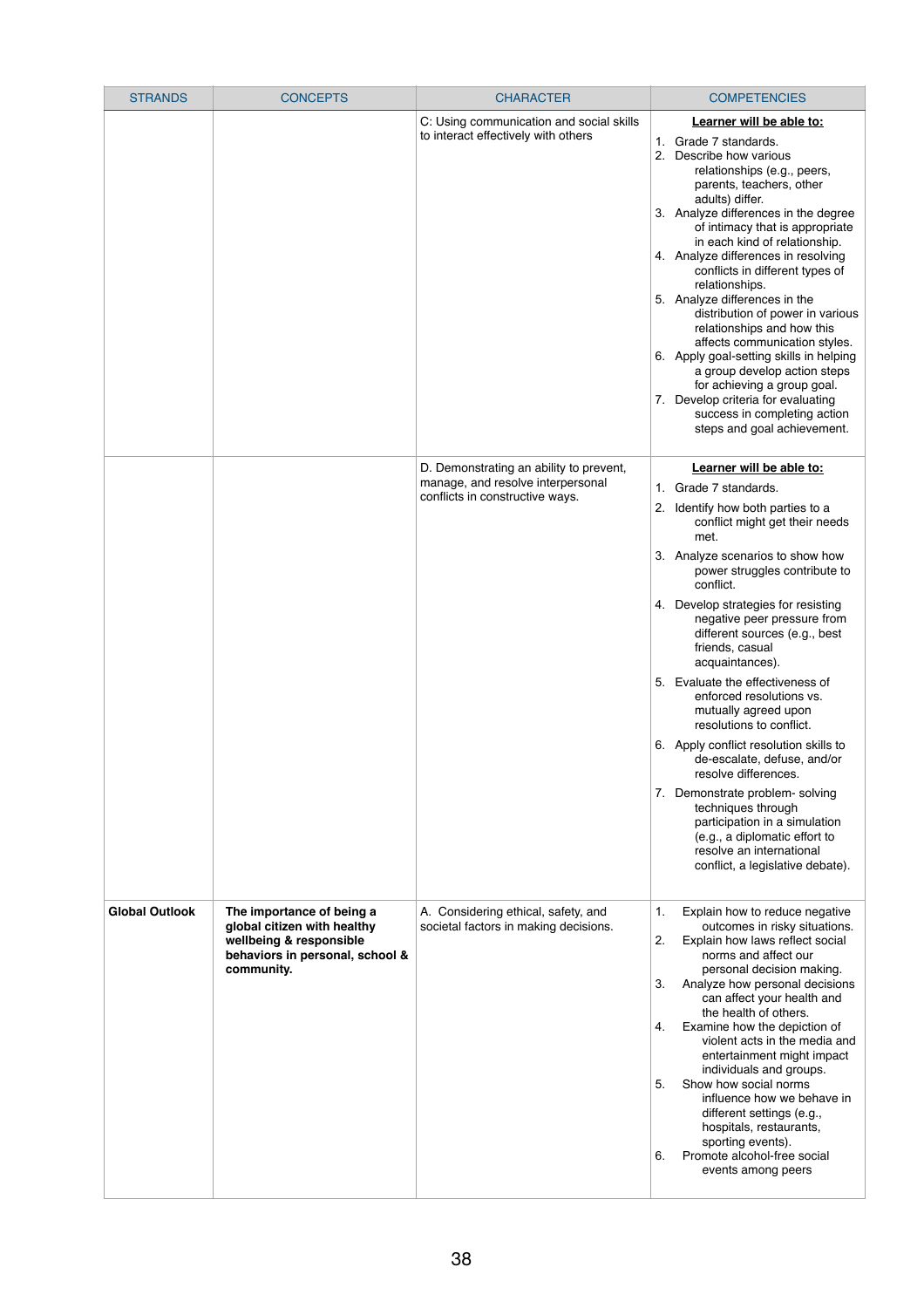| <b>STRANDS</b>          | <b>CONCEPTS</b>          | <b>CHARACTER</b>                                                                                        | <b>COMPETENCIES</b>                                                                                                                                                                                                                                                                                                                                                                                                                                                                                                                                                                                                                                                  |
|-------------------------|--------------------------|---------------------------------------------------------------------------------------------------------|----------------------------------------------------------------------------------------------------------------------------------------------------------------------------------------------------------------------------------------------------------------------------------------------------------------------------------------------------------------------------------------------------------------------------------------------------------------------------------------------------------------------------------------------------------------------------------------------------------------------------------------------------------------------|
|                         |                          | B. Applying decision-making skills to deal<br>responsibly with daily academic and<br>social situations. | Learner will be able to:<br>Identify effective time<br>1.<br>management and<br>organizational skills.<br>Identify resources that facilitate<br>2.<br>academic success and social<br>functioning.<br>Describe the causes and effects<br>3.<br>on others of one of your<br>behaviors.<br>4. Evaluate how the decisions you<br>make about studying affect<br>your academic achievement.<br>5. Evaluate the impact of<br>considering safety factors on<br>relationships.<br>6. Evaluate how ethical conduct<br>might improve valued<br>relationships.<br>Demonstrate how peers can help<br>7.<br>one another avoid and cope<br>with potentially dangerous<br>situations. |
|                         |                          | C. Contributing to the well-being of one's<br>school and community.                                     | Learner will be able to:<br>1. Identify possible service projects<br>to do within your school.<br>Identify possible service projects<br>2.<br>to do within your community.<br>3. Explain how one's decisions and<br>behaviors affect the well being<br>of one's school and<br>community.<br>4. Describe how various<br>organizations contribute to the<br>well-being of your community.<br>5. Evaluate the impact on yourself<br>and others of your<br>involvement in a activity to<br>improve your school or<br>community.<br>6. Evaluate how you might improve<br>your<br>7. participation in a service project in<br>your school or community.                    |
| <b>Grade 9 &amp; 10</b> | Learners will understand | Learners will become more                                                                               | Learners will be able to                                                                                                                                                                                                                                                                                                                                                                                                                                                                                                                                                                                                                                             |

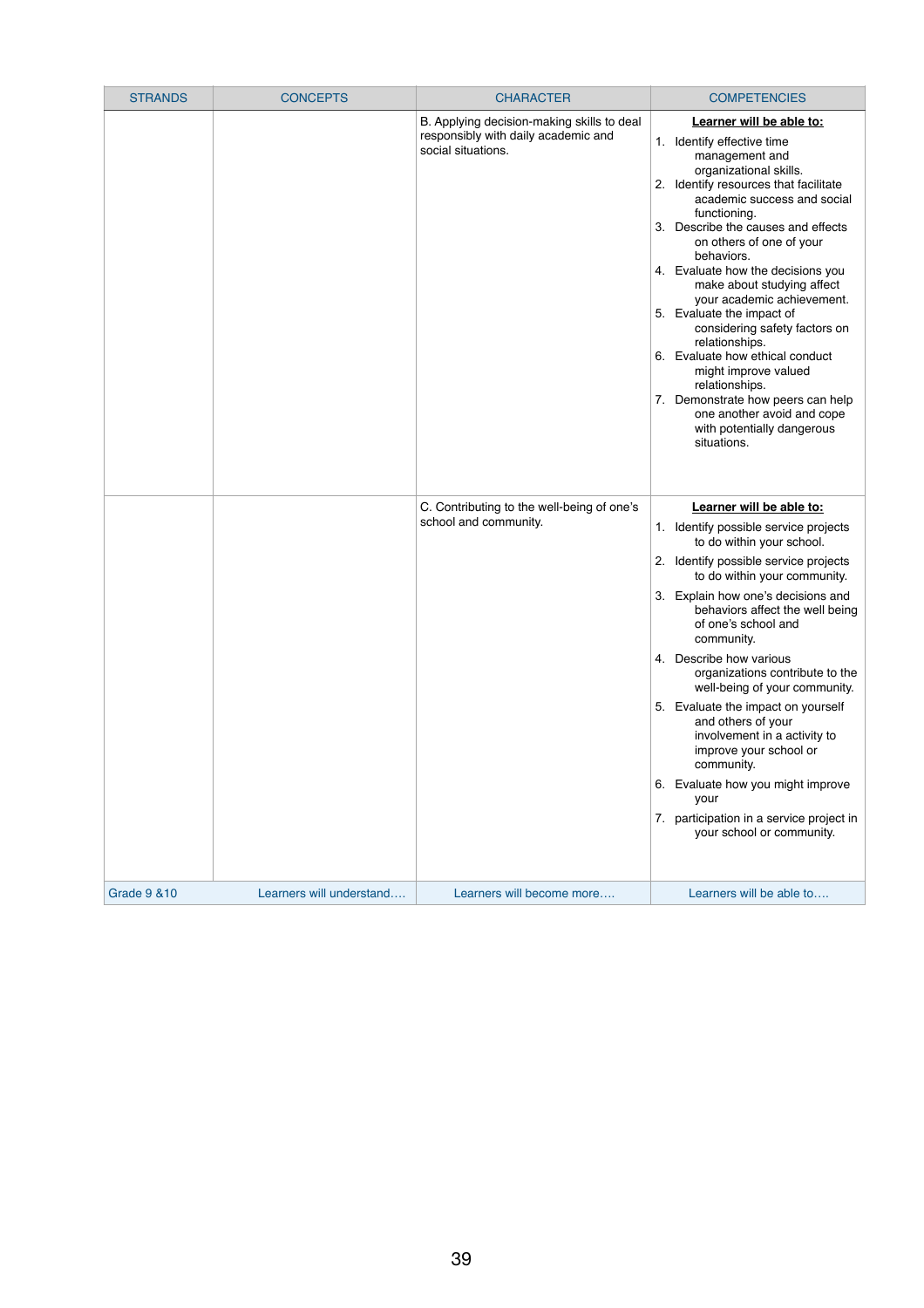| <b>STRANDS</b>        | <b>CONCEPTS</b>                                          | <b>CHARACTER</b>                                            | <b>COMPETENCIES</b>                                                                                                                                                                                                                                                                                                                                                                                                                                                                                                                                                                                                                                                                                                                                                                                 |
|-----------------------|----------------------------------------------------------|-------------------------------------------------------------|-----------------------------------------------------------------------------------------------------------------------------------------------------------------------------------------------------------------------------------------------------------------------------------------------------------------------------------------------------------------------------------------------------------------------------------------------------------------------------------------------------------------------------------------------------------------------------------------------------------------------------------------------------------------------------------------------------------------------------------------------------------------------------------------------------|
| <b>Self Awareness</b> | The importance of Self-awareness<br>and self-management. | A. Managing his emotion &<br>behavior                       | Learner will be able to:<br>1. Grade 8 standards.<br>2. Explain how focusing on your<br>community's assets rather than its<br>deficits can affect your choices.<br>3. Describe how changing your<br>interpretation of an event can alter<br>how you and others feel about it.<br>4. Recognize the impact of denial<br>defense mechanisms on your<br>mental health.<br>5. Analyze outcome differences for<br>you and others of expressing fear<br>in various situations (e.g., in the<br>presence of a potential assailant,<br>in the presence of a friend).<br>6. Demonstrate how you might use<br>upset feelings to ask for help<br>rather express anger.<br>7. Demonstrate an ability to express<br>hurt without withdrawal, blame, or<br>aggression.<br>8. Select healthy defense<br>mechanisms. |
|                       |                                                          | B. Recognizing personal qualities and<br>external supports. | Learner will be able to:<br>1. Grade 8 standards.<br>2. Identify the skills and credentials<br>required to enter a particular<br>profession and begin to prepare<br>accordingly.<br>3. Analyze how the example of the<br>professional work or community<br>service of an adult in your life has<br>contributed to an important life<br>goal.<br>4. Demonstrate decision making<br>based on what is right rather than<br>media images of success.<br>5. Reach out to help others achieve<br>their goals.<br>6. Develop relationships that support<br>personal and career goals.                                                                                                                                                                                                                      |

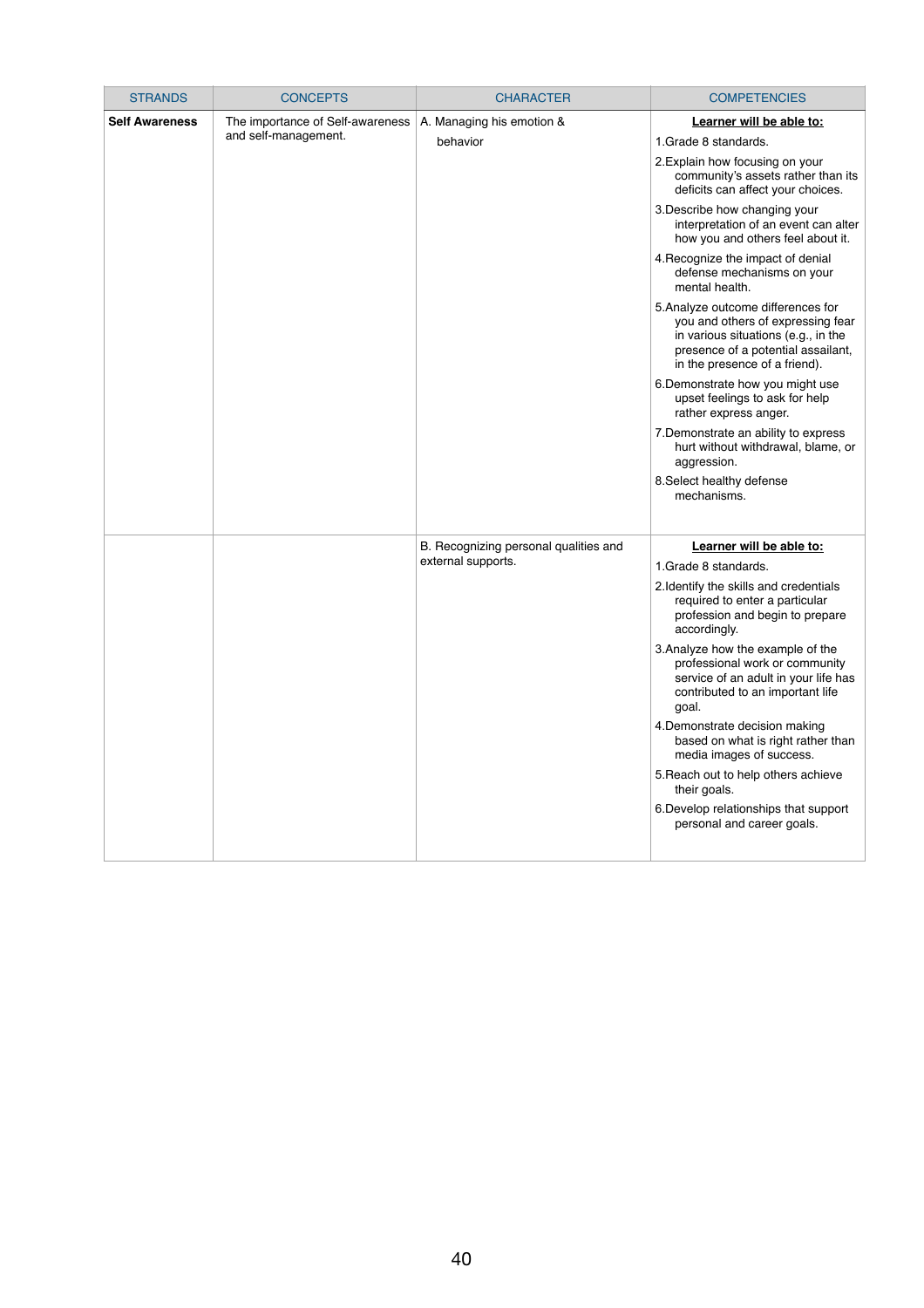| <b>STRANDS</b>                    | <b>CONCEPTS</b>                                                           | <b>CHARACTER</b>                                                             | <b>COMPETENCIES</b>                                                                                                                                                                                                                                                                                                                                                                                                                                                                                                                                                                                                          |
|-----------------------------------|---------------------------------------------------------------------------|------------------------------------------------------------------------------|------------------------------------------------------------------------------------------------------------------------------------------------------------------------------------------------------------------------------------------------------------------------------------------------------------------------------------------------------------------------------------------------------------------------------------------------------------------------------------------------------------------------------------------------------------------------------------------------------------------------------|
|                                   |                                                                           | C: Demonstrating skills related to<br>achieving personal and academic goals. | Learner will be able to:<br>1. Grade 8 standards.<br>2. Set a long-term academic/career<br>goal with dates for completion<br>of the action steps.                                                                                                                                                                                                                                                                                                                                                                                                                                                                            |
|                                   |                                                                           |                                                                              | 3. Anticipate barriers to achieving<br>your goal and make<br>contingency plans for<br>overcoming them.                                                                                                                                                                                                                                                                                                                                                                                                                                                                                                                       |
|                                   |                                                                           |                                                                              | 4. Analyze how current decisions<br>about health behavior may<br>affect long-term education and<br>career goals.                                                                                                                                                                                                                                                                                                                                                                                                                                                                                                             |
|                                   |                                                                           |                                                                              | 5. Evaluate the feasibility of the goal<br>of getting a summer job based<br>on your ability to complete the<br>necessary action steps in a<br>timely manner.                                                                                                                                                                                                                                                                                                                                                                                                                                                                 |
|                                   |                                                                           |                                                                              | 6. Evaluate your achievement on<br>two recent goals by using<br>criteria related to goal setting,<br>making and working a plan,<br>and accessing available<br>supports.                                                                                                                                                                                                                                                                                                                                                                                                                                                      |
|                                   |                                                                           |                                                                              | 7. Establish a behavioral contract to<br>improve a coping strategy and<br>journal your progress in<br>fulfilling it.                                                                                                                                                                                                                                                                                                                                                                                                                                                                                                         |
| <b>Social</b><br><b>Awareness</b> | The Importance of social-<br>awareness and interpersonal<br>communication | A. Recognizing the feelings and<br>perspectives of others.                   | Learner will be able to:<br>Grade 8 standards.<br>$1_{\cdot}$<br>2. Analyze barriers to effective<br>communication.<br>3. Evaluate opposing points of view<br>on current issues (e.g., the<br>role of learners in the<br>governance of their school)<br>4. Analyze the factors that have<br>influenced your perspective on<br>an issue.<br>5. Use appropriate non-verbal cues<br>to communicate your<br>understanding of another's<br>perspective.<br>6. Demonstrate ways to assert one's<br>needs and viewpoints in a<br>respectful manner.<br>7. Practice responding to ideas<br>rather that the person<br>advancing them. |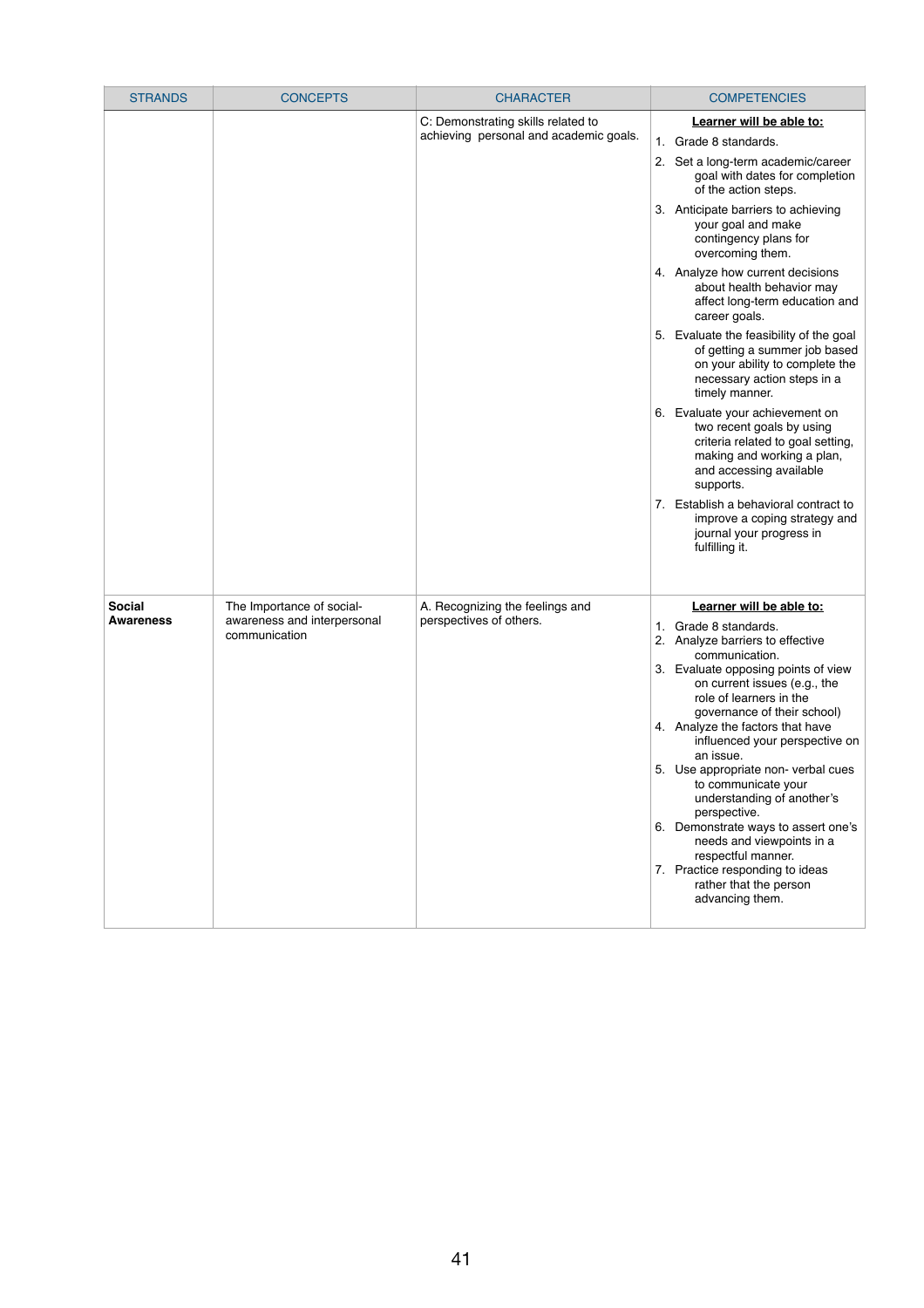| <b>STRANDS</b> | <b>CONCEPTS</b> | <b>CHARACTER</b>                                                                | <b>COMPETENCIES</b>                                                                                                                                                                                                                                                                                                                                                                                                                                                                                                                                                                                                                                                                                                                                                                                                                                                   |
|----------------|-----------------|---------------------------------------------------------------------------------|-----------------------------------------------------------------------------------------------------------------------------------------------------------------------------------------------------------------------------------------------------------------------------------------------------------------------------------------------------------------------------------------------------------------------------------------------------------------------------------------------------------------------------------------------------------------------------------------------------------------------------------------------------------------------------------------------------------------------------------------------------------------------------------------------------------------------------------------------------------------------|
|                |                 | B. Recognizing individual and group<br>similarities and differences             | Learner will be able to:<br>Grade 8 standards.<br>1.<br>2. Analyze your perception of<br>cultural variation in light of<br>experiences you have had<br>with members of various<br>cultural groups.<br>3. Analyze how the media create<br>and/or reinforce societal<br>expectations of various social<br>and cultural groups.<br>4. Analyze the meaning of<br>citizenship in various countries<br>and historical periods.<br>Evaluate how marketing and<br>5.<br>media shape how social and<br>cultural groups perceive<br>themselves.<br>Evaluate how getting to know<br>6.<br>and work with others from<br>various social and cultural<br>groups can change your<br>perceptions of these groups.<br>Practice opposing intolerance<br>7.<br>and stereotyping.<br>Demonstrate an ability to work<br>8.<br>well with those of different<br>ethnic groups and religions. |
|                |                 | C: Using communication and social skills<br>to interact effectively with others | Learner will be able to:<br>1. Grade 8 standards.<br>2. Analyze how you and others feel<br>in giving and receiving help.<br>3. Analyze the effects of giving and<br>receiving help in completing<br>tasks.<br>4. Evaluate ideas on their merit<br>instead of the individual<br>sharing them.<br>5. Evaluate how well one follows the<br>lead of others in completing<br>group tasks.<br>6. Evaluate how well one supports<br>the leadership of others.<br>7. Demonstrate ways one can move<br>group efforts forward (e.g.,<br>providing structure, guidelines,<br>or ideas; supporting others'<br>ideas).<br>8. Demonstrate strategies for<br>collaborating with peers,<br>adults and others in the<br>community.                                                                                                                                                     |

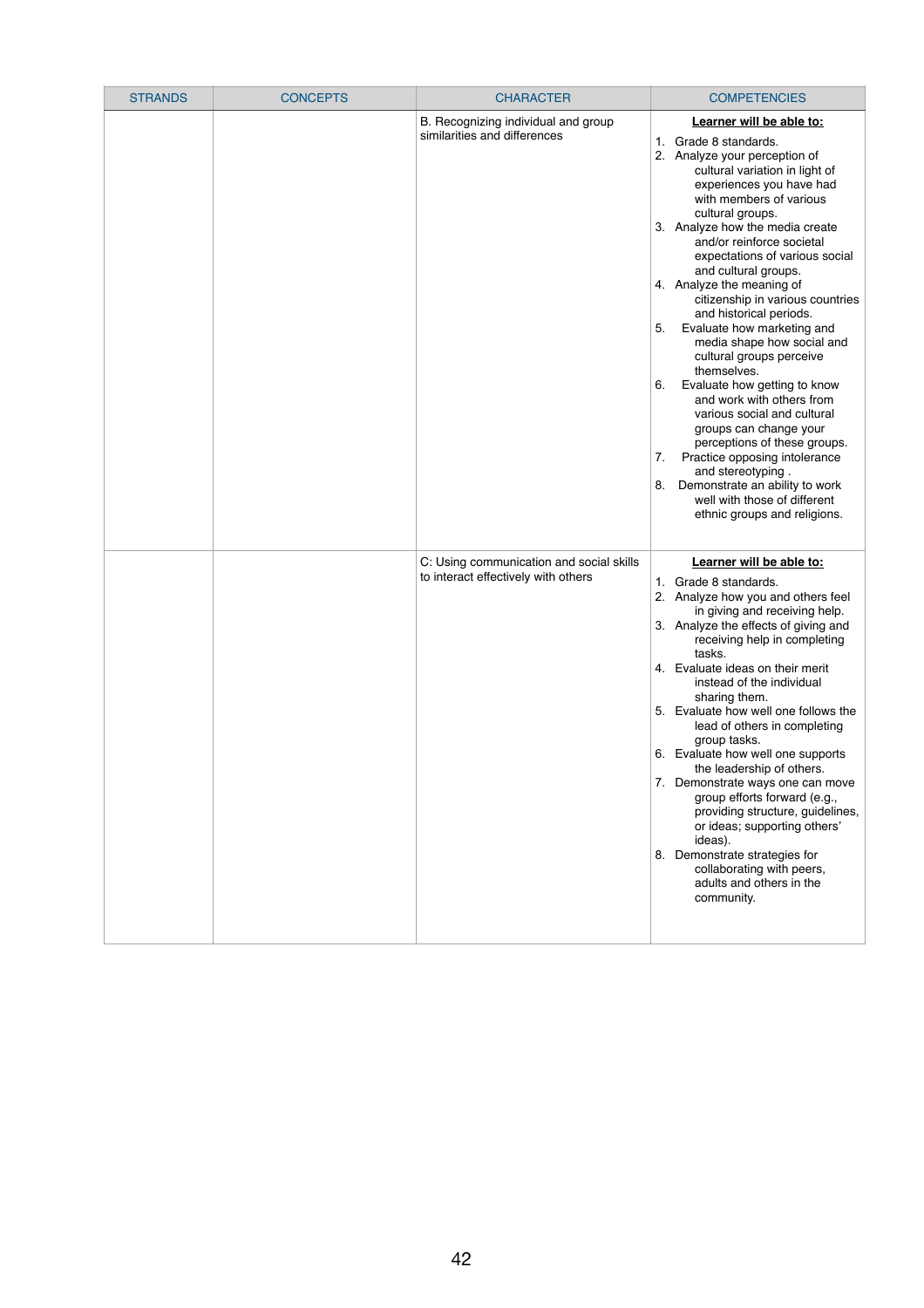| <b>STRANDS</b>        | <b>CONCEPTS</b>                                                                                                                   | <b>CHARACTER</b>                                                                                                | <b>COMPETENCIES</b>                                                                                                                                                                                                                                                                                                                                                                                                                                                                                                                                                                                                                                                                                                                                                                                               |
|-----------------------|-----------------------------------------------------------------------------------------------------------------------------------|-----------------------------------------------------------------------------------------------------------------|-------------------------------------------------------------------------------------------------------------------------------------------------------------------------------------------------------------------------------------------------------------------------------------------------------------------------------------------------------------------------------------------------------------------------------------------------------------------------------------------------------------------------------------------------------------------------------------------------------------------------------------------------------------------------------------------------------------------------------------------------------------------------------------------------------------------|
|                       |                                                                                                                                   | D. Demonstrating an ability to prevent,<br>manage, and resolve interpersonal<br>conflicts in constructive ways. | Learner will be able to:<br>1. Grade 8 standards.<br>2. Analyze the causes of conflict in<br>various situations (e.g., with a<br>friend, someone you are<br>dating, a neighbor, someone<br>with a different political<br>position, another country).<br>3. Analyze strategies for dealing with<br>sexual harassment and an<br>abusive relationship.<br>4. Evaluate the appropriateness of<br>various approaches to<br>resolving conflict (e.g.,<br>reflective listening, self-<br>management, debate,<br>mediation, decision making by<br>a leader, war, court rulings,<br>$etc.$ ).<br>5. Recommend ways for learners to<br>have a voice in establishing<br>and enforcing school rules.<br>6. Analyze how conflict can escalate<br>into violence.<br>7. Demonstrate various approaches<br>for resolving conflict |
| <b>Global Outlook</b> | The importance of being a global<br>citizen with healthy wellbeing &<br>responsible behaviors in personal,<br>school & community. | A. Considering ethical, safety, and<br>societal factors in making decisions.                                    | Learner will be able to:<br>1. Describe the value of resisting<br>peer pressure that causes<br>social or emotional harm to<br>self or others.<br>2. Explain how a change in a current<br>social policy (e.g., health care<br>coverage for children, free<br>public education, child care<br>assistance for working<br>families) would impact the<br>behaviors of individuals and<br>groups.<br>3. Evaluate the consequences for<br>yourself and others of<br>following ethical principles in<br>your relationships.<br>4. Evaluate ethical issues involved in<br>a social policy.<br>5. Predict how a jury of one's peers<br>would judge various<br>behaviors.<br>6. Show how a service project<br>contributes to the good of<br>society.                                                                         |

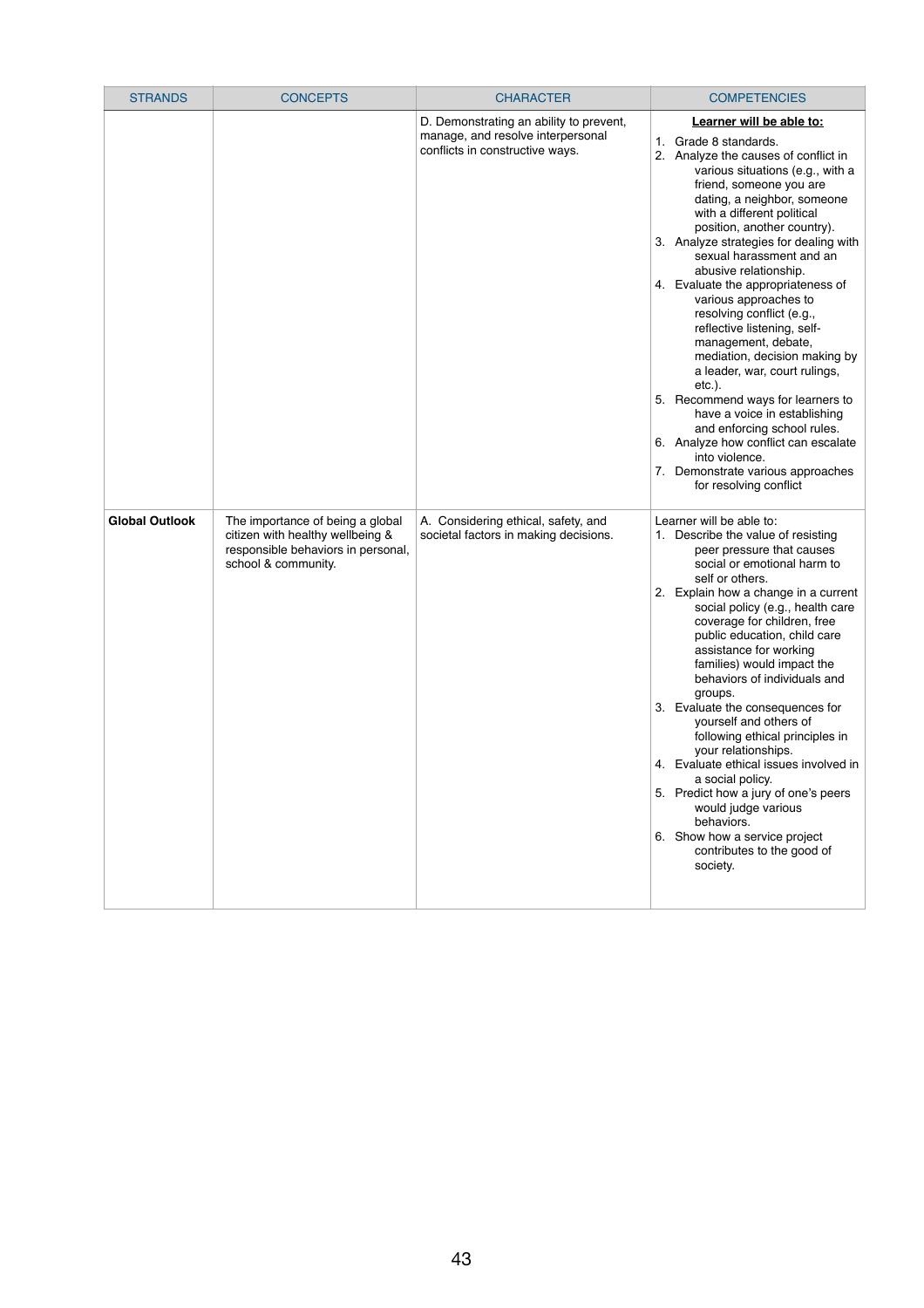| <b>STRANDS</b>         | <b>CONCEPTS</b>                                           | <b>CHARACTER</b>                                                    | <b>COMPETENCIES</b>                                                                                                                                                                                                                                                                                                                                                                                                                                                                                                                                                                                                                                                                                                                                                                                                                                                  |
|------------------------|-----------------------------------------------------------|---------------------------------------------------------------------|----------------------------------------------------------------------------------------------------------------------------------------------------------------------------------------------------------------------------------------------------------------------------------------------------------------------------------------------------------------------------------------------------------------------------------------------------------------------------------------------------------------------------------------------------------------------------------------------------------------------------------------------------------------------------------------------------------------------------------------------------------------------------------------------------------------------------------------------------------------------|
|                        | responsibly with daily academic and<br>social situations. | B. Applying decision-making skills to deal                          | Learner will be able to:<br>1. Identify how social relationships<br>impact academic<br>performance.<br>2. Analyze how interests, personality                                                                                                                                                                                                                                                                                                                                                                                                                                                                                                                                                                                                                                                                                                                         |
|                        |                                                           |                                                                     | traits, and aptitudes affect<br>career choices.<br>3. Examine the relationship between<br>academic courses and career<br>goals.<br>4. Examine family and friends as<br>sources of support for<br>academic and social<br>decisions.<br>5. Evaluate how past relationships<br>impact decisions about future                                                                                                                                                                                                                                                                                                                                                                                                                                                                                                                                                            |
|                        |                                                           |                                                                     | relationships.<br>6. Use school and community<br>resources in making academic<br>and social decisions.                                                                                                                                                                                                                                                                                                                                                                                                                                                                                                                                                                                                                                                                                                                                                               |
|                        |                                                           | C. Contributing to the well-being of one's<br>school and community. | Learner will be able to:<br>1. Design a survey to identify school<br>needs.<br>Prioritize identified school needs.<br>2.<br>Compare and contrast<br>3.<br>government's record on<br>important public policy issues<br>(e.g., protecting human rights,<br>developing renewable sources<br>of energy, etc.).<br>4. Develop a project and action plan<br>to address an identified school<br>need.<br>Conduct research on a school<br>5.<br>need of interest.<br>6. Work cooperatively with other<br>learners in addressing an<br>identified need in the broader<br>community (e.g., working on a<br>political campaign, a literacy<br>project, an effort to reduce<br>hunger, an educational<br>program to raise awareness<br>about climate change, etc.).<br>7. Communicate the results of a<br>group service project to<br>interested school and<br>community groups. |
| <b>Grade 11&amp;12</b> | Learners will understand                                  | Learners will become more                                           | Learners will be able to                                                                                                                                                                                                                                                                                                                                                                                                                                                                                                                                                                                                                                                                                                                                                                                                                                             |